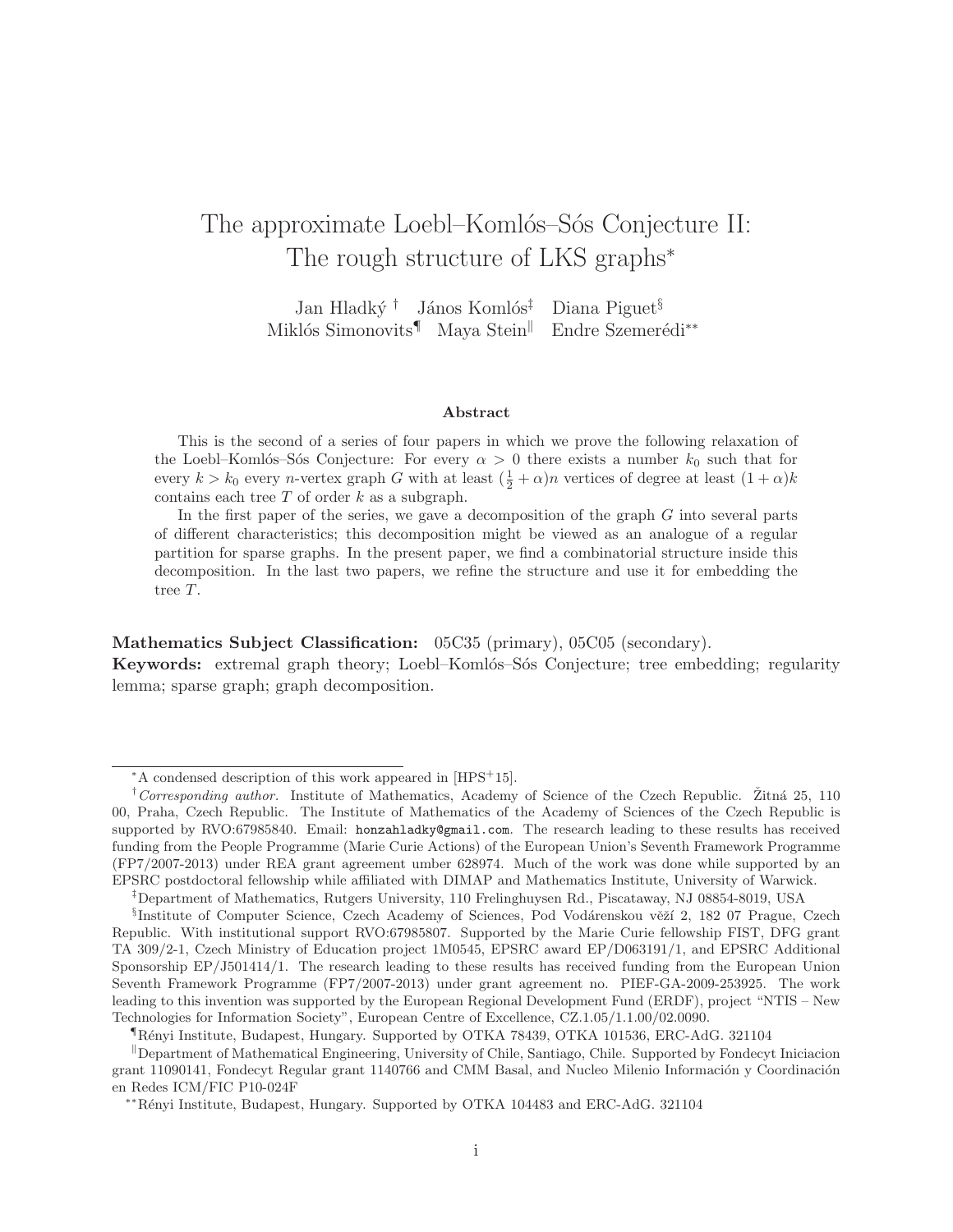# CONTENTS

| Contents                  |                                                                                                                                                                                                                                                                                                                                                                          |                                                         |  |
|---------------------------|--------------------------------------------------------------------------------------------------------------------------------------------------------------------------------------------------------------------------------------------------------------------------------------------------------------------------------------------------------------------------|---------------------------------------------------------|--|
| $\mathbf{1}$              | Introduction                                                                                                                                                                                                                                                                                                                                                             | ı                                                       |  |
| $\mathbf 2$               | Notation and preliminaries<br>2.1<br>2.2<br>2.3                                                                                                                                                                                                                                                                                                                          | 1<br>$\mathbf{1}$<br>$\overline{2}$<br>$\boldsymbol{3}$ |  |
| 3                         | Decomposing sparse graphs                                                                                                                                                                                                                                                                                                                                                | 3                                                       |  |
| $\overline{4}$            | Augmenting a matching<br>4.1<br>Augmenting paths for matchings $\dots \dots \dots \dots \dots \dots \dots \dots \dots \dots \dots \dots$<br>4.2                                                                                                                                                                                                                          | 6<br>6                                                  |  |
| $5^{\circ}$               | Rough structure of LKS graphs<br>Motivation for and intuition behind Lemma $5.4 \ldots \ldots \ldots \ldots \ldots \ldots \ldots$<br>5.1<br>Rough versus fine structure $\dots \dots \dots \dots \dots \dots \dots \dots \dots \dots \dots$<br>5.1.1<br>The role of Lemma 4.8 in the proof of Lemma $5.4 \ldots \ldots \ldots \ldots \ldots \ldots \ldots$<br>5.2<br>5.3 | 17<br>-17<br>21<br>21<br>23                             |  |
| 6                         | Acknowledgements                                                                                                                                                                                                                                                                                                                                                         | 32                                                      |  |
| Symbol index              |                                                                                                                                                                                                                                                                                                                                                                          | 34                                                      |  |
| General index             |                                                                                                                                                                                                                                                                                                                                                                          | 35                                                      |  |
| <b>Bibliography</b><br>36 |                                                                                                                                                                                                                                                                                                                                                                          |                                                         |  |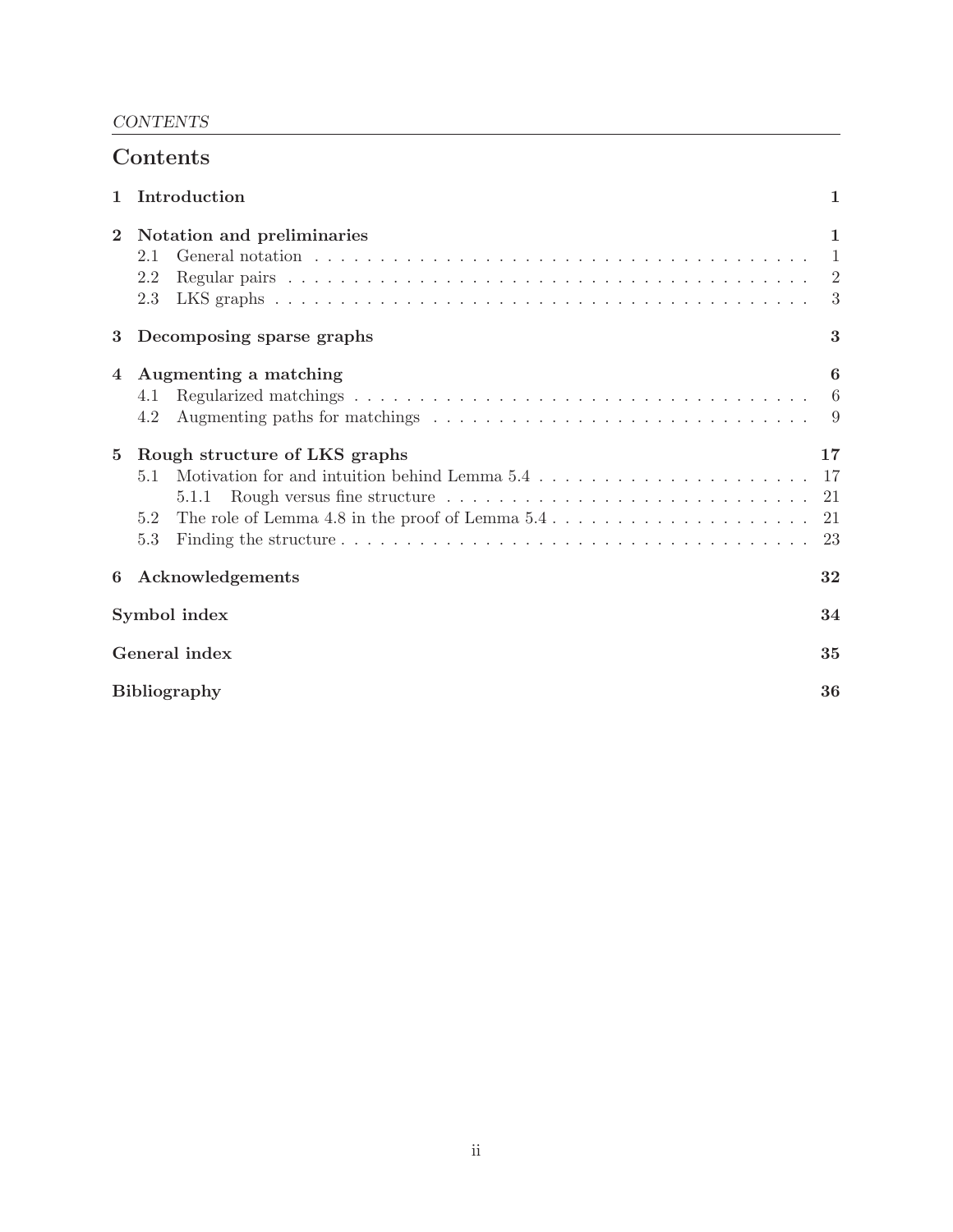# 1 Introduction

This is the second of a series of four papers  $[HKP^+a, HKP^+b, HKP^+c, HKP^+d]$  in which we provide an approximate solution of the Loebl–Komlós–Sós Conjecture. The conjecture reads as follows.

**Conjecture 1.1** (Loebl–Komlós–Sós Conjecture 1995 [EFLS95]). Suppose that G is an n-vertex graph with at least  $n/2$  vertices of degree more than  $k-2$ . Then G contains each tree of order k.

We discuss the history and state of the art in detail in the first paper  $[HKP^+a]$  of our series. The main result, which will be proved in  $[HKP^+d]$ , is the approximate solution of the Loebl–Komlós–Sós Conjecture.

**Theorem 1.2** (Main result [HKP<sup>+</sup>d]). For every  $\alpha > 0$  there exists a number  $k_0$  such that for any  $k > k_0$  we have the following. Each n-vertex graph G with at least  $(\frac{1}{2} + \alpha)n$  vertices of degree at least  $(1 + \alpha)k$  contains each tree T of order k.

In the first paper [HKP<sup>+</sup>a] we exposed the techniques we use to decompose the host graph. In particular, we saw in  $[HKP^+a, \text{ Lemma } 3.14]$  that any graph satisfying the assumptions of Theorem 1.2 may be decomposed into a set of huge degree vertices, regular pairs, an expanding subgraph, and another set with certain expansion properties, which we call the avoiding set. We call this a sparse decomposition of a graph. We will recall the necessary notions from  $[HKP^+a]$  in Section 3.

Many embedding problems for dense host graphs are attacked using the following three-step approach: (a) the regularity lemma is applied to the host graph,  $(b)$  a suitable combinatorial structure is found in the cluster graph, and  $(c)$  the target graph is embedded into the combinatorial structure using properties of regular pairs. If we consider the sparse decomposition as a sparse counterpart to (a) then the main result of the present paper, Lemma 5.4, should be regarded as a counterpart to  $(b)$ . More precisely, for each graph satisfying the assertions of Theorem 1.2 that is given together with its sparse decomposition, Lemma 5.4 gives a combinatorial structure whose building blocks are the elements of the sparse decomposition. As in tree embedding problems in the dense setting (e.g. in [AKS95, PS12]), the core of this combinatorial structure is a well-connected matching consisting of regular pairs. We call such matchings regularized.

With the structure given by Lemma 5.4, one can convince oneself that the tree  $T$  from Theorem 1.2 can be embedded into the host graph, and indeed we provide such motivation in Section 5.1. However, the rigorous argument is far from trivial. One needs to refine the structure found here, which is done in  $[HKP^+c]$ . For this reason, we call the output of Lemma 5.4 the rough structure. In the last paper  $[HKP^+d]$  of our series we will develop embedding techniques for trees, and finally prove Theorem 1.2.

# 2 Notation and preliminaries

### 2.1 General notation

The set  $\{1, 2, \ldots, n\}$  of the first n positive integers is denoted by [n]. We frequently employ indexing by many indices. We write superscript indices in parentheses (such as  $a^{(3)}$ ), as opposed to notation of powers (such as  $a^3$ ). We use sometimes subscripts to refer to parameters appearing in a fact/lemma/theorem. For example  $\alpha_{T1,2}$  refers to the parameter  $\alpha$  from Theorem 1.2. We omit rounding symbols when this does not affect the correctness of the arguments.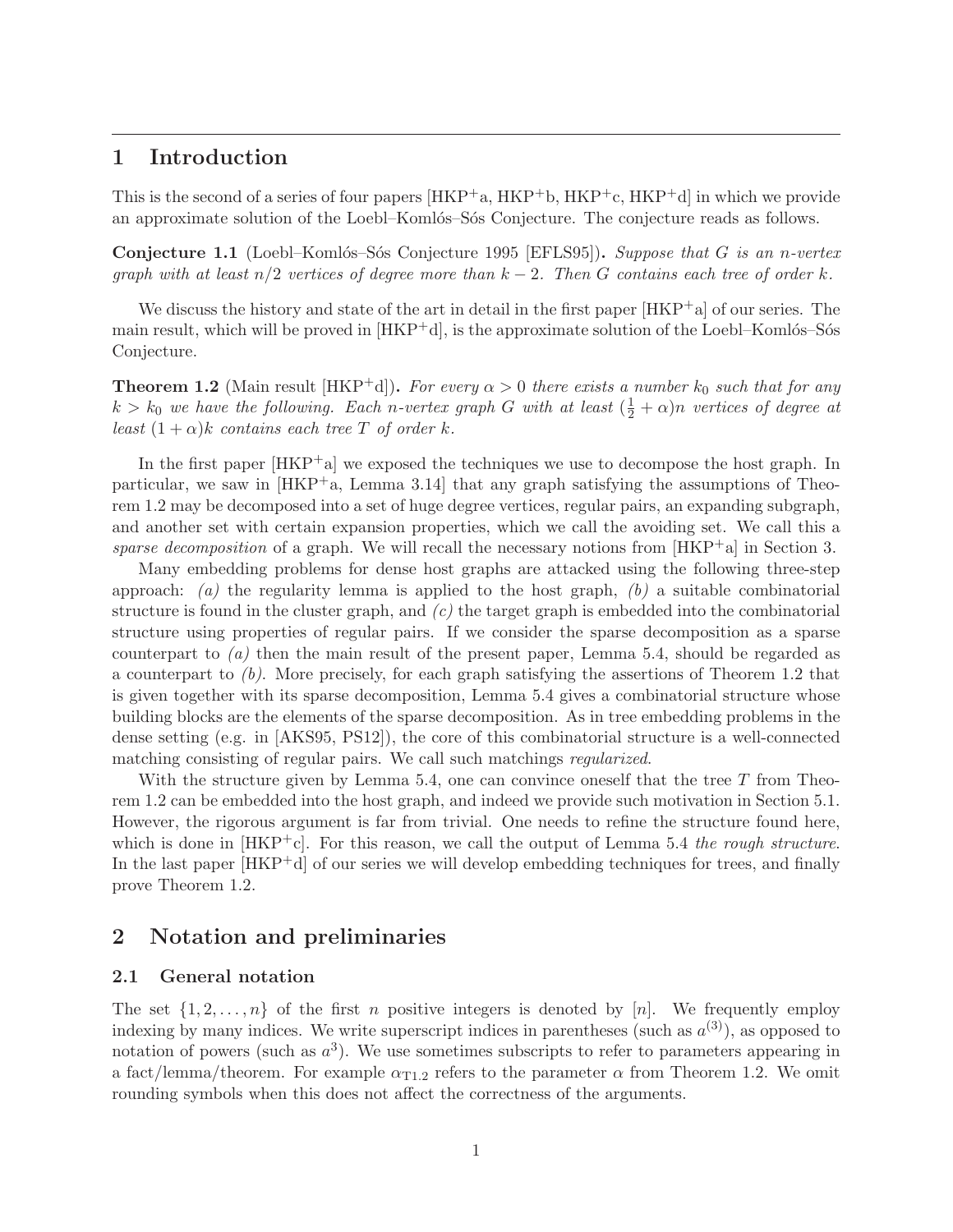| small positive constants ( $\ll 1$ )                        |
|-------------------------------------------------------------|
| $\phi$ reserved for embedding; $\phi: V(T) \to V(G)$        |
| large positive constants $(\gg 1)$                          |
| sets of clusters                                            |
| classes of graphs                                           |
| distinguished vertex sets except for                        |
| N which denotes the set $\{1, 2, \}$                        |
| families (of vertex sets, "dense spots", and regular pairs) |
| sparse decomposition (see Definition $3.5$ )                |
|                                                             |

Table 2.1: Specific notation used in the series.

Table 2.1 shows the system of notation we use in the series.

We write  $V(G)$  and  $E(G)$  for the vertex set and edge set of a graph G, respectively. Further,  $v(G) = |V(G)|$  is the order of G, and  $e(G) = |E(G)|$  is its number of edges. If  $X, Y \subseteq V(G)$  are two, not necessarily disjoint, sets of vertices we write  $e(X)$  for the number of edges induced by X. and  $e(X, Y)$  for the number of ordered pairs  $(x, y) \in X \times Y$  such that  $xy \in E(G)$ . In particular, note that  $2e(X) = e(X, X)$ .

For a graph G, a vertex  $v \in V(G)$  and a set  $U \subseteq V(G)$ , we write  $\deg(v)$  and  $\deg(v, U)$  for the degree of v, and for the number of neighbours of v in U, respectively. We write  $\text{mindeg}(G)$  for the minimum degree of G, mindeg(U) := min{deg(u) :  $u \in U$ }, and mindeg( $V_1, V_2$ ) = min{deg(u,  $V_2$ ) :  $u \in V_1$  for two sets  $V_1, V_2 \subseteq V(G)$ . Similar notation is used for the maximum degree, denoted by maxdeg(G). The neighbourhood of a vertex v is denoted by N(v). We set  $N(U) := \bigcup_{u \in U} N(u)$ . The symbol – is used for two graph operations: if  $U \subseteq V(G)$  is a vertex set then  $G - U$  is the subgraph of G induced by the set  $V(G) \setminus U$ . If  $H \subseteq G$  is a subgraph of G then the graph  $G - H$  is defined on the vertex set  $V(G)$  and corresponds to deletion of edges of H from G. Any graph with zero edges is called *empty*. A family A of pairwise disjoint subsets of  $V(G)$  is an  $\ell$ -ensemble in G if  $|A| \geq \ell$  for each  $A \in \mathcal{A}$ .

Finally,  $\mathbf{trees}(k)$  denotes the class of all trees of order k.

### 2.2 Regular pairs

Given a graph H and a pair  $(U, W)$  of disjoint sets  $U, W \subseteq V(H)$  the *density of the pair*  $(U, W)$  is defined as

$$
d(U, W) := \frac{e(U, W)}{|U||W|}.
$$

For a given  $\varepsilon > 0$ , a pair  $(U, W)$  of disjoint sets  $U, W \subseteq V(H)$  is called an  $\varepsilon$ -regular pair if  $|d(U, W) - d(U', W')| < \varepsilon$  for every  $U' \subseteq U$ ,  $W' \subseteq W$  with  $|U'| \geq \varepsilon |U|$ ,  $|W'| \geq \varepsilon |W|$ . If the pair  $(U, W)$  is not  $\varepsilon$ -regular, then we call it  $\varepsilon$ -irregular.

We shall need a useful and well-known property of regular pairs.

**Fact 2.1.** Suppose that  $(U, W)$  is an  $\varepsilon$ -regular pair of density d. Let  $U' \subseteq W, W' \subseteq W$  be sets of vertices with  $|U'| \ge \alpha |U|$ ,  $|W'| \ge \alpha |W|$ , where  $\alpha > \varepsilon$ . Then the pair  $(U', W')$  is a  $2\varepsilon/\alpha$ -regular pair of density at least  $d - \varepsilon$ .

The regularity lemma [Sze78] has proved to be a powerful tool for attacking graph embedding problems; see [KO09] for a survey.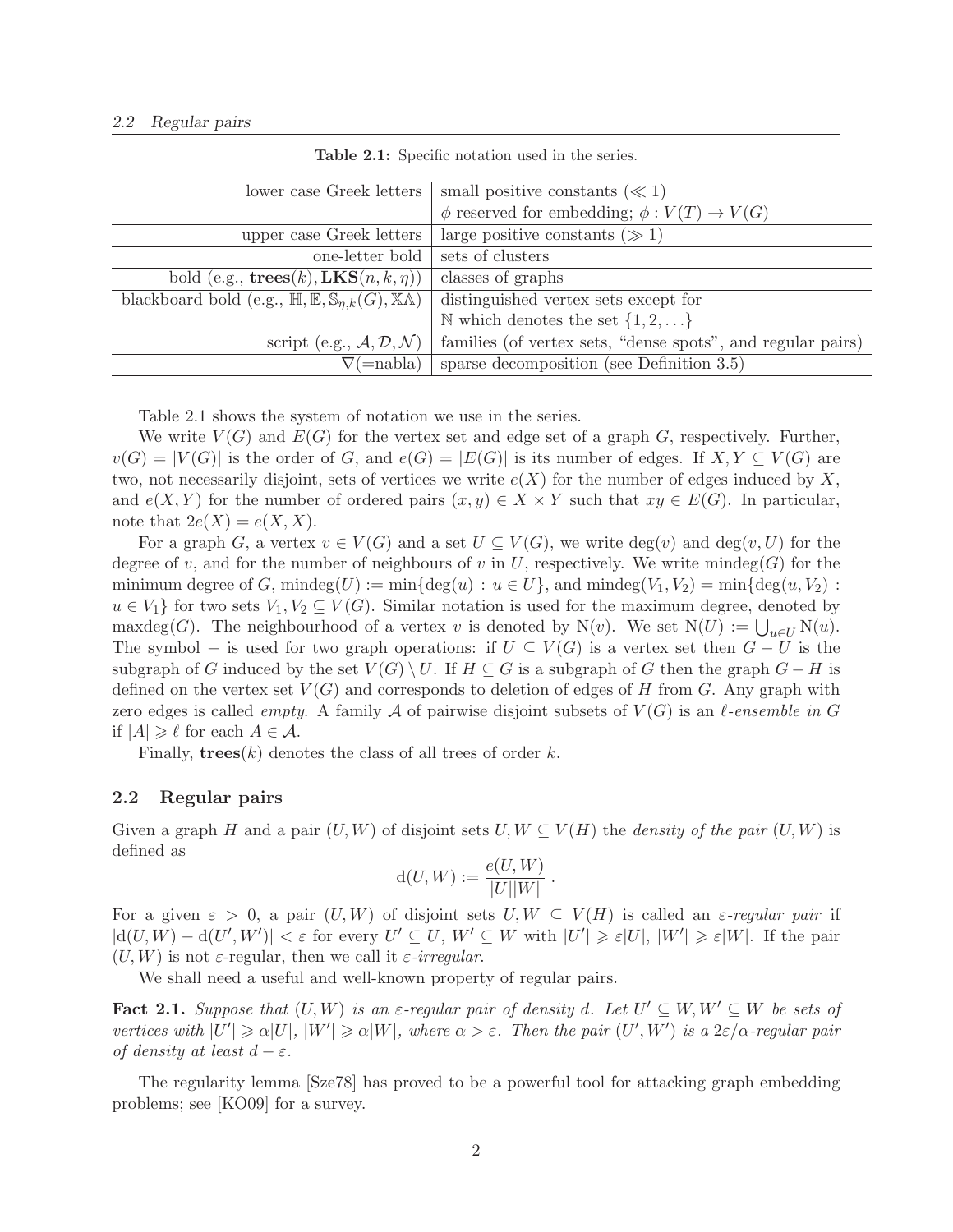#### 2.3 LKS graphs

**Lemma 2.2** (Regularity lemma). For all  $\varepsilon > 0$  and  $\ell \in \mathbb{N}$  there exist  $n_0, M \in \mathbb{N}$  such that for every  $n \geq n_0$  the following holds. Let G be an n-vertex graph whose vertex set is pre-partitioned into sets  $V_1, \ldots, V_{\ell'}$ ,  $\ell' \leq \ell$ . Then there exists a partition  $U_0, U_1, \ldots, U_p$  of  $V(G)$ ,  $\ell < p < M$ , with the following properties.

(1) For every  $i, j \in [p]$  we have  $|U_i| = |U_j|$ , and  $|U_0| < \varepsilon n$ .

- (2) For every  $i \in [p]$  and every  $j \in [\ell']$  either  $U_i \cap V_j = \emptyset$  or  $U_i \subseteq V_j$ .
- (3) All but at most  $\varepsilon p^2$  pairs  $(U_i, U_j)$ ,  $i, j \in [p]$ ,  $i \neq j$ , are  $\varepsilon$ -regular.

We shall use Lemma 2.2 for auxiliary purposes only as it is helpful only in the setting of dense graphs (i.e., graphs which have  $\ell$  vertices and  $\Omega(\ell^2)$  edges).

### 2.3 LKS graphs

It will be convenient to restrict our attention to a class of graphs which is in a way minimal for Theorem 1.2. Write  $LKS(n, k, \alpha)$  for the class of all *n*-vertex graphs with at least  $(\frac{1}{2} + \alpha)n$ vertices of degrees at least  $(1 + \alpha)k$ . With this notation Conjecture 1.1 states that every graph in **LKS** $(n, k, 0)$  contains every tree from  $\mathbf{trees}(k+1)$ .

Given a graph G, denote by  $\mathbb{S}_{\eta,k}(G)$  the set of those vertices of G that have degree less than  $(1 + \eta)k$  and by  $\mathbb{L}_{n,k}(G)$  the set of those vertices of G that have degree at least  $(1 + \eta)k$ . When proving Theorem 1.2, we may of course restrict our attention to LKS-minimal graphs, that is, to graphs that are edge-minimal with respect to belonging to  $LKS(n, k, \alpha)$ . It is easy to show that in each such graph the set  $\mathbb{S}_{n,k}(G)$  is independent, all the neighbours of every vertex  $v \in V(G)$  with  $\deg(v) > [(1 + \eta)k]$  have degree exactly  $[(1 + \eta)k]$ , and  $|\mathbb{L}_{\eta,k}(G)| \leq (1/2 + \eta)n + 1$ . It turns out that our main decomposition result [HKP+a, Lemma 3.14] outputs a graph with slightly weaker properties than being LKS-minimal. Let us therefore introduce the following class of graphs.

**Definition 2.3.** Suppose that  $n, k \in \mathbb{N}$ , and  $\eta > 0$ . Let **LKSsmall** $(n, k, \eta)$  be the class of those graphs  $G \in \mathbf{LKS}(n, k, \eta)$  for which we have the following three properties:

- (i) All the neighbours of every vertex  $v \in V(G)$  with  $\deg(v) > [(1+2\eta)k]$  have degrees at most  $[(1 + 2n)k]$ .
- (ii) All the neighbours of every vertex of  $\mathbb{S}_{n,k}(G)$  have degree exactly  $\lceil (1 + \eta)k \rceil$ .
- (iii) We have  $e(G) \leq k n$ .

# 3 Decomposing sparse graphs

In  $[HKP^+]$  we introduced the notion of sparse decomposition, and proved that every graph can be (almost perfectly) decomposed. We define the sparse decomposition after introducing its basic building blocks: dense spots and avoiding sets. For motivation and more details we refer the reader to  $[HKP^+a, Section 3.2]$ , of which this section is a condensed version.

We start by defining dense spots. These are bipartite graphs having positive density, and will (among other things) serve as a basis for regularization.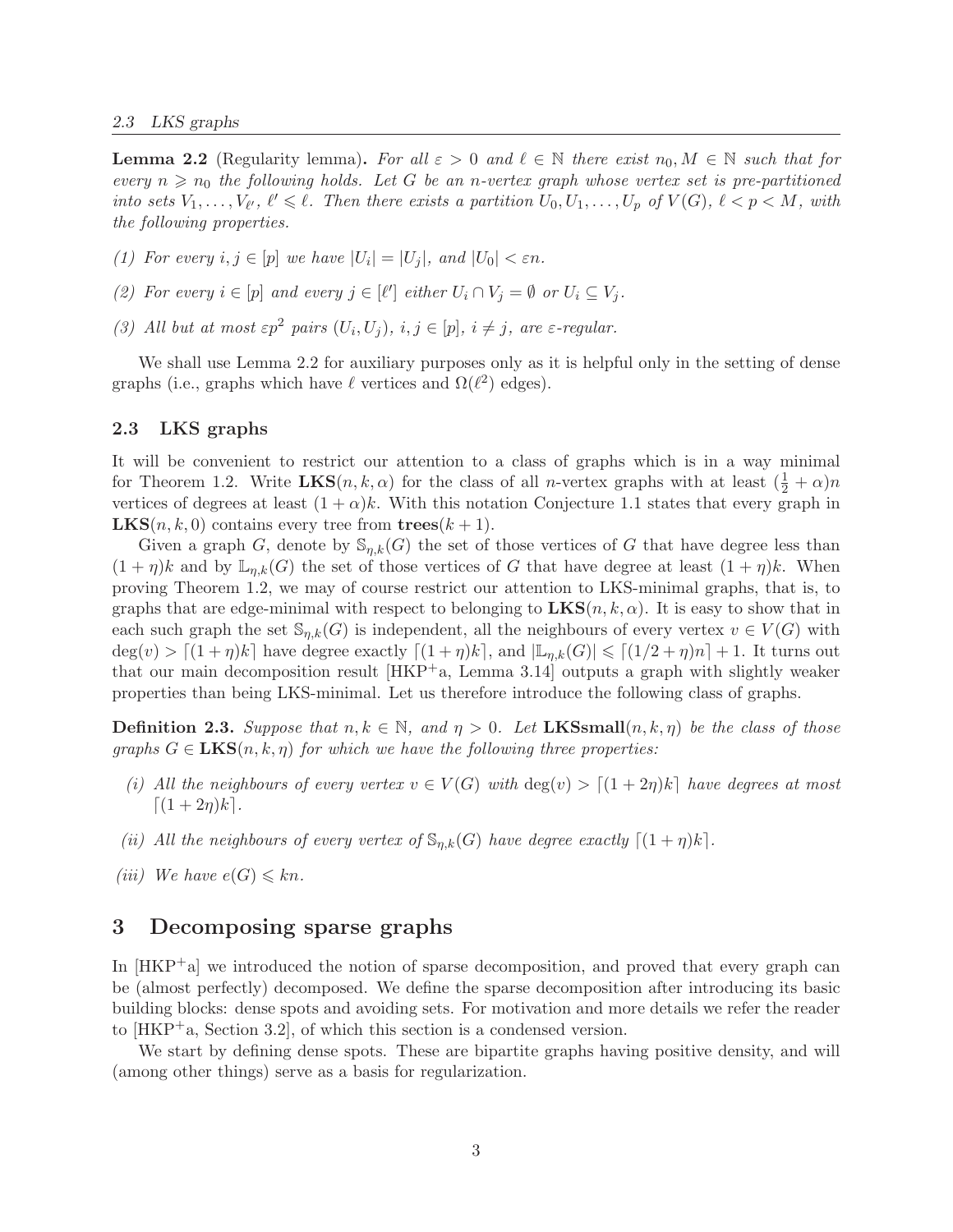Definition 3.1  $((m, \gamma)$ -dense spot,  $(m, \gamma)$ -nowhere-dense). Suppose that  $m \in \mathbb{N}$  and  $\gamma > 0$ . An  $(m, \gamma)$ -dense spot in a graph G is a non-empty bipartite subgraph  $D = (U, W; F)$  of G with  $d(D) > \gamma$  and mindeg(D) > m. We call a graph G  $(m, \gamma)$ -nowhere-dense if it does not contain any  $(m, \gamma)$ -dense spot.

When the parameters m and  $\gamma$  are irrelevant, we refer to D simply as a dense spot.

Note that dense spots do not have any specified orientation. That is, we view  $(U, W; F)$  and  $(W, U; F)$  as the same object.

**Definition 3.2**  $((m, \gamma)$ -dense cover). Suppose that  $m \in \mathbb{N}$  and  $\gamma > 0$ . An  $(m, \gamma)$ -dense cover of a given graph G is a family D of edge-disjoint  $(m, \gamma)$ -dense spots such that  $E(G) = \bigcup_{D \in \mathcal{D}} E(D)$ .

We now define the avoiding set. Informally, a set  $E$  of vertices is avoiding if for each set U of size up to  $\Lambda k$  (where  $\Lambda \gg 1$  is a large constant) and each vertex  $v \in \mathbb{E}$  there is a dense spot containing  $v$  and almost disjoint from  $U$ . Favourable properties of avoiding sets for embedding trees are shown in [HKP<sup>+</sup>a, Section 3.5].

**Definition 3.3** ( $(\Lambda, \varepsilon, \gamma, k)$ -avoiding set). Suppose that  $k \in \mathbb{N}$ ,  $\varepsilon, \gamma > 0$  and  $\Lambda > 0$ . Suppose that G is a graph and D is a family of dense spots in G. A set  $\mathbb{E} \subseteq \bigcup_{D \in \mathcal{D}} V(D)$  is  $(\Lambda, \varepsilon, \gamma, k)$ avoiding with respect to D if for every  $U \subseteq V(G)$  with  $|U| \leq \Lambda k$  the following holds for all but at most  $\varepsilon k$  vertices  $v \in \mathbb{E}$ . There is a dense spot  $D \in \mathcal{D}$  with  $|U \cap V(D)| \leq \gamma^2 k$  that contains v.

We can now introduce an auxiliary notion of bounded decomposition on which we can build the key concept of sparse decomposition (see below). The main result in  $[HKP^+]$  tells us that every graph has an almost perfect sparse decomposition. This sparse decomposition (and the bounded decomposition included in it) will provide us with control on the behaviour of the different edge and vertex sets involved, and thus be helpful to embed the tree.

**Definition 3.4**  $((k, \Lambda, \gamma, \varepsilon, \nu, \rho)$ -bounded decomposition). Suppose that  $k \in \mathbb{N}$  and  $\varepsilon, \gamma, \nu, \rho > 0$ and  $\Lambda > 0$ . Let  $\mathcal{V} = \{V_1, V_2, \ldots, V_s\}$  be a partition of the vertex set of a graph G. We say that  $(V, \mathcal{D}, G_{reg}, G_{exp}, \mathbb{E})$  is a  $(k, \Lambda, \gamma, \varepsilon, \nu, \rho)$ -bounded decomposition of G with respect to V if the following properties are satisfied:

- 1.  $G_{\text{exp}}$  is a  $(\gamma k, \gamma)$ -nowhere-dense subgraph of G with mindeg $(G_{\text{exp}}) > \rho k$ .
- 2. V is a family of disjoint subsets of  $V(G)$ .
- 3.  $G_{reg}$  is a subgraph of  $G G_{exp}$  on the vertex set  $\bigcup V$ . For each edge  $xy \in E(G_{reg})$  there are distinct  $C_x \ni x$  and  $C_y \ni y$  from **V**, and  $G[C_x, C_y] = G_{reg}[C_x, C_y]$ . Furthermore,  $G[C_x, C_y]$ forms an  $\varepsilon$ -regular pair of density at least  $\gamma^2$ .
- 4. We have  $\nu k \leqslant |C| = |C'| \leqslant \varepsilon k$  for all  $C, C' \in \mathbf{V}$ .
- 5. D is a family of edge-disjoint  $(\gamma k, \gamma)$ -dense spots in  $G G_{\text{exp}}$ . For each  $D = (U, W; F) \in \mathcal{D}$ all the edges of  $G[U, W]$  are covered by  $D$  (but not necessarily by  $D$ ).
- 6. If  $G_{reg}$  contains at least one edge between  $C_1, C_2 \in V$  then there exists a dense spot  $D =$  $(U, W; F) \in \mathcal{D}$  such that  $C_1 \subseteq U$  and  $C_2 \subseteq W$ .
- 7. For all  $C \in V$  there is a set  $V \in V$  so that either  $C \subseteq V \cap V(G_{exp})$  or  $C \subseteq V \setminus V(G_{exp})$ . For all  $C \in V$  and  $D = (U, W; F) \in D$  we have  $C \cap U, C \cap W \in \{\emptyset, C\}.$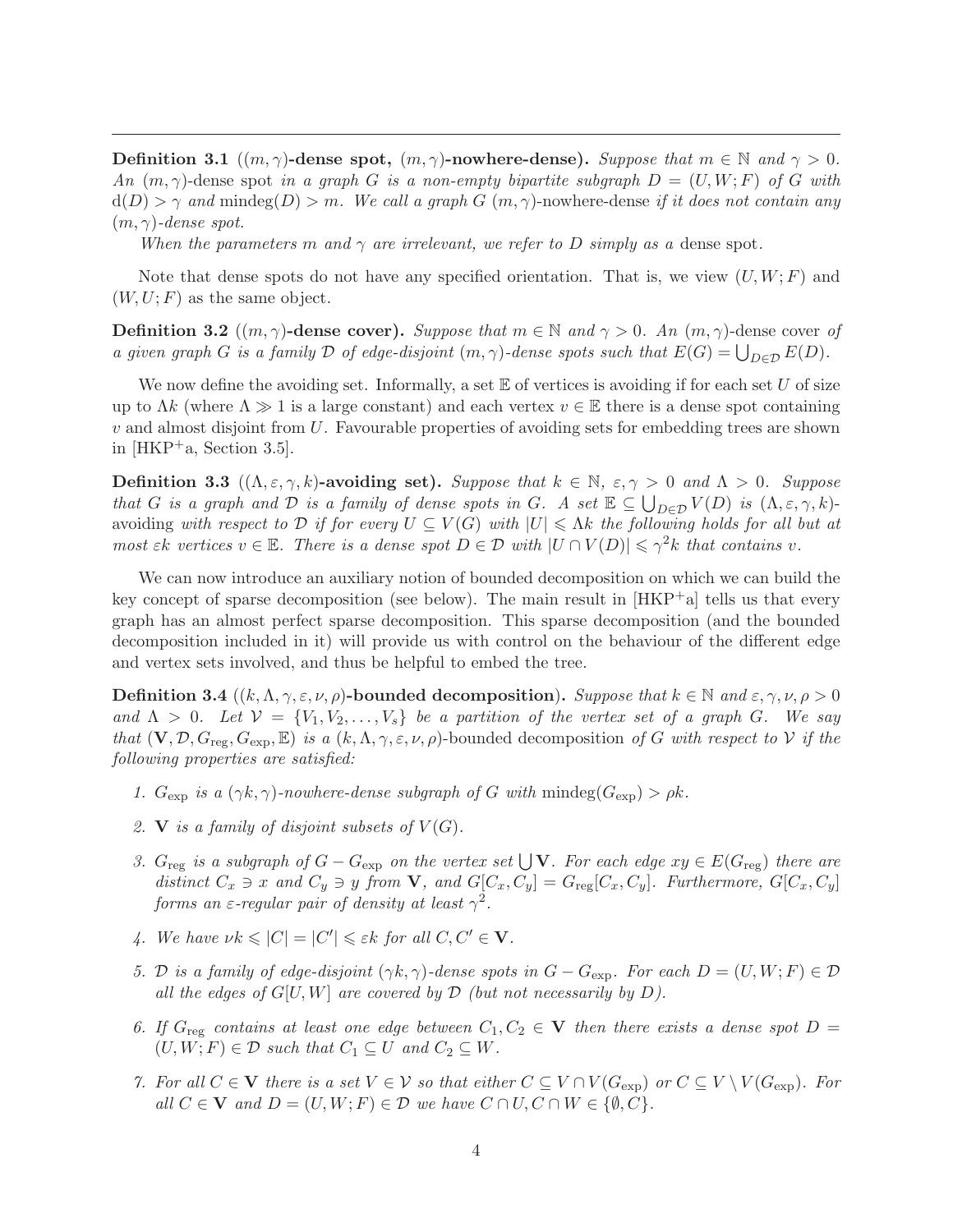8. E is a  $(\Lambda, \varepsilon, \gamma, k)$ -avoiding subset of  $V(G) \setminus \bigcup V$  with respect to the family of dense spots  $\mathcal{D}$ .

We say that the bounded decomposition  $(V, \mathcal{D}, G_{\text{reg}}, G_{\text{exp}}, \mathbb{E})$  respects the avoiding threshold b if for each  $C \in V$  we either have maximides  $\mathcal{C}_G(C, \mathbb{E}) \leq b$ , or mindes  $\mathcal{C}_G(C, \mathbb{E}) > b$ .

The members of V are called *clusters*. Define the *cluster graph*  $\mathbf{G}_{\text{reg}}$  as the graph on the vertex set V that has an edge  $C_1C_2$  for each pair  $(C_1, C_2)$  which has density at least  $\gamma^2$  in the graph  $G_{\text{reg}}$ . Further, we define the graph  $G_{\mathcal{D}}$  as the union (both edge-wise, and vertex-wise) of all dense spots D.

We now enhance the structure of bounded decomposition by adding one new feature: vertices of very large degree.

Definition 3.5  $((k, \Omega^{**}, \Omega^*, \Lambda, \gamma, \varepsilon, \nu, \rho)$ -sparse decomposition). Suppose that  $k \in \mathbb{N}$  and  $\varepsilon, \gamma, \nu, \rho >$ 0 and  $\Lambda, \Omega^*, \Omega^{**} > 2$ . Let  $\mathcal{V} = \{V_1, V_2, \ldots, V_s\}$  be a partition of the vertex set of a graph G. We say that  $\nabla = (\mathbb{H}, \mathbf{V}, \mathcal{D}, G_{reg}, G_{exp}, \mathbb{E})$  is a  $(k, \Omega^{**}, \Omega^*, \Lambda, \gamma, \varepsilon, \nu, \rho)$ -sparse decomposition of G with respect to  $V_1, V_2, \ldots, V_s$  if the following hold.

- 1.  $\mathbb{H} \subseteq V(G)$ , mindeg<sub>G</sub>( $\mathbb{H}$ )  $\geq \Omega^{**}k$ , maxdeg<sub>H</sub>( $V(G) \setminus \mathbb{H}$ )  $\leq \Omega^*k$ , where H is spanned by the edges of  $\bigcup \mathcal{D}$ ,  $G_{\exp}$ , and edges incident with  $\mathbb{H}$ ,
- 2.  $(V, \mathcal{D}, G_{reg}, G_{exp}, \mathbb{E})$  is a  $(k, \Lambda, \gamma, \varepsilon, \nu, \rho)$ -bounded decomposition of  $G \mathbb{H}$  with respect to  $V_1 \setminus$  $\mathbb{H}, V_2 \setminus \mathbb{H}, \ldots, V_s \setminus \mathbb{H}.$

If the parameters do not matter, we call  $\nabla$  simply a *sparse decomposition*, and similarly we speak about a bounded decomposition.

Definition 3.6 (captured edges). In the situation of Definition 3.5, we refer to the edges in  $E(G_{\text{reg}}) \cup E(G_{\text{exp}}) \cup E_G(\mathbb{H}, V(G)) \cup E_G(\mathbb{E}, \mathbb{E} \cup \bigcup \mathbf{V})$  as captured by the sparse decomposition. We write  $G_{\nabla}$  for the subgraph of G on the vertex set  $V(G)$  which consists of the captured edges. Likewise, the captured edges of a bounded decomposition  $(V, \mathcal{D}, G_{\text{reg}}, G_{\text{exp}}, \mathbb{E})$  of a graph G are those in  $E(G_{\text{reg}}) \cup E(G_{\text{exp}}) \cup E_{G_{\mathcal{D}}}(\mathbb{E}, \mathbb{E} \cup \bigcup \mathbf{V}).$ 

It will be useful to have the following shorthand notation at hand.

**Definition 3.7**  $(\mathcal{G}(n, k, \Omega, \rho, \nu, \tau)$  and  $\mathcal{G}(n, k, \Omega, \rho, \nu)$ . Suppose that  $k, n \in \mathbb{N}$  and  $\nu, \rho, \tau > 0$  and  $\Omega > 0$ . We define  $\mathcal{G}(n, k, \Omega, \rho, \nu, \tau)$  to be the class of all quadruple  $(G, \mathcal{D}, H, \mathcal{A})$  with the following properties:

- (i) G is a graph of order n with  $\maxdeg(G) \leq \Omega k$ ,
- (ii) H is a bipartite subgraph of G with colour classes  $A_H$  and  $B_H$  and with  $e(H) \geq \tau k n$ ,
- (iii) D is a  $(\rho k, \rho)$ -dense cover of G,
- (iv) A is a  $(\nu k)$ -ensemble in G, and  $A_H \subseteq \bigcup A$ ,
- (v)  $A \cap U$ ,  $A \cap W \in \{\emptyset, A\}$  for each  $A \in \mathcal{A}$  and for each  $D = (U, W; F) \in \mathcal{D}$ .

Those  $G, \mathcal{D}$  and  $\mathcal{A}$  satisfying all conditions but (ii) and the last part of (iv) will make up the triples  $(G, \mathcal{D}, \mathcal{A})$  of the class  $\mathcal{G}(n, k, \Omega, \rho, \nu)$ .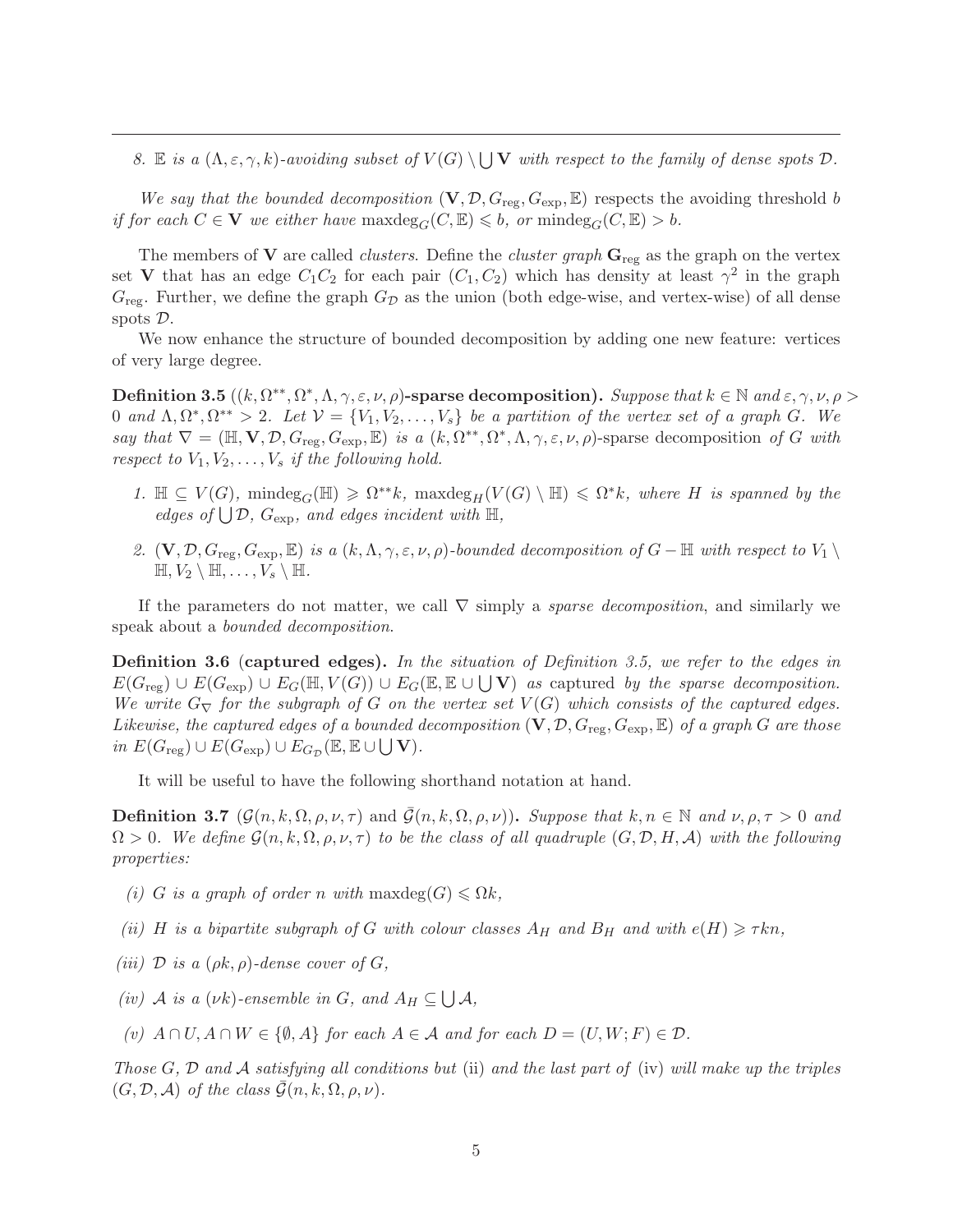# 4 Augmenting a matching

In previous papers [AKS95, Zha11, PS12, Coo09, HP16] concerning the LKS Conjecture in the dense setting the crucial turn was to find a matching in the cluster graph of the host graph possessing certain properties. We will prove a similar "structural result" in Section 5. In the present section, we prove the main tool for Section 5, namely Lemma 4.8. All statements preceding Lemma 4.8 are only preparatory. The only exception is (the easy) Lemma 4.4 which is recycled later, in  $[HKP^+c]$ .

### 4.1 Regularized matchings

We prove our first auxiliary lemma on our way towards Lemma 4.8.

**Lemma 4.1.** For every  $\Omega \in \mathbb{N}$  and  $\varepsilon, \rho, \tau > 0$  there is a number  $\alpha > 0$  such that for every  $\nu \in (0,1)$ there exists a number  $k_0 \in \mathbb{N}$  such that for each  $k > k_0$  the following holds.

For every  $(G, \mathcal{D}, H, \mathcal{A}) \in \mathcal{G}(n, k, \Omega, \rho, \nu, \tau)$  there are  $(U, W; F) \in \mathcal{D}, A \in \mathcal{A}$  and  $X, Y \subseteq V(G)$ such that

(1)  $|X| = |Y| \ge \alpha \nu k$ ,

(2)  $X \subseteq A \cap U \cap A_H$  and  $Y \subseteq W \cap B_H$ , where  $A_H$  and  $B_H$  are the colour classes of H, and

(3)  $(X, Y)$  is an  $\varepsilon$ -regular pair in G of density  $d(X, Y) \geq \frac{\tau \rho}{4\Omega}$ .

*Proof.* Let  $\Omega$ ,  $\varepsilon$ ,  $\rho$  and  $\tau$  be given. Applying Lemma 2.2 to  $\varepsilon_{L2.2} := \min\{\varepsilon, \frac{\rho^2}{8\Omega}\}\$ and  $\ell_{L2.2} := 2$ , we obtain numbers  $n_0$  and M. We set

$$
\alpha := \frac{\tau \rho}{\Omega^2 M},\tag{4.1}
$$

and given  $\nu \in (0,1)$ , we set

$$
k_0:=\frac{2n_0}{\alpha\nu M}
$$

.

Now suppose we are given  $k > k_0$  and  $(G, \mathcal{D}, H, \mathcal{A}) \in \mathcal{G}(n, k, \Omega, \rho, \nu, \tau)$ .

Property (i) of Definition 3.7 gives that  $e(G) \le \Omega k n/2$ , and Property (ii) says that  $e(H) \ge \tau k n$ . So  $e(H)/e(G) \geq 2\tau/\Omega$ . Averaging over all dense spots D in the dense cover of G we find a dense spot  $D = (U, W; F) \in \mathcal{D}$  such that

$$
e_D(A_H, B_H) = |F \cap E(H)| \geqslant \frac{e(H)}{e(G)}|F| \geqslant \frac{2\tau|F|}{\Omega} \,. \tag{4.2}
$$

Without loss of generality, we assume that

$$
e_D(U \cap A_H, W \cap B_H) \geq \frac{1}{2} \cdot e_D(A_H, B_H) \geqslant e_D(U \cap B_H, W \cap A_H), \tag{4.3}
$$

as otherwise one can just interchange the roles of  $U$  and  $W$ . Then,

$$
e_G(U \cap A_H, W \cap B_H) \stackrel{(4.3)}{\geq} \frac{1}{2} \cdot e_D(A_H, B_H) \stackrel{(4.2)}{\geq} \frac{\tau}{\Omega} \cdot |F|.
$$
 (4.4)

Let  $\mathcal{A}' \subseteq \mathcal{A}$  denote the family of those  $A \in \mathcal{A}$  with  $0 < e_G(A \cap U \cap A_H, W \cap B_H) < \frac{\tau}{\Omega}$  $\frac{\tau}{\Omega}\cdot |F|\cdot \frac{|A|}{|U|}.$ Note that for each  $A \in \mathcal{A}'$  we have  $A \subseteq U$  by Definition 3.7 (v). Therefore,

$$
e_G\left(\bigcup \mathcal{A}' \cap U \cap A_H, W \cap B_H\right) < \frac{\tau}{\Omega} \cdot |F| \cdot \frac{|\mathcal{A}'|}{|U|} \leq \frac{\tau}{\Omega} \cdot |F| \stackrel{(4.4)}{\leq} e_G(U \cap A_H, W \cap B_H).
$$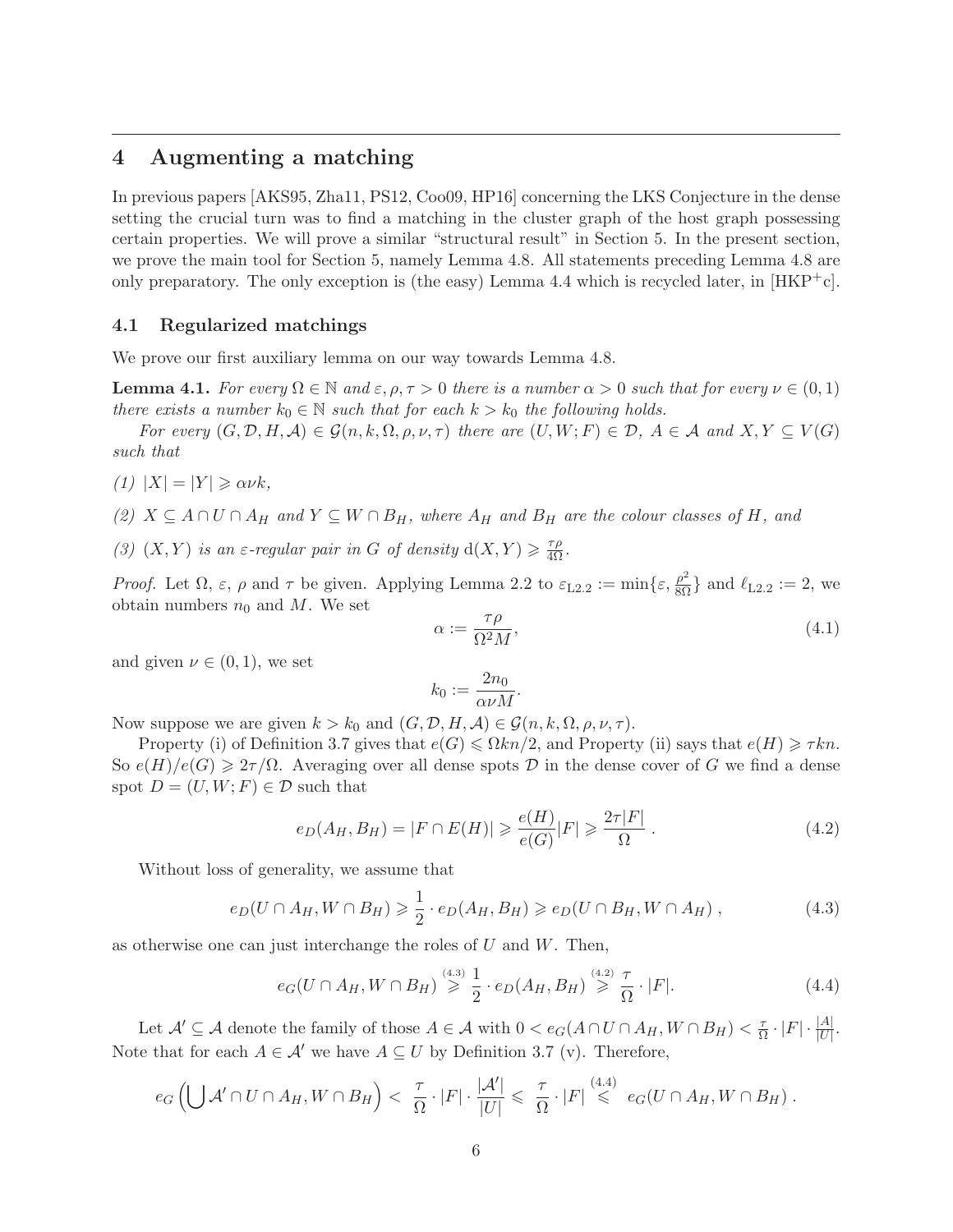#### 4.1 Regularized matchings

As A covers  $A_H$ , G has an edge xy with  $x \in U \cap A_H \cap A$  for some  $A \in \mathcal{A} \setminus \mathcal{A}'$  and  $y \in W \cap B_H$ . Set  $X' := A \cap U \cap A_H = A \cap A_H$  and  $Y' := W \cap B_H$ . Then directly from the definition of A' and since D is a  $(\rho k, \rho)$ -dense spot, we obtain that

$$
d_G(X', Y') = \frac{e_G(X', Y')}{|X'||Y'|} \ge \frac{\frac{\tau}{\Omega} \cdot |F| \cdot \frac{|A|}{|U|}}{|A||W|} > \frac{\tau \rho}{\Omega}.
$$
\n(4.5)

Also, since  $(U, W; F) \in \mathcal{D}$ , we have

$$
|F| \ge \rho k |U| \tag{4.6}
$$

This enables us to bound the size of  $X'$  as follows.

$$
|X'| \geqslant \frac{e_G(X', Y')}{\maxdeg(G)}
$$
\n
$$
\max(A \notin \mathcal{A}')
$$
\n
$$
\max(A \notin \mathcal{A}')
$$
\n
$$
\max(A \notin \mathcal{A}')
$$
\n
$$
\sum_{\substack{\text{(by (4.6))} \\ \geqslant \mathcal{A} \text{ with } \Omega}} \frac{\tau \cdot \rho k \cdot |A|}{\Omega^2 k}
$$
\n
$$
\geqslant \frac{\tau \rho \nu k}{\Omega^2}
$$
\n
$$
\sum_{i=1}^{\left(\frac{4.1}{2}\right)} \alpha \nu k M \tag{4.7}
$$

Similarly,

$$
|Y'| \geqslant \alpha \nu k M \tag{4.8}
$$

Applying Lemma 2.2 to  $G[X', Y']$  with prepartition  $\{X', Y'\}$  we obtain a collection of sets  $\mathcal{C} = \{C_i\}_{i=0}^p$ , with  $p < M$ . By (4.7), and (4.8), we have that  $|C_i| \geq \alpha \nu k$  for every  $i \in [p]$ . It is easy to deduce from (4.5) that there is at least one  $\varepsilon_{L2,2}$ -regular (and thus  $\varepsilon$ -regular) pair  $(X, Y)$ ,  $X, Y \in \mathcal{C} \setminus \{C_0\}, X \subseteq X', Y \subseteq Y'$  with  $d(X, Y) \geq \frac{\tau \rho}{4\Omega}$ . Indeed, it suffices to count the number of edges incident with  $C_0$ , lying in  $\varepsilon_{L2.2}$ -irregular pairs or belonging to too sparse pairs. The number of these "bad" edges is strictly smaller than

$$
(\varepsilon_{\text{L2.2}} + \varepsilon_{\text{L2.2}} + \frac{\rho^2}{4\Omega})|X'||Y'| \leq \frac{\rho^2}{2\Omega}|X'||Y'| \leqslant e(X', Y').
$$

Thus not all edges between  $X'$  and  $Y'$  are bad in the sense above. This finishes the proof of Lemma 4.1.  $\Box$ 

Instead of just one pair  $(X, Y)$ , as it is given by Lemma 4.1, we shall later need several disjoint pairs for embedding larger trees. For this purpose we introduce the following definition, generalizing the notion of a matching in the cluster graph in the traditional regularity setting. See Figure 4.1.

Definition 4.2 ( $(\varepsilon, d, \ell)$ -regularized matching). Suppose that  $\ell \in \mathbb{N}$  and  $d, \varepsilon > 0$ . A collection N of ordered pairs  $(A, B)$  with  $A, B \subseteq V(H)$  is called an  $(\varepsilon, d, \ell)$ -regularized matching of a graph H if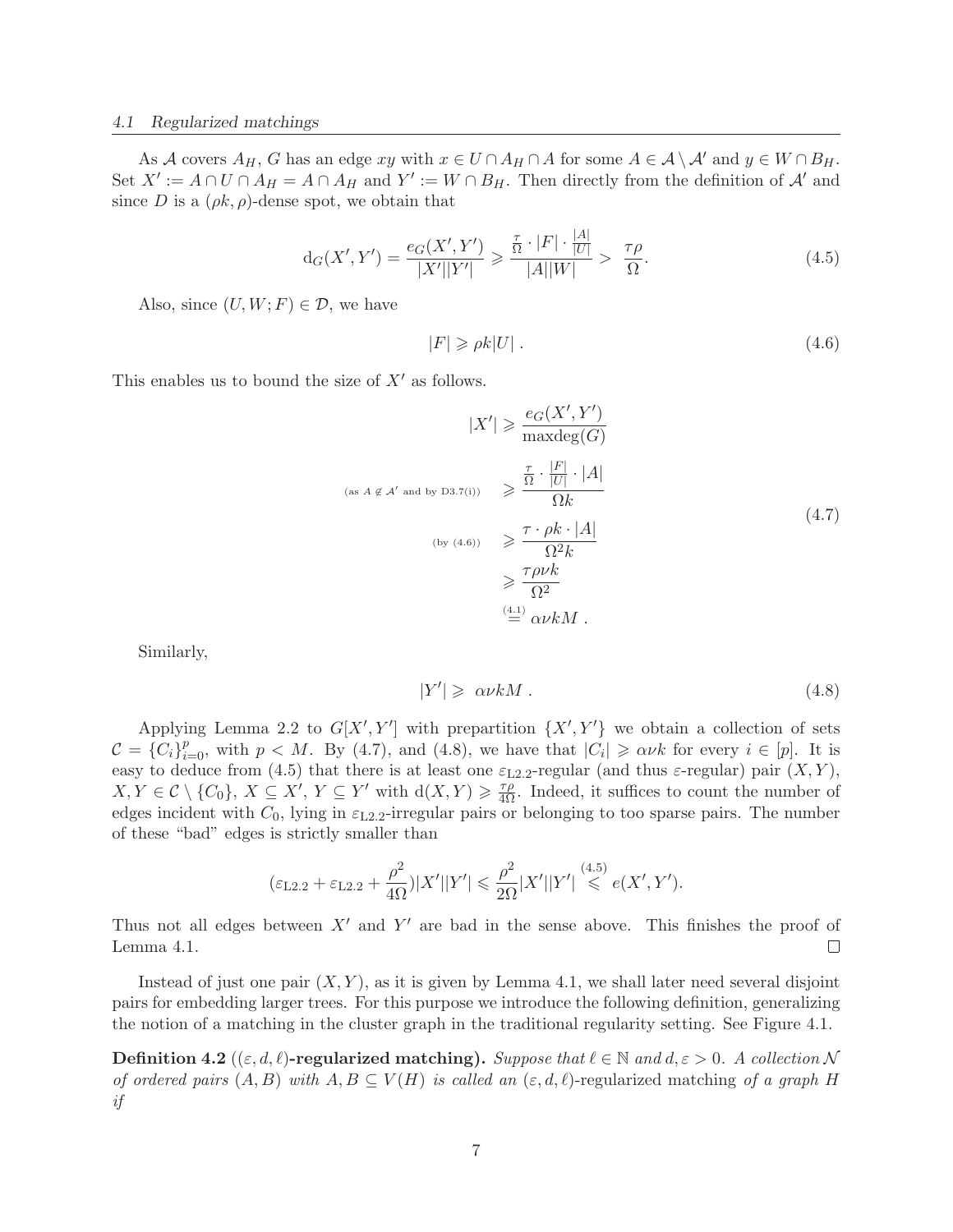

**Figure 4.1:** An example of an  $(\varepsilon, d, \ell)$ -regularized matching. Regular pairs are shown with a shade of grey corresponding to their densities.

- (i)  $|A| = |B| \geq \ell$  for each  $(A, B) \in \mathcal{N}$ ,
- (ii)  $(A, B)$  induces in H an  $\varepsilon$ -regular pair of density at least d, for each  $(A, B) \in \mathcal{N}$ , and
- (iii) all involved sets A and B are pairwise disjoint.

Sometimes, when the parameters do not matter (as for instance in Definition 4.5 below) we simply call it a regularized matching.

For a regularized matching N, we shall write  $V_1(\mathcal{N}) := \{A : (A, B) \in \mathcal{N}\}, V_2(\mathcal{N}) := \{B :$  $(A, B) \in \mathcal{N} \}$  and  $\mathcal{V}(\mathcal{N}) := \mathcal{V}_1(\mathcal{N}) \cup \mathcal{V}_2(\mathcal{N})$ . Furthermore, we set  $V_1(\mathcal{N}) := \bigcup \mathcal{V}_1(\mathcal{N}), V_2(\mathcal{N}) :=$  $\bigcup \mathcal{V}_2(\mathcal{N})$  and  $V(\mathcal{N}) := V_1(\mathcal{N}) \cup V_2(\mathcal{N}) = \bigcup \mathcal{V}(\mathcal{N})$ . As these definitions suggest, the orientations of the pairs  $(A, B) \in \mathcal{N}$  are important. The sets A and B are called N-vertices and the pair  $(A, B)$ is an  $\mathcal{N}\text{-}edge.$ 

We say that a regularized matching N absorbs a regularized matching M if for every  $(S, T) \in \mathcal{M}$ there exists  $(X, Y) \in \mathcal{N}$  such that  $S \subseteq X$  and  $T \subseteq Y$ . In the same way, we say that a family of dense spots D absorbs a regularized matching M if for every  $(S,T) \in \mathcal{M}$  there exists  $(U, W; F) \in \mathcal{D}$ such that  $S \subseteq U$  and  $T \subseteq W$ .

We later need the following easy bound on the size of the elements of  $\mathcal{V}(\mathcal{M})$ .

**Fact 4.3.** Suppose that M is an  $(\varepsilon, d, \ell)$ -regularized matching in a graph H. Then  $|C| \leq \frac{\max\deg(H)}{d}$ d for each  $C \in \mathcal{V}(\mathcal{M})$ .

*Proof.* Let for example  $(C, D) \in \mathcal{M}$ . The maximum degree of H is at least as large as the average degree of the vertices in  $D$ , which is at least  $d|C|$ .  $\Box$ 

The second step towards Lemma 4.8 is Lemma 4.4. Whereas Lemma 4.1 gives one dense regular pair, in the same setting Lemma 4.4 provides us with a dense regularized matching.

**Lemma 4.4.** For every  $\Omega \in \mathbb{N}$  and  $\rho, \varepsilon, \tau \in (0,1)$  there exists  $\alpha > 0$  such that for every  $\nu \in (0,1)$ there is a number  $k_0 \in \mathbb{N}$  such that the following holds for every  $k > k_0$ .

For each  $(G, \mathcal{D}, H, \mathcal{A}) \in \mathcal{G}(n, k, \Omega, \rho, \nu, \tau)$  there exists an  $(\varepsilon, \frac{\tau \rho}{8\Omega}, \alpha \nu k)$ -regularized matching M of G such that

- (P1) for each  $(X, Y) \in \mathcal{M}$  there are  $A \in \mathcal{A}$ , and  $D = (U, W; F) \in \mathcal{D}$  such that  $X \subseteq U \cap A \cap A_H$ and  $Y \subseteq W \cap B_H$ , and
- (P2)  $|V(\mathcal{M})| \geqslant \frac{\tau}{2\Omega} n$ .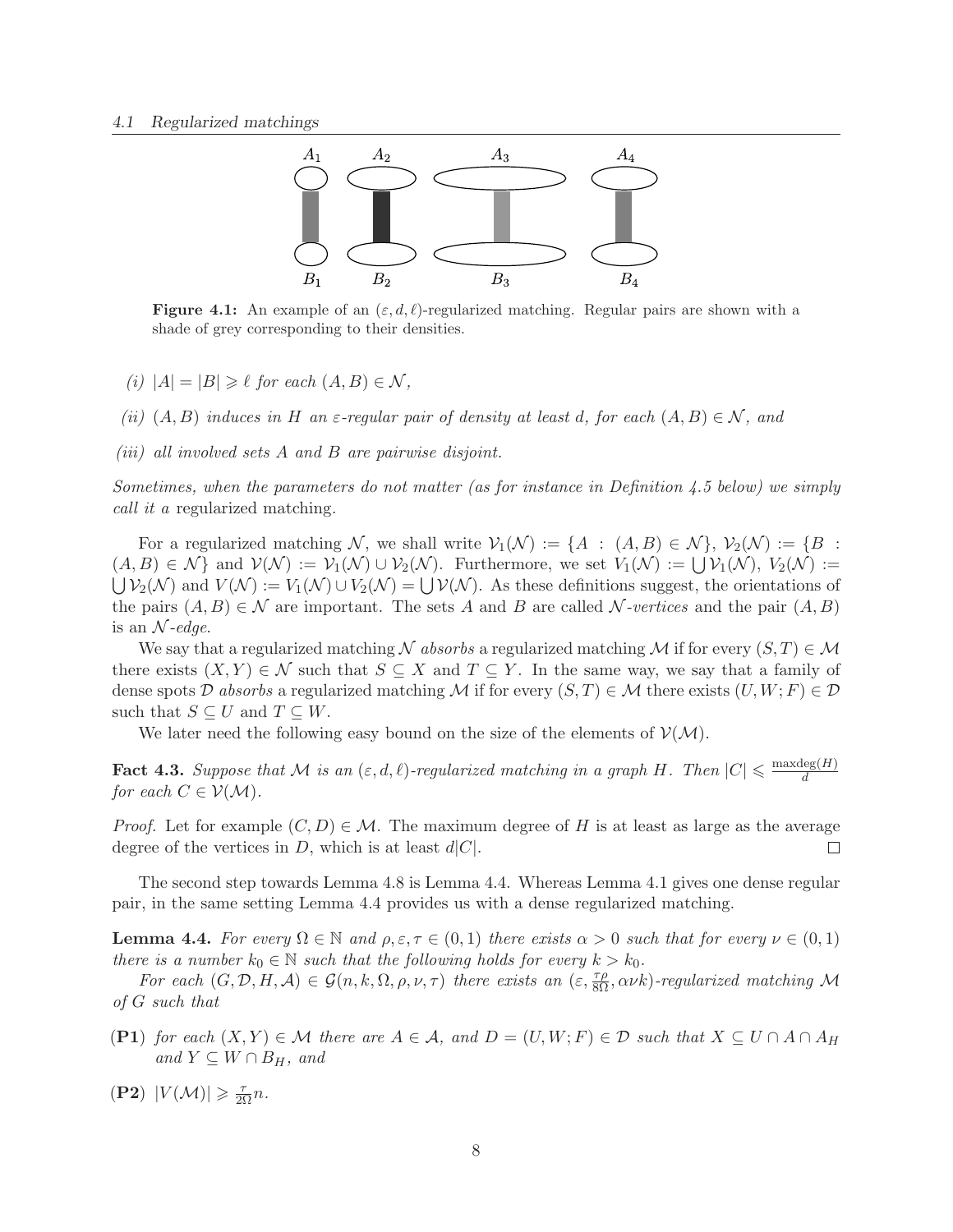*Proof.* Let  $\alpha := \alpha_{\text{L4.1}} > 0$  be given by Lemma 4.1 for the input parameters  $\Omega_{\text{L4.1}} := \Omega$ ,  $\varepsilon_{\text{L4.1}} := \varepsilon$ ,  $\tau_{L4.1} := \tau/2$  and  $\rho_{L4.1} := \rho$ . For  $\nu_{L4.1} := \nu$ , Lemma 4.1 yields a number  $k_0 \in \mathbb{N}$ .

Now let  $(G, \mathcal{D}, H, \mathcal{A}) \in \mathcal{G}(n, k, \Omega, \rho, \nu, \tau)$ . Let M be an inclusion-maximal  $(\varepsilon, \frac{\tau \rho}{8\Omega}, \alpha \nu k)$ -regularized matching with property  $(PI)$ . We claim that

$$
e_G(A_H \setminus V_1(\mathcal{M}), B_H \setminus V_2(\mathcal{M})) < \frac{\tau}{2}kn. \tag{4.9}
$$

Indeed, suppose the contrary. Then the bipartite subgraph H' of G induced by the sets  $A_H \setminus$  $V_1(\mathcal{M}) = A_H \setminus V(\mathcal{M})$  and  $B_H \setminus V_2(\mathcal{M}) = B_H \setminus V(\mathcal{M})$  satisfies Property (ii) of Definition 3.7, with  $\tau_{D3.7} := \tau/2$ . So, we have that  $(G, \mathcal{D}, H', \mathcal{A}) \in \mathcal{G}(n, k, \Omega, \rho, \nu, \tau/2)$ .

Thus Lemma 4.1 for  $(G, \mathcal{D}, H', \mathcal{A})$  yields a dense spot  $D = (U, W; F) \in \mathcal{D}$  and a set  $A \in \mathcal{A}$ , together with two sets  $X \subseteq U \cap A \cap (A_H \setminus V(\mathcal{M}))$ ,  $Y \subseteq W \cap (B_H \setminus V(\mathcal{M}))$  such that  $|X| = |Y| >$  $\alpha_{\text{L4.1}}\nu k = \alpha \nu k$ , and such that  $(X, Y)$  is  $\varepsilon_{\text{L4.1}}$ -regular and has density at least

$$
\frac{\tau_{\rm L4.1}\rho_{\rm L4.1}}{4\Omega_{\rm L4.1}} = \frac{\tau\rho}{8\Omega}.
$$

This contradicts the maximality of  $\mathcal{M}$ , proving (4.9).

In order to see  $(P2)$ , it suffices to observe that by  $(4.9)$  and by Property (ii) of Definition 3.7, the set  $V(\mathcal{M})$  is incident with at least  $\tau k n - \frac{\tau}{2}$  $\frac{\tau}{2}kn = \frac{\tau}{2}$  $\frac{\tau}{2}kn$  edges. By Definition 3.7 (i), it follows that  $|V(\mathcal{M})| \geq \frac{7}{2}$  $\frac{\tau}{2}kn \cdot \frac{1}{\Omega k} \geqslant \frac{\tau}{2\Omega}n$ , as desired.  $\Box$ 

### 4.2 Augmenting paths for matchings

We now prove the main lemma of Section 4, namely Lemma 4.8. We will use an augmenting path technique for our regularized matchings, similar to the augmenting paths commonly used for traditional matching theorems. For this, we need the following definitions.

**Definition 4.5 (Alternating path, augmenting path).** Suppose that  $n, s \in \mathbb{N}$  and  $\delta > 0$ . Given an n-vertex graph G, and a regularized matching M, we call a sequence  $S = (Y_0, A_1, Y_1, A_2, Y_2, \ldots, A_h, Y_h)$ (where  $h \geq 0$  is arbitrary) a  $(\delta, s)$ -alternating path for M from  $Y_0$  if for all  $i \in [h]$  we have

- (i)  $A_i \subseteq V_1(\mathcal{M})$  and the sets  $A_i$  are pairwise disjoint,
- (ii)  $Y_0 \subseteq V(G) \setminus V(\mathcal{M})$  and  $Y_i = \bigcup_{(A,B)\in \mathcal{M}, A\in \mathcal{A}_i} B$ ,
- (iii)  $|Y_{i-1}|$  ≥  $\delta n$ , and
- (iv)  $e(A, Y_{i-1}) \geq s \cdot |A|$ , for each  $A \in \mathcal{A}_i$ .

If in addition there is a set C of disjoint subsets of  $V(G) \setminus (Y_0 \cup V(\mathcal{M}))$  such that

(v)  $e(\bigcup \mathcal{C}, Y_h) \geq t \cdot n$ ,

then we say that  $S' = (Y_0, A_1, Y_1, A_2, Y_2, \ldots, A_h, Y_h, C)$  is a  $(\delta, s, t)$ -augmenting path for M from  $Y_0$ to C.

The number h is called the length of  $S$  (or of  $S'$ ).

Next, we show that a regularized matching either has an augmenting path or admits a partition into two parts so that only few edges cross these parts in a certain way.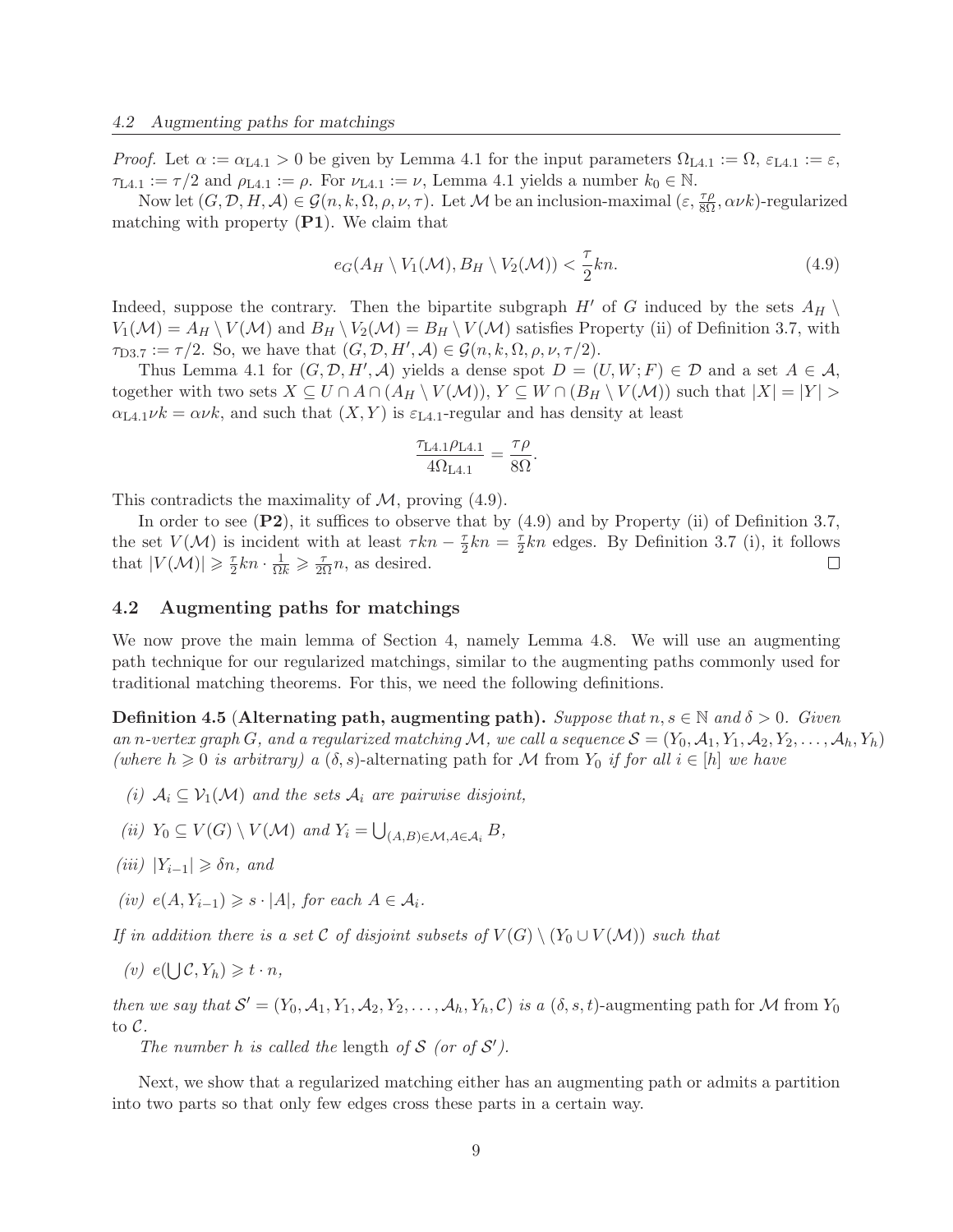**Lemma 4.6.** Given an n-vertex graph G with maxdeg(G)  $\leq \Omega k$ , a number  $\tau \in (0,1)$ , a regularized matching M, a set  $Y_0 \subseteq V(G) \setminus V(\mathcal{M})$ , and a set C of disjoint subsets of  $V(G) \setminus (V(\mathcal{M}) \cup Y_0)$ , one of the following holds:

(M1) There is a regularized matching  $\mathcal{M}'' \subseteq \mathcal{M}$  with

$$
e\left(\bigcup \mathcal{C} \cup V_1(\mathcal{M} \setminus \mathcal{M}''), Y_0 \cup V_2(\mathcal{M}'')\right) < \tau nk,
$$

(M2) M has a  $(\frac{\tau}{2\Omega}, \frac{\tau^2}{8\Omega}k, \frac{\tau^2}{16\Omega}k)$ -augmenting path of length at most  $2\Omega/\tau$  from  $Y_0$  to  $\mathcal{C}$ .

*Proof.* If  $|Y_0| \leq \frac{\tau}{2\Omega} n$  then (M1) is satisfied for  $\mathcal{M}'' := \emptyset$ . Let us therefore assume the contrary.

Choose a  $(\frac{\tau}{2\Omega}, \frac{\tau^2}{8\Omega}k)$ -alternating path  $\mathcal{S} = (Y_0, \mathcal{A}_1, Y_1, \mathcal{A}_2, Y_2, \dots, \mathcal{A}_h, Y_h)$  for M with  $|\bigcup_{\ell=1}^h \mathcal{A}_\ell|$ maximal.

Now, let  $\ell^* \in \{0, 1, ..., h\}$  be maximal with  $|Y_{\ell^*}| \geq \frac{\tau}{2\Omega}n$ . Then  $\ell^* \in \{h, h-1\}$ . Moreover, as  $|Y_{\ell}| \geq \frac{\tau}{2\Omega} n$  for all  $\ell \leq \ell^*$ , we have that  $(\ell^* + 1) \cdot \frac{\tau}{2\Omega} n \leq |\overline{U}_{\ell \leq \ell^*} Y_{\ell}| \leq n$  and thus

$$
\ell^* + 1 \leqslant \frac{2\Omega}{\tau}.\tag{4.10}
$$

Let  $\mathcal{M}'' \subseteq \mathcal{M}$  consist of all  $\mathcal{M}$ -edges  $(A, B) \in \mathcal{M}$  with  $A \in \bigcup_{\ell \in [h]} A_{\ell}$ . Then, by the choice of  $\mathcal{S},$ 

$$
e\left(V_1(\mathcal{M}\setminus\mathcal{M}''),\bigcup_{\ell=0}^{\ell^*}Y_{\ell}\right)=\sum_{\ell=0}^{\ell^*}e\left(V_1(\mathcal{M}\setminus\mathcal{M}''),Y_{\ell}\right)
$$

$$
<(\ell^*+1)\cdot\frac{\tau^2}{8\Omega}k\cdot|V_1(\mathcal{M}\setminus\mathcal{M}'')|\stackrel{(4.10)}{\leqslant}\frac{\tau}{4}kn.\tag{4.11}
$$

Furthermore, if  $\ell^* = h - 1$  (that is, if  $|Y_h| < \frac{\tau}{2\Omega} n$ ) then

$$
e\left(V_1(\mathcal{M}\setminus\mathcal{M}'')\cup\bigcup\mathcal{C},Y_h\right) < \frac{\tau}{2\Omega}n\cdot\max\deg(G) \leq \frac{\tau}{2\Omega}\Omega kn = \frac{\tau}{2}kn. \tag{4.12}
$$

So, regardless of whether  $h = \ell^*$  or  $h = \ell^* + 1$ , we get from (4.11) and (4.12) that

$$
e\left(V_1(\mathcal{M}\setminus\mathcal{M}'')\cup\bigcup\mathcal{C},Y_0\cup V_2(\mathcal{M}'')\right)<\frac{3}{4}\tau k n+e\left(\bigcup\mathcal{C},\bigcup_{\ell=0}^{\ell^*}Y_\ell\right).
$$

Thus, if  $e(\bigcup \mathcal{C}, \bigcup_{\ell=0}^{\ell^*} Y_{\ell}) \leq \frac{7}{4}$  $\frac{\tau}{4}kn$ , we see that  $($ M1) is satisfied for  $\mathcal{M}''$ . So, assume the contrary. Then, by (4.10), there is an index  $j \in \{0, 1, \ldots, \ell^*\}$  for which

$$
e\left(\bigcup \mathcal{C}, Y_j\right) > \frac{\tau^2}{16\Omega}kn,
$$

and thus,  $(Y_0, \mathcal{A}_1, Y_1, \mathcal{A}_2, Y_2, \dots, \mathcal{A}_j, Y_j, \mathcal{C})$  is a  $(\frac{\tau}{2\Omega}, \frac{\tau^2}{8\Omega}k, \frac{\tau^2}{16\Omega}k)$ -augmenting path for M. This proves (M2).

The aim of this section is to find a regularized matching covering as many vertices from the graph as possible. This is done by iteratively improving a matching. Below, Lemma 4.7 provides with such an iterative step: given a regularized matching  $\mathcal M$  we either find (II) a better regularized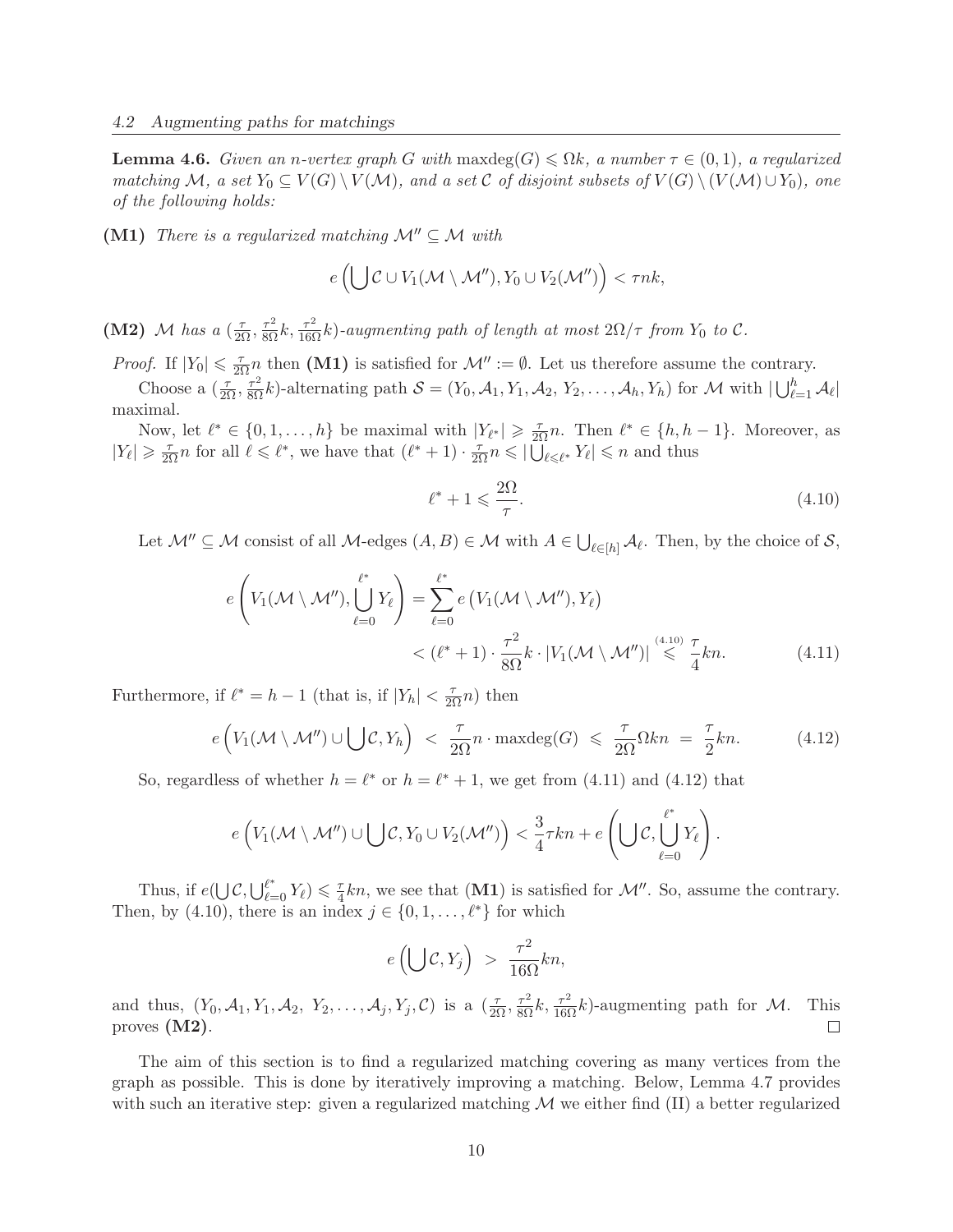matching  $\mathcal{M}'$ , or there is (I) a natural barrier to finding such a matching. This barrier is a separation of the previous regularized matching into two blocks  $(M''$  and  $M \setminus M'')$  such that very few edges "cross" this separation. The absence of such a separation guarantees the existence of an augmenting path for  $M$ , which can be used to find a better regularized matching. This matching  $M'$  has  $(C1)$ to improve M substantially and  $(C2)$  respect the structure of the graph and of M.

**Lemma 4.7.** For every  $\Omega \in \mathbb{N}$  and  $\tau \in (0, \frac{1}{2\Omega})$  there is a number  $\tau' \in (0, \tau)$  such that for every  $\rho \in (0,1)$  there is a number  $\alpha \in (0,\tau'/2)$  such that for every  $\varepsilon \in (0,\alpha)$  there is a number  $\pi > 0$ such that for every  $\gamma > 0$  there is  $k_0 \in \mathbb{N}$  such that the following holds for every  $k > k_0$  and every  $h \in (\gamma k, k/2).$ 

Let G be a graph of order n with max $deg(G) \leq \Omega k$ , with an  $(\varepsilon^3, \rho, h)$ -regularized matching M and with a  $(\rho k, \rho)$ -dense cover D that absorbs M. Let  $Y \subseteq V(G) \setminus V(\mathcal{M})$ , and let C be an hensemble in G with  $\mathcal{C} \cap (V(\mathcal{M}) \cup Y) = \emptyset$ . Assume that  $U \cap C \in \{ \emptyset, C \}$  for each  $D = (U, W; F) \in \mathcal{D}$ and each  $C \in \mathcal{C} \cup \mathcal{V}_1(\mathcal{M})$ .

Then one of the following holds.

(I) There is a regularized matching  $\mathcal{M}'' \subseteq \mathcal{M}$  such that

$$
e\left(\bigcup \mathcal{C} \cup V_1(\mathcal{M} \setminus \mathcal{M}''), Y \cup V_2(\mathcal{M}'')\right) < \tau nk.
$$

(II) There is an  $(\varepsilon, \alpha, \pi h)$ -regularized matching M' such that

- (C1)  $|V(\mathcal{M}) \setminus V(\mathcal{M}')| \leq \varepsilon n$ , and  $|V(\mathcal{M}')| \geq |V(\mathcal{M})| + \frac{\tau'}{2}$  $\frac{\tau}{2}n$ , and
- (C2) for each  $(T, Q) \in \mathcal{M}'$  there are sets  $C_1 \in \mathcal{V}_1(\mathcal{M}) \cup \mathcal{C}, C_2 \in \mathcal{V}_2(\mathcal{M}) \cup \{Y\}$  and a dense spot  $D = (U, W; F) \in \mathcal{D}$  such that  $T \subseteq C_1 \cap U$  and  $Q \subseteq C_2 \cap W$ .

Proof. We divide the proof into five steps.

Step 1: Setting up the parameters. Suppose that  $\Omega$  and  $\tau$  are given. For  $\ell = 0, 1, \ldots, \lceil 2\Omega/\tau \rceil$ , we define the auxiliary parameters

$$
\tau^{(\ell)} := \left(\frac{\tau^2}{32\Omega}\right)^{\lceil \frac{2\Omega}{\tau} \rceil - \ell + 2},\tag{4.13}
$$

and set

$$
\tau' := \frac{\tau^{(0)}}{2\Omega}.
$$

Given  $\rho$ , we define

$$
\alpha := \frac{\tau'\rho}{16\Omega}.
$$

Then, given  $\varepsilon$ , for  $\ell = 0, 1, \ldots, [2\Omega/\tau]$ , we define the further auxiliary parameters

$$
\mu^{(\ell)}:=\alpha_{\text{L4.4}}\big(\Omega,\rho,\varepsilon^3,\tau^{(\ell)}\big)
$$

which are given by Lemma 4.4 for input parameters  $\Omega_{\text{L4.4}} := \Omega$ ,  $\rho_{\text{L4.4}} := \rho$ ,  $\varepsilon_{\text{L4.4}} := \varepsilon^3$ , and  $\tau_{\text{L4.4}} := \tau^{(\ell)}$ . Set

$$
\pi := \frac{\varepsilon}{2} \cdot \min \left\{ \mu^{(\ell)} \; : \; \ell = 0, \ldots, \lceil 2\Omega/\tau \rceil \right\} \; .
$$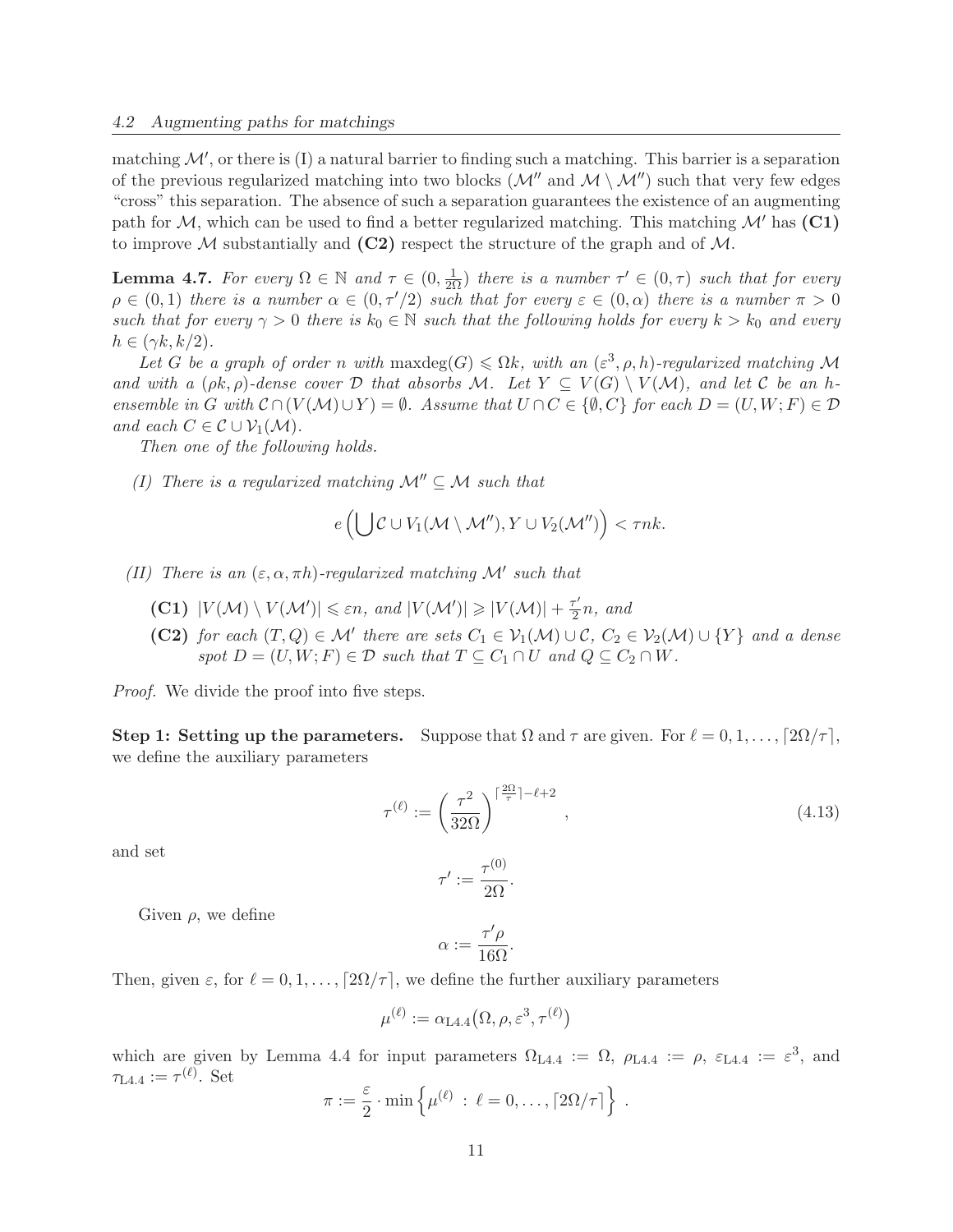Given the next<sup>1</sup> input parameter  $\gamma$ , Lemma 4.4 for parameters as above and the final input  $\nu_{\text{L4.4}} := \gamma \text{ yields } k_{0_{\text{L4.4}}} =: k_0^{(\ell)}$  $\mathfrak{b}^{(\varepsilon)}$ , set

$$
k_0 := \max \left\{ k_0^{(\ell)} : \ell = 0, ..., \lceil 2\Omega/\tau \rceil \right\}.
$$

Step 2: Finding an augmenting path. We apply Lemma 4.6 to  $G, \tau, \mathcal{M}, Y$  and C. Since  $(M1)$ corresponds to  $(I)$ , let us assume that the outcome of the lemma is  $(M2)$ . Then there is a  $\left(\frac{\tau}{2\Omega}, \frac{\tau^2}{8\Omega}k, \frac{\tau^2}{16\Omega}k\right)$ -augmenting path  $\mathcal{S}' = (Y_0, \mathcal{A}_1, Y_1, \mathcal{A}_2, Y_2, \dots, \mathcal{A}_{j^*}, Y_{j^*}, \mathcal{C})$  for M starting from  $Y_0 := Y$  such that  $j^* \leqslant 2\Omega/\tau$ .

Our aim is now to show that (II) holds.

Step 3: Creating parallel matchings. Inductively, for  $\ell = j^*, j^* - 1, \ldots, 0$  we shall define auxiliary bipartite induced subgraphs  $H^{(\ell)} \subseteq G$  with colour classes  $P^{(\ell)}$  and  $Y_{\ell}$  that satisfy

(a)  $e(H^{(\ell)}) \geqslant \tau^{(\ell)} k n$ ,

and  $(\varepsilon^3, 2\alpha, \mu^{(\ell)}h)$ -regularized matchings  $\mathcal{M}^{(\ell)}$  that satisfy

- (b)  $V_1(\mathcal{M}^{(\ell)}) \subseteq P^{(\ell)},$
- (c) for each  $(A', B') \in \mathcal{M}^{(\ell)}$  there are a dense spot  $(U, W; F) \in \mathcal{D}$  and a set  $A \in \mathcal{V}_1(\mathcal{M})$  (or a set  $A \in \mathcal{C}$  if  $\ell = j^*$ ) such that  $A' \subseteq U \cap A$  and  $B' \subseteq W \cap Y_{\ell}$ ,
- (d)  $|V(\mathcal{M}^{(\ell)})| \ge \frac{\tau^{(\ell)}}{2\Omega}n$ , and
- (e)  $|B \cap V_2(\mathcal{M}^{(\ell)})| = |A \cap P^{(\ell-1)}|$  for each edge  $(A, B) \in \mathcal{M}$ , if  $\ell > 0$ .

We take  $H^{(j^*)}$  as the induced bipartite subgraph of G with colour classes  $P^{(j^*)} := \bigcup \mathcal{C}$  and  $Y_{j^*}$ . Definition 4.5 (v) together with (4.13) ensures (a) for  $\ell = j^*$ . Now, for  $\ell \leq j^*$ , suppose  $H^{(\ell)}$  is already defined. Further, if  $\ell < j^*$  suppose also that  $\mathcal{M}^{(\ell+1)}$  is already defined. We shall define  $\mathcal{M}^{(\ell)}$ , and, if  $\ell > 0$ , we shall also define  $H^{(\ell-1)}$ .

Observe that  $(G, \mathcal{D}, H^{(\ell)}, \mathcal{A}_{\ell}) \in \mathcal{G}(n, k, \Omega, \rho, \frac{h}{k}, \tau^{(\ell)})$ , because of (a) and the assumptions of the lemma. So, applying Lemma 4.4 to  $(G, \mathcal{D}, H^{(\ell)}, \mathcal{A}_{\ell})$  and noting that  $\frac{\tau^{(\ell)}\rho}{8\Omega} \geq 2\alpha$ , we obtain an  $(\varepsilon^3, 2\alpha, \mu^{(\ell)}h)$ -regularized matching  $\mathcal{M}^{(\ell)}$  that satisfies conditions (b)–(d).

If  $\ell > 0$ , we define  $H^{(\ell-1)}$  as follows. For each  $(A, B) \in \mathcal{M}$  take a set  $\tilde{A} \subseteq A$  of cardinality  $|\tilde{A}| = |B \cap V(\mathcal{M}^{(\ell)})|$  so that

$$
e(\tilde{A}, Y_{\ell-1}) \geqslant \frac{\tau^2}{8\Omega} k \cdot |\tilde{A}| \,. \tag{4.14}
$$

This is possible by Definition 4.5 (iv): just choose those vertices from A for  $\tilde{A}$  that send most edges to  $Y_{\ell-1}$ . Let  $P^{(\ell-1)}$  be the union of all the sets  $\tilde{A}$ . Then, (e) is satisfied. Furthermore,

$$
|P^{(\ell-1)}| = |V_2(\mathcal{M}^{(\ell)})| \stackrel{\text{(d)}}{\geq} \frac{\tau^{(\ell)}}{4\Omega} n.
$$

So, by (4.14),

$$
e(P^{(\ell-1)}, Y_{\ell-1}) \geq \frac{\tau^2}{8\Omega} k \cdot |P^{(\ell-1)}| \geq \frac{\tau^2 \cdot \tau^{(\ell)}}{32\Omega^2} k n \stackrel{(4.13)}{=} \tau^{(\ell-1)} k n . \tag{4.15}
$$

<sup>&</sup>lt;sup>1</sup> in the order of quantification from the statement of the lemma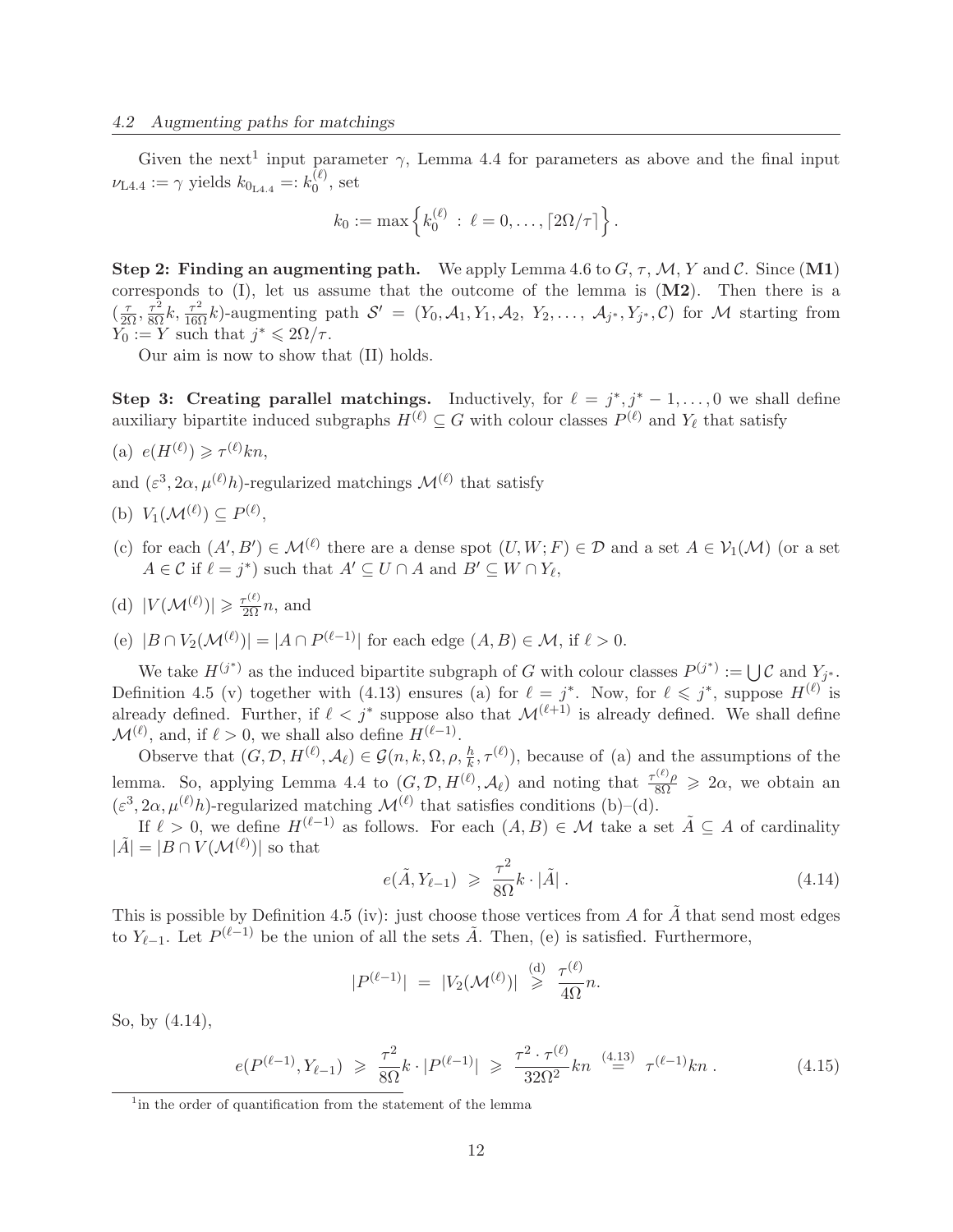We let  $H^{(\ell-1)}$  be the bipartite subgraph of G induced by the colour classes  $P^{(\ell-1)}$  and  $Y_{\ell-1}$ . Then (4.15) establishes (a) for  $H^{(\ell-1)}$ . This finishes step  $\ell$ <sup>2</sup>

**Step 4: Harmonising the matchings.** Our regularized matchings  $\mathcal{M}^{(0)}, \ldots, \mathcal{M}^{(j^*)}$  will be a good base for constructing the regularized matching  $\mathcal{M}'$  we are after. However, we do not know anything about  $|B \cap V_2(\mathcal{M}^{(\ell)})| - |A \cap V_1(\mathcal{M}^{(\ell-1)})|$  for the M-edges  $(A, B) \in \mathcal{M}$ . But this term will be crucial in determining how much of  $V(M)$  gets lost when we replace some of its M-edges with  $\bigcup \mathcal{M}^{(\ell)}$ -edges. For this reason, we refine  $\mathcal{M}^{(\ell)}$  in a way that its  $\mathcal{M}^{(\ell)}$ -edges become almost equal-sized.

Formally, we shall inductively construct regularized matchings  $\mathcal{N}^{(0)}, \ldots, \mathcal{N}^{(j^*)}$  such that for  $\ell = 0, \ldots, i^*$  we have

- (A)  $\mathcal{N}^{(\ell)}$  is an  $(\varepsilon, \alpha, \pi h)$ -regularized matching,
- (B)  $\mathcal{M}^{(\ell)}$  absorbs  $\mathcal{N}^{(\ell)}$ ,
- (C) if  $\ell > 0$  and  $(A, B) \in \mathcal{M}$  with  $A \in \mathcal{A}_{\ell}$  then  $|A \cap V(\mathcal{N}^{(\ell-1)})| \geq |B \cap V(\mathcal{N}^{(\ell)})|$ , and

(D) 
$$
|V_2(\mathcal{N}^{(\ell)})| \geq |V_1(\mathcal{N}^{(\ell-1)})| - \frac{\varepsilon}{2} \cdot |V_2(\mathcal{M}^{(\ell)})|
$$
 if  $\ell > 0$  and  $|V_2(\mathcal{N}^{(0)})| \geq \frac{\tau^{(0)}}{2\Omega} n = \tau' n$ .

Set  $\mathcal{N}^{(0)} := \mathcal{M}^{(0)}$ . Clearly (B) holds for  $\ell = 0$ , (A) is easy to check, and (C) is void. Finally, Property (D) holds because of (d). Suppose now  $\ell > 0$  and that we already constructed matchings  $\mathcal{N}^{(0)}, \ldots, \mathcal{N}^{(\ell-1)}$  satisfying Properties (A)–(D).

Observe that for any  $(A, B) \in \mathcal{M}$  we have that

$$
|B \cap V_2(\mathcal{M}^{(\ell)})| \stackrel{\text{(b)},\text{(e)}}{\geq} |A \cap V_1(\mathcal{M}^{(\ell-1)})| \geq |A \cap V_1(\mathcal{N}^{(\ell-1)})|,
$$
\n
$$
(4.16)
$$

where the last inequality holds because of (B) for  $\ell - 1$ .

So, we can choose a subset  $X^{(\ell)} \subseteq V_2(\mathcal{M}^{(\ell)})$  such that  $|B \cap X^{(\ell)}| = |A \cap V(\mathcal{N}^{(\ell-1)})|$  for each  $(A, B) \in \mathcal{M}$ . Now, for each  $(S, T) \in \mathcal{M}^{(\ell)}$  write  $\hat{T} := T \cap X^{(\ell)}$ , and choose a subset  $\hat{S}$  of S of size  $|T|$ . Set

$$
\mathcal{N}^{(\ell)} := \left\{ (\widehat{S}, \widehat{T}) \, : \, (S, T) \in \mathcal{M}^{(\ell)}, |\widehat{T}| \geqslant \frac{\varepsilon}{2} \cdot |T| \right\}. \tag{4.17}
$$

Then  $(B)$  and  $(C)$  hold for  $\ell$ .

For (A), note that Fact 2.1 implies that  $\mathcal{N}^{(\ell)}$  is an  $(\varepsilon, 2\alpha - \varepsilon^3, \frac{\varepsilon}{2})$  $\frac{\varepsilon}{2}\mu^{(\ell)}h$ )-regularized matching. In order to verify (D), it suffices to observe that

$$
|V_2(\mathcal{N}^{(\ell)})| = \sum_{(\widehat{S},\widehat{T}) \in \mathcal{N}^{(\ell)}} |\widehat{T}| \geq |X^{(\ell)}| - \sum_{(S,T) \in \mathcal{M}^{(\ell)}} \frac{\varepsilon}{2} \cdot |T|
$$
  
\$\geqslant \sum\_{(A,B) \in \mathcal{M}} |A \cap V\_1(\mathcal{N}^{(\ell-1)})| - \frac{\varepsilon}{2} \cdot |V\_2(\mathcal{M}^{(\ell)})| = |V\_1(\mathcal{N}^{(\ell-1)})| - \frac{\varepsilon}{2} \cdot |V\_2(\mathcal{M}^{(\ell)})|.

<sup>2</sup>Recall that the matching  $\mathcal{M}^{(\ell-1)}$  is only to be defined in step  $\ell-1$ .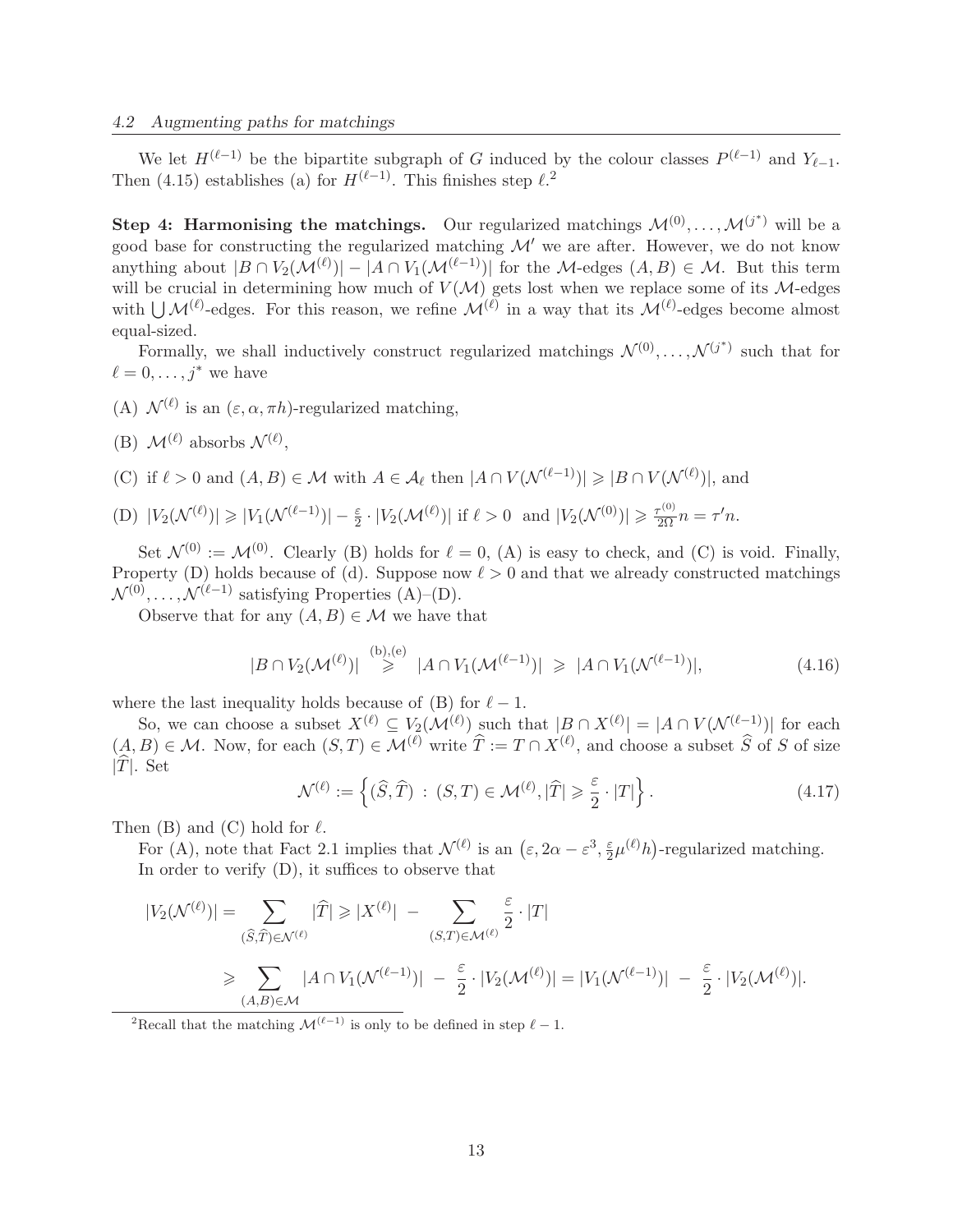Step 5: The final matching. Suppose that  $(A, B) \in \mathcal{M}$  with  $A \in \mathcal{A}_{\ell}$  for some  $\ell \in \{1, 2, ..., j^*\}$ . Then, set  $A' := A \setminus V_1(\mathcal{N}^{(\ell-1)})$ . Also, choose a set  $B' \subseteq B \setminus V_2(\mathcal{N}^{(\ell)})$  of cardinality  $|A'|$ . This is possible by  $(C)$ . By  $(4.17)$  we deduce that

$$
|B \setminus V_2(\mathcal{N}^{(\ell)})| - |B'| \leq \frac{\varepsilon}{2}|B| \tag{4.18}
$$

We consider the set  $\mathcal{L} \subseteq \mathcal{M}$  consisting of all  $\mathcal{M}$ -edges  $(A, B) \in \mathcal{M}$  with  $|A'| > \frac{\varepsilon}{2}$  $\frac{\varepsilon}{2} \cdot |A|.$ Set

$$
\mathcal{K} := \{ (A', B') : (A, B) \in \mathcal{L} \}.
$$

By the assumption of the lemma, for every  $(A', B') \in \mathcal{K}$  there are an edge  $(A, B) \in \mathcal{M}$  and a dense spot  $D = (U, W; F) \in \mathcal{D}$  such that

$$
A' \subseteq A \subseteq U \text{ and } B' \subseteq B \subseteq W. \tag{4.19}
$$

Since M is  $(\varepsilon^3, \rho, h)$ -regularized, Fact 2.1 implies that K is an  $(\varepsilon, \rho - \varepsilon^3, \frac{\varepsilon}{2})$  $\frac{\varepsilon}{2}h$ )-regularized matching. Set

$$
\mathcal{M}':=\mathcal{K}\cup\bigcup_{\ell=0}^{j^*}\mathcal{N}^{(\ell)}.
$$

It is easy to check that  $\mathcal{M}'$  is an  $(\varepsilon, \alpha, \pi h)$ -regularized matching. Using (4.19) together with (B) and (c), we see that  $(C2)$  holds for  $\mathcal{M}'$ .

In order to see  $(C1)$ , we calculate

$$
|V(\mathcal{M}) \setminus V(\mathcal{M}')| = \sum_{(A,B)\in\mathcal{M}} \left( |A \setminus V_1(\cup_{\ell=0}^{j^*} \mathcal{N}^{(\ell)} \cup \mathcal{K})| + |B \setminus V_2(\cup_{\ell=0}^{j^*} \mathcal{N}^{(\ell)} \cup \mathcal{K})| \right)
$$
  
\n
$$
\leq \sum_{\substack{(A,B)\in\mathcal{M}\setminus\mathcal{L}}} \left( |A' \cup B'| + \frac{\varepsilon}{2}|B| \right) + \sum_{\substack{(A,B)\in\mathcal{L}}} \left( |A \setminus V_1(\cup_{\ell=1}^{j^*} \mathcal{N}^{(\ell-1)} \cup \mathcal{K})| + |B \setminus V_2(\cup_{\ell=1}^{j^*} \mathcal{N}^{(\ell)} \cup \mathcal{K})| \right).
$$

In (sum2), consider an arbitrary term corresponding to  $(A, B)$ . By the definition of K, the term  $|A \setminus V_1(\cup_{\ell=1}^{i^*} \mathcal{N}^{(\ell-1)} \cup \mathcal{K})|$  is zero. To treat the term  $|B \setminus V_2(\cup_{\ell=1}^{i^*} \mathcal{N}^{(\ell)} \cup \mathcal{K})|$ , we recall that  $|A| = |B|$  and  $|A'| = |B'|$  (in the definition of K). This gives that  $|B \setminus V_2(\cup_{\ell=1}^{j^*} \mathcal{N}^{(\ell)} \cup \mathcal{K})| = |A \cap V_1(\cup_{\ell=1}^{j^*} \mathcal{N}^{(\ell-1)})|$  $|B \cap V_2(\cup_{\ell=1}^{j^*} \mathcal{N}^{(\ell)})|$ . This leads to

$$
|V(\mathcal{M}) \setminus V(\mathcal{M}')| \leq \sum_{(A,B)\in\mathcal{M}\setminus\mathcal{L}} \left( |A' \cup B'| + \frac{\varepsilon}{2}|B| \right)
$$
  
+ 
$$
\sum_{(A,B)\in\mathcal{L}} \sum_{\ell=1}^{j^*} \left( |A \cap V_1(\mathcal{N}^{(\ell-1)})| - |B \cap V_2(\mathcal{N}^{(\ell)})| \right)
$$
  

$$
\leq \sum_{(A,B)\in\mathcal{M}\setminus\mathcal{L}} \left( \frac{\varepsilon}{2}|A| + \varepsilon|B| \right) + \sum_{\ell=1}^{j^*} \left( |V_1(\mathcal{N}^{(\ell-1)})| - |V_2(\mathcal{N}^{(\ell)})| \right)
$$
  

$$
\stackrel{\text{(D)}{\leq} \frac{3\varepsilon}{4}n + \sum_{\ell=1}^{j^*} \frac{\varepsilon}{2} \cdot |V_2(\mathcal{M}^{(\ell)})| \leq \varepsilon n.
$$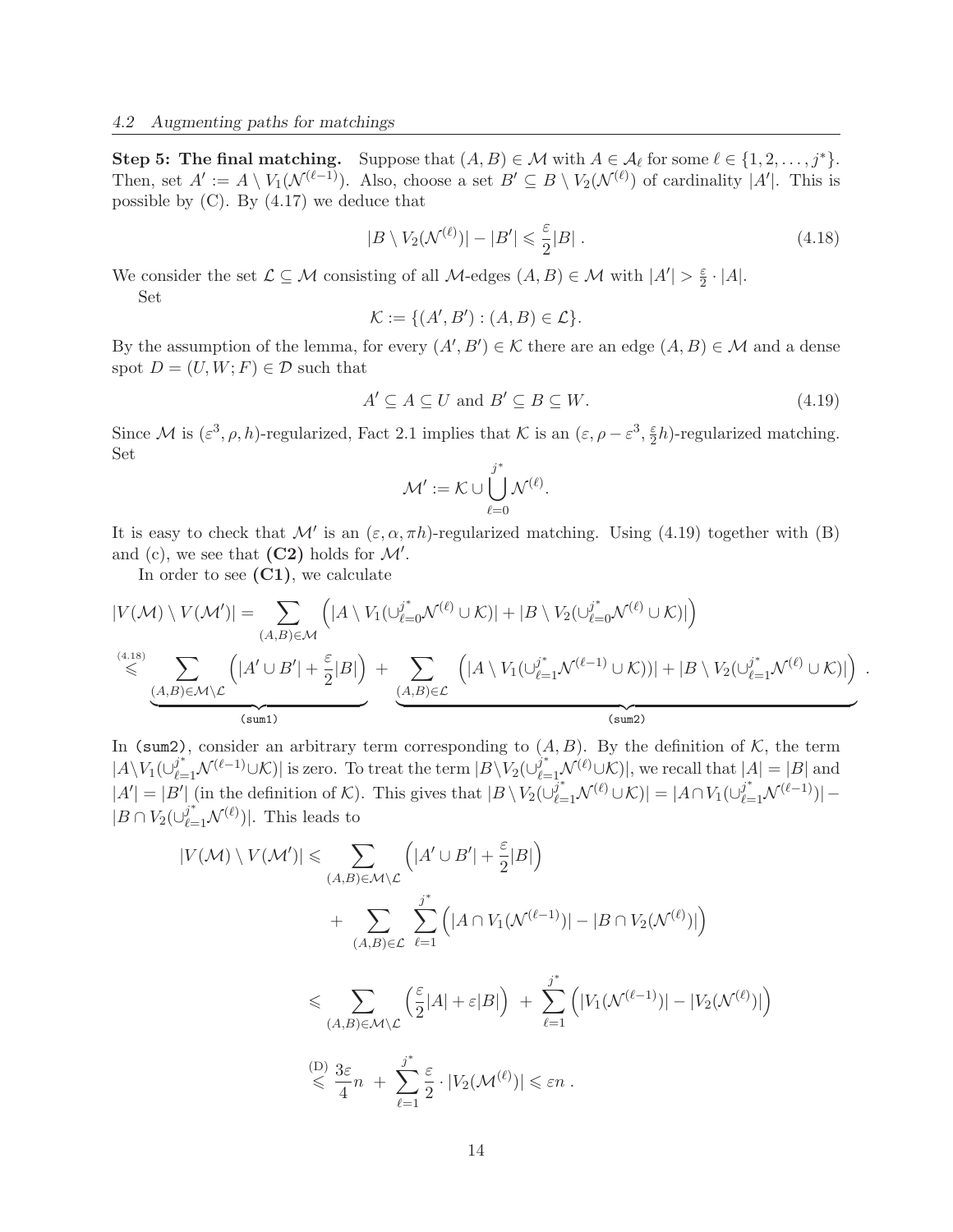Using the fact that  $V_2(\mathcal{N}^{(0)}) \subseteq V(\mathcal{M}') \setminus V(\mathcal{M})$  the last calculation also implies that

$$
|V(\mathcal{M}')| - |V(\mathcal{M})| \geq |V_2(\mathcal{N}^{(0)})| - |V(\mathcal{M}) \setminus V(\mathcal{M}')| \overset{(\mathcal{D})}{\geq} \tau' n - \varepsilon n > \frac{\tau'}{2}n,
$$

since  $\varepsilon < \alpha \leq \tau'/2$  by assumption.

Iterating Lemma 4.7 we prove the main result of the section.

**Lemma 4.8.** For every  $\Omega \in \mathbb{N}$  and  $\rho \in (0, 1/\Omega)$  there exists a number  $\beta > 0$  such that for every  $\varepsilon \in (0, \beta)$ , there are  $\varepsilon', \pi > 0$  such that for each  $\gamma > 0$  there exists a number  $k_0 \in \mathbb{N}$  such that the following holds for every  $k > k_0$  and  $c \in (\gamma k, k/2)$ .

Let G be a graph of order n, with maxdeg(G)  $\leq \Omega k$ . Let D be a ( $\rho k$ ,  $\rho$ )-dense cover of G, and let M be an  $(\varepsilon', \rho, c)$ -regularized matching that is absorbed by D. Let C be a c-ensemble in G with  $\mathcal{C} \cap (V(\mathcal{M})) = \emptyset$ . Let  $Y \subseteq V(G) \setminus (V(\mathcal{M}) \cup \bigcup \mathcal{C})$ . Assume that for each  $(U, W; F) \in \mathcal{D}$ , and for each  $C \in \mathcal{V}_1(\mathcal{M}) \cup \mathcal{C}$  we have that

$$
U \cap C \in \{\emptyset, C\} \tag{4.20}
$$

Then there exists an  $(\varepsilon, \beta, \pi c)$ -regularized matching M' such that

- (i)  $|V(\mathcal{M}) \setminus V(\mathcal{M}')| \leq \varepsilon n$ ,
- (ii) for each  $(T, Q) \in \mathcal{M}'$  there are sets  $C_1 \in \mathcal{V}_1(\mathcal{M}) \cup \mathcal{C}, C_2 \in \mathcal{V}_2(\mathcal{M}) \cup \{Y\}$  and a dense spot  $D = (U, W; F) \in \mathcal{D}$  such that  $T \subseteq C_1 \cap U$  and  $Q \subseteq C_2 \cap W$ , and
- (iii)  $\mathcal{M}'$  can be partitioned into  $\mathcal{M}_1$  and  $\mathcal{M}_2$  so that

$$
e\left((\bigcup \mathcal{C} \cup V_1(\mathcal{M})) \setminus V_1(\mathcal{M}_1) , (Y \cup V_2(\mathcal{M})) \setminus V_2(\mathcal{M}_2) \right) < \rho kn.
$$

Proof. Let  $\Omega$  and  $\rho$  be given. Let  $\tau' := \tau'_{L4.7}$  be the output given by Lemma 4.7 for input parameters  $\Omega_{\text{L4.7}} := \Omega$  and  $\tau_{\text{L4.7}} := \rho/2$ .

Set  $\rho^{(0)} := \rho$ , set  $L := [2/\tau'] + 1$ , and for  $\ell \in [L]$ , inductively define  $\rho^{(\ell)}$  to be the output  $\alpha_{\text{L4.7}}$  given by Lemma 4.7 for the further input parameter  $\rho_{\text{L4.7}} := \rho^{(\ell-1)}$  (keeping  $\Omega_{\text{L4.7}} = \Omega$  and  $\tau_{L4.7} = \rho/2$  fixed). Then  $\rho^{(\ell+1)} \leqslant \rho^{(\ell)}$  for all  $\ell$ . Set  $\beta := \rho^{(L)}$ .

Given  $\varepsilon < \beta$  we set  $\varepsilon^{(\ell)} := (\varepsilon/2)^{3^{L-\ell}}$  for  $\ell \in [L] \cup \{0\}$ , and set  $\varepsilon' := \varepsilon^{(0)}$ . Clearly,

$$
\sum_{\ell=0}^{L} \varepsilon^{(\ell)} \leqslant \varepsilon. \tag{4.21}
$$

Now, for  $\ell + 1 \in [L]$ , let  $\pi^{(\ell)} := \pi_{L4.7}$  be given by Lemma 4.7 for input parameters  $\Omega_{L4.7} := \Omega$ ,  $\tau_{L4.7} := \rho/2, \ \rho_{L4.7} := \rho^{(\ell)}$  and  $\varepsilon_{L4.7} := \varepsilon^{(\ell+1)}$ . For  $\ell \in [L] \cup \{0\}$ , set  $\Pi^{(\ell)} := \frac{\rho}{2\ell}$  $\frac{\rho}{2\Omega} \prod_{j=0}^{\ell-1} \pi^{(j)}$ . Let  $\pi := \Pi^{(L)}$ .

Given  $\gamma$ , let  $k_0$  be the maximum of the lower bounds  $k_{0L4.7}$  given by Lemma 4.7 for input parameters  $\Omega_{\text{L4.7}} := \Omega$ ,  $\tau_{\text{L4.7}} := \rho/2$ ,  $\rho_{\text{L4.7}} := \rho^{(\ell-1)}$ ,  $\varepsilon_{\text{L4.7}} := \varepsilon^{(\ell)}$ ,  $\gamma_{\text{L4.7}} := \gamma \Pi^{(\ell)}$ , for  $\ell \in [L]$ .

Suppose now we are given G, D, C, Y and M. Suppose further that  $c > \gamma k > \gamma k_0$ . Let  $\ell \in \{0, 1, \ldots, L\}$  be maximal subject to the condition that there is a matching  $\mathcal{M}^{(\ell)}$  with the following properties:

 $\Box$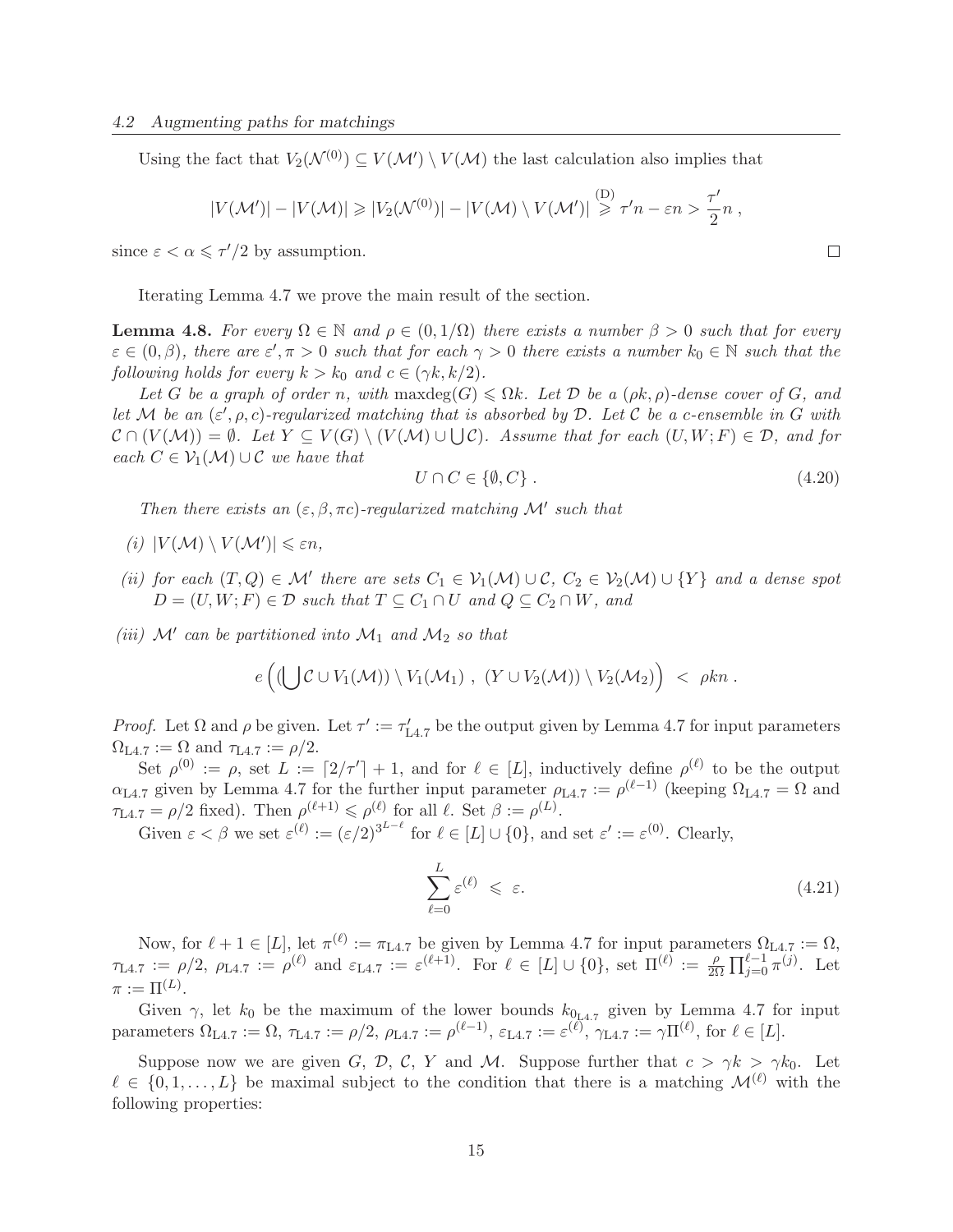(a)  $\mathcal{M}^{(\ell)}$  is an  $(\varepsilon^{(\ell)}, \rho^{(\ell)}, \Pi^{(\ell)}c)$ -regularized matching,

(b) 
$$
|V(\mathcal{M}^{(\ell)})| \ge \ell \cdot \frac{\tau'}{2}n
$$
,

- (c)  $|V(\mathcal{M}) \setminus V(\mathcal{M}^{(\ell)})| \leqslant \sum_{i=0}^{\ell} \varepsilon^{(i)} n$ , and
- (d) for each  $(T, Q) \in \mathcal{M}^{(\ell)}$  there are sets  $C_1 \in \mathcal{V}_1(\mathcal{M}) \cup \mathcal{C}, C_2 \in \mathcal{V}_2(\mathcal{M}) \cup \{Y\}$  and a dense spot  $D = (U, W; F) \in \mathcal{D}$  such that  $T \subseteq C_1 \cap U$  and  $Q \subseteq C_2 \cap W$ .

Observe that such a number  $\ell$  exists, as for  $\ell = 0$  we may take  $\mathcal{M}^{(0)} = \mathcal{M}$ . Also note that  $\ell \leq 2/\tau' < L$  because of (b).

We now apply Lemma 4.7 with input parameters  $\Omega_{\text{L4.7}} := \Omega$ ,  $\tau_{\text{L4.7}} := \rho/2$ ,  $\rho_{\text{L4.7}} := \rho^{(\ell)}$ ,  $\varepsilon_{\text{L4.7}} := \varepsilon^{(\ell+1)} < \beta \leqslant \rho^{(\ell+1)} = \alpha_{\text{L4.7}}, \quad \gamma_{\text{L4.7}} := \gamma \Pi^{(\ell)}$  to the graph G with the  $(\rho^{(\ell)}k, \rho^{(\ell)})$ -dense cover D, the  $(\varepsilon^{(\ell)}, \rho^{(\ell)}, \Pi^{(\ell)}c)$ -regularized matching  $\mathcal{M}^{(\ell)}$ , the set

$$
\widetilde{Y} := (Y \cup V_2(\mathcal{M})) \setminus V_2(\mathcal{M}^{(\ell)}),
$$

and the  $(\Pi^{(\ell)}c)$ -ensemble

$$
\widetilde{\mathcal{C}} := \left\{ C \setminus V(\mathcal{M}^{(\ell)}) \ : \ C \in \mathcal{V}_1(\mathcal{M}) \cup \mathcal{C}, \ |C \setminus V_1(\mathcal{M}^{(\ell)})| \geqslant \Pi^{(\ell)}c \right\}.
$$

Lemma 4.7 yields a regularized matching which either corresponds to  $\mathcal{M}''_{L4.7}$  as in Assertion (I) or to  $\mathcal{M}'_{L4.7}$  as in Assertion (II). Note that in the latter case, the matching  $\mathcal{M}'_{L4.7}$  actually constitutes an  $(\varepsilon^{(\ell+1)}, \rho^{(\ell+1)}, \Pi^{(\ell+1)}c)$ -regularized matching  $\mathcal{M}^{(\ell+1)}$  fulfilling all the above properties for  $\ell+1 \leq$ L. In fact, (b) and (c) hold for  $\mathcal{M}^{(\ell+1)}$  because of (C1), and it is not difficult to deduce (d) from (C2) and from (d) for  $\ell$ . But this contradicts the choice of  $\ell$ . We conclude that we obtained a regularized matching  $\mathcal{M}_{\text{L4.7}}'' \subseteq \mathcal{M}^{(\ell)}$  as in Assertion (I) of Lemma 4.7.

Thus, in other words,  $\mathcal{M}^{(\ell)}$  can be partitioned into  $\mathcal{M}_1$  and  $\mathcal{M}_2$  so that

$$
e\left(\bigcup \widetilde{C} \cup V_1(\mathcal{M}_2), \ \widetilde{Y} \cup V_2(\mathcal{M}_1)\right) < \tau_{\text{L}4.7}kn = \rho kn/2. \tag{4.22}
$$

Set  $\mathcal{M}' := \mathcal{M}^{(\ell)}$ . Then  $\mathcal{M}'$  is  $(\varepsilon, \beta, \pi c)$ -regularized by (a). Note that Assertion (i) of the lemma holds by  $(4.21)$  and by  $(c)$ . Assertion (ii) holds because of  $(d)$ .

Since

$$
(Y\cup V_2(\mathcal{M}))\setminus V_2(\mathcal{M}_2)\subseteq Y\cup V_2(\mathcal{M}_1),
$$

and because of (4.22) we know that in order to prove Assertion (iii) it suffices to show that

$$
X := ((\bigcup \mathcal{C} \cup V_1(\mathcal{M})) \setminus V_1(\mathcal{M}_1)) \setminus (\bigcup \widetilde{\mathcal{C}} \cup V_1(\mathcal{M}_2))
$$
  
= (\bigcup \mathcal{C} \cup V\_1(\mathcal{M})) \setminus (\bigcup \widetilde{\mathcal{C}} \cup V\_1(\mathcal{M}^{(\ell)}))

sends at most  $\rho kn/2$  edges to the rest of the graph. For this, it would be enough to see that  $|X| \leq \frac{\rho}{2\Omega}n$ , since by assumption, G has maximum degree  $\Omega k$ .

To this end, note that by assumption,  $|\mathcal{V}_1(\mathcal{M}) \cup \mathcal{C}| \leq \frac{n}{c}$  $\frac{n}{c}$ . Further, the definition of C implies that for each  $A \in \mathcal{C} \cup \mathcal{V}_1(\mathcal{M})$  we have that  $|A \setminus (\bigcup \widetilde{\mathcal{C}} \cup V_1(\mathcal{M}^{(\ell)})| \leq \Pi^{(\ell)}c$ . Combining these two observations, we obtain that

$$
|X|<\Pi^{(\ell)} n\leqslant \frac{\rho}{2\Omega} n\;,
$$

as desired.

 $\Box$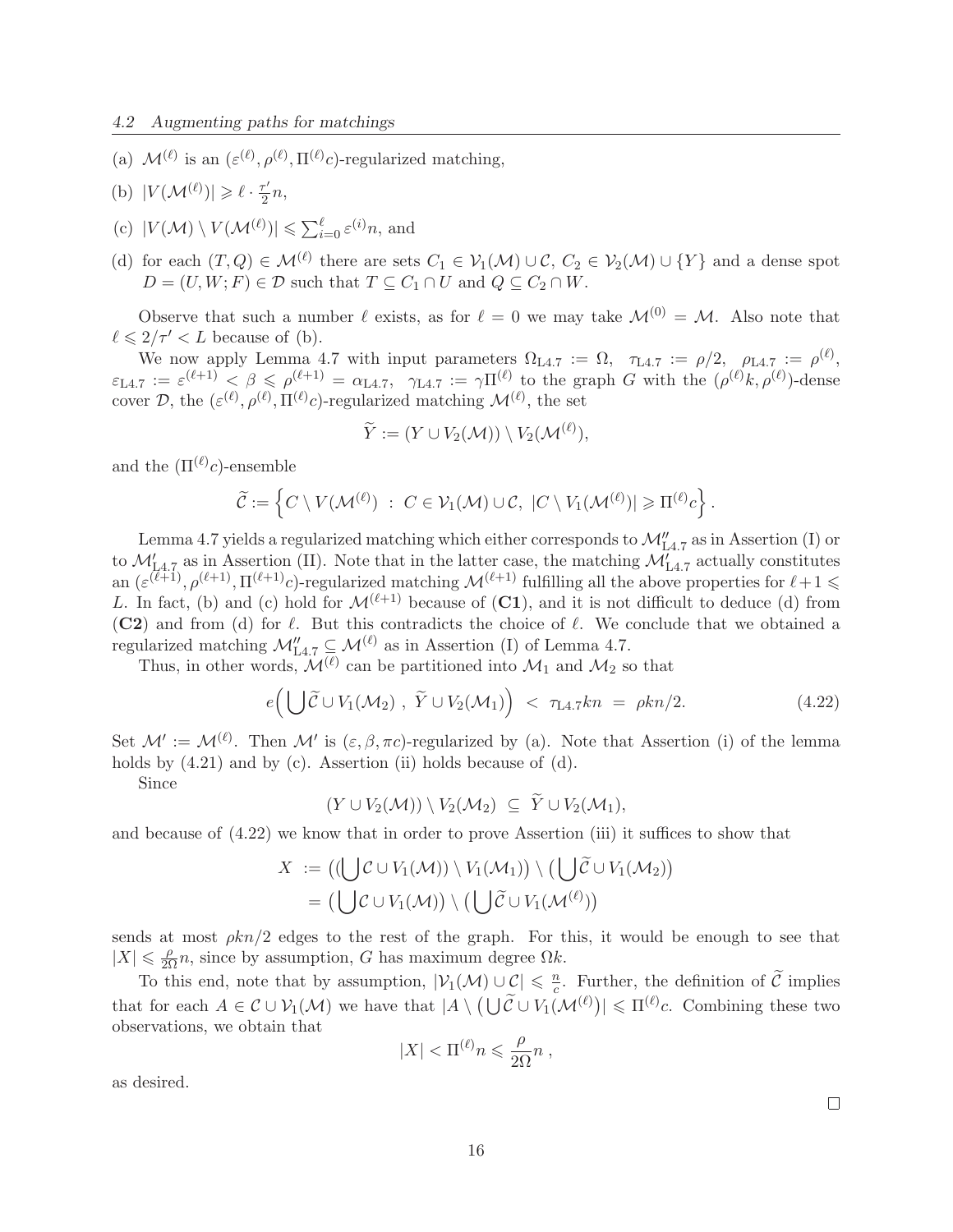# 5 Rough structure of LKS graphs

In this section we give a structural result for graphs  $G \in \mathbf{LKSsmall}(n, k, \eta)$ , stated in Lemma 5.4. Similar structural results were essential also for proving Conjecture 1.1 in the dense setting in [AKS95, PS12]. There, a certain matching structure was proved to exist in the cluster graph of the host graph. This matching structure then allowed us to embed a given tree into the host graph. We motivate the structure asserted by Lemma 5.4 in more detail in Section 5.1.

Naturally, in our possibly sparse setting the sparse decomposition  $\nabla$  of G will enter the picture (instead of just the cluster graph of G. For more on sparse decomposition, see  $[HKP^+a]$ ). There is an important subtlety though: we may need to "re-regularize" the cluster graph  $\mathbf{G}_{reg}$  of  $\nabla$ . In this case, we have to find another regularization of parts of  $G$ , partially based on  $G_{\text{reg}}$ . Lemma 4.8 is the main tool to this end. The re-regularization is captured by the regularized matchings  $\mathcal{M}_A$ and  $\mathcal{M}_B$ .

Let us note that this step is one of the biggest differences between our approach and the announced solution of the Erdős–Sós Conjecture by Ajtai, Komlós, Simonovits and Szemerédi. In other words, the nature of the graphs arising in the Erdős–Sós Conjecture allows a less careful approach with respect to regularization, still yielding a structure suitable for embedding trees. We discuss the necessity of this step in further detail in Section 5.2. The main result of this paper Lemma 5.4, is given in Section 5.3.

### 5.1 Motivation for and intuition behind Lemma 5.4

Recall that  $[HKP^+a, \text{ Lemma } 3.14]$  asserts that each graph  $G = G_{T1,2}$  satisfying the conditions of Theorem 1.2 has a sparse decomposition which captures almost all its edges. With this preprocessing at hand, we want Lemma 5.4 to provide specific structural properties of G under which we could make the embedding of the tree  $T = T_{T1,2}$  work. The complexity of these assertions (which span more than half a page) stems from the complicated nature of the sparse decomposition, and from the delicate features of the embedding techniques (worked out in [HKP+d, Section 6]). In this section we try to explain and motivate the key assertions of Lemma 5.4. The reader may skip the section at his or her convenience. The only bit from this section needed for the main result is Definition 5.3.

At this stage, let us introduce informally the notion of fine partition which we use to cut up the tree T. Let  $\tau \ll 1$ . We find a constant number of *cut vertices* of T so that the components (which we refer to as shrubs) in the remainder of T are of order at most  $\tau k$ . The cut vertices will decompose into two sets  $W_A$  and  $W_B$  so that the distance from any vertex of  $W_A$  to any vertex in  $W_B$  is odd. It can be shown that we can do the cutting so that each shrub either neighbours only one cut vertex from  $W_A \cup W_B$ , or it neighbours two, in which case both these cut vertices are in W<sub>A</sub>. Thus, the set of all shrubs can be decomposed as  $S_A \dot{\cup} S_B$  depending on the cut vertices that surround individual shrubs. The last property of the fine partition we shall use is that

$$
\sum_{t \in S_A} v(t) \geqslant \sum_{t \in S_B} v(t) \tag{5.1}
$$

The quadruple  $(W_A, W_B, \mathcal{S}_A, \mathcal{S}_B)$  is then called a  $(\tau k)$ -fine partition of T. The full definition which includes several additional properties is given in [HKP+d, Section 3].

As said earlier, Lemma 5.4 is an extensive generalization of previous structural results on the LKS Conjecture in the dense setting. So, as a starting point for our motivation, let us explain the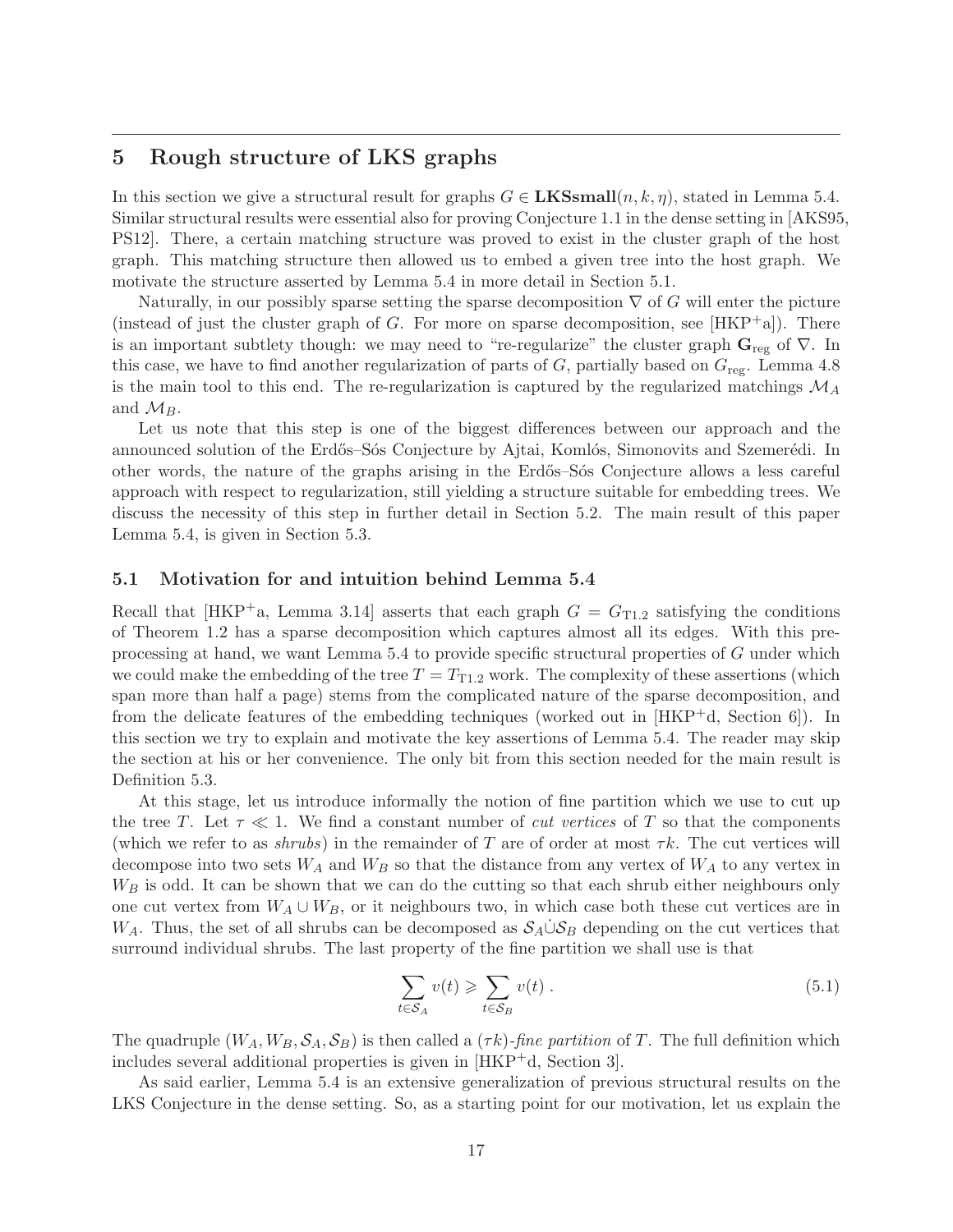structural result Piguet and Stein [PS12] use to prove the dense approximate version of the LKS Conjecture.

**Theorem 5.1** ([PS12]). For every  $\eta > 0$  and  $q > 0$  there exists a number  $n_0$  such that for every  $n > n_0$  and  $k > q$ n we have the following. For every graph  $G \in LKS(n, k, \eta)$  contains each tree from  $\mathbf{trees}(k)$ .

Here, of course, the structure we work with is encoded in the cluster graph (in the sense of the original regularity lemma)  $G_{reg}$  of the graph  $G_{T5.1}$ . Note that  $G_{reg} \in LKS(N, K, \eta/2)$ , where N is the number of clusters and  $K = k \cdot \frac{N}{n}$  $\frac{N}{n}$ . The main structural result of Piguet and Stein then reads as follows.

**Informal Lemma 5.2** ([PS12, Lemma 8], simplified). Suppose that  $\mathbf{G}_{reg} \in \mathbf{LKS}(N, K, \alpha)$  and let us write  $\mathbf{L} = \mathbb{L}_{K,\alpha}(\mathbf{G}_{\text{reg}})$ . Then we have at least one of the following two cases.

- (H1) There exists a matching  $M \subseteq \mathbf{G}_{reg}$  and an edge  $A_1A_2$  so that  $\deg_{\mathbf{G}_{reg}}(A_i, \mathbf{L} \cup V(M)) \geq K$ , *for*  $i = 1, 2$ .
- (H2) There exists a matching  $M \subseteq \mathbf{G}_{reg}$  and an edge AB with  $\deg_{\mathbf{G}_{reg}}(A, \mathbf{L} \cup V(M)) \geqslant K$ , and  $\deg_{\mathbf{G}_{\text{reg}}}(B, \mathbf{L} \cup V(M)) \geqslant \frac{K}{2}$  $\frac{\kappa}{2}$ . Further,

for every 
$$
e \in M
$$
,  $|\mathcal{N}_{\mathbf{G}_{\text{reg}}}(A) \cap e| \leq 1$ . (5.2)

Piguet and Stein use structures (H1) and (H2) to embed any given tree  $T \in \text{trees}(k)$  into G using the regularity method. A comprehensive description of the embedding procedure is given in Sections 3.6 and 3.7 in [PS12]. The embedding itself is quite technical but it follows a relatively pedestrian strategy which we present next. The regularity method tells us that a regular pair can be filled up by an arbitrary family of shrubs, provided that the colour classes of these shrubs (viewed as one bipartite graph) do not overfill the end-clusters of that regular pair. The degree conditions in Informal Lemma 5.2 suggest that we will utilize the clusters of  $M$  and of  $L$ . More precisely, some of the shrubs will be accommodated in the edges of the matching  $M$ . Suppose next that we would like to proceed with embedding some shrubs using a cluster  $X \in L$ . This can be done as follows. Using the high-degree property of X we can find a cluster Y adjacent to X that is not filled up completely by the image of  $T$ . We then use the pair  $XY$  to accommodate further shrubs. We keep embedding T by mapping  $W_A$  to  $A_1$  (in  $(H1)$ ) or to A (in  $(H2)$ ),  $W_B$  to  $A_2$  or to B, and the shrubs pendent from these cut-vertices either into the regular edges of M, or to edges incident to clusters L as described above. Thus, the degree conditions in Informal Lemma 5.2 guarantee that we can accommodate shrubs of total order up to k from  $A_1$ ,  $A_2$ , and A. The degree bound for B guarantees that we can embed shrubs of total order up to  $k/2$  from B, recall that this is sufficient, thanks to (5.1). The fact that  $A_1A_2$  or AB forms an edge allows us to make connections between images of  $W_A$  and  $W_B$ .

So far, we have not explained the role of condition (5.2). We include a relatively detailed explanation in Figure 5.1. However, this condition is independent of the rest of the argument, and it may be sufficient for the reader to take granted that (5.2) is crucial for the embedding to work.

We now try to give an analogue to Informal Lemma 5.2 in the sparse setting when the structure of G is encoded in the sparse decomposition rather than in the cluster graph. Recall that in the dense setting sets suitable for embedding shrubs were clusters of a regular matching (that is,  $M$ ),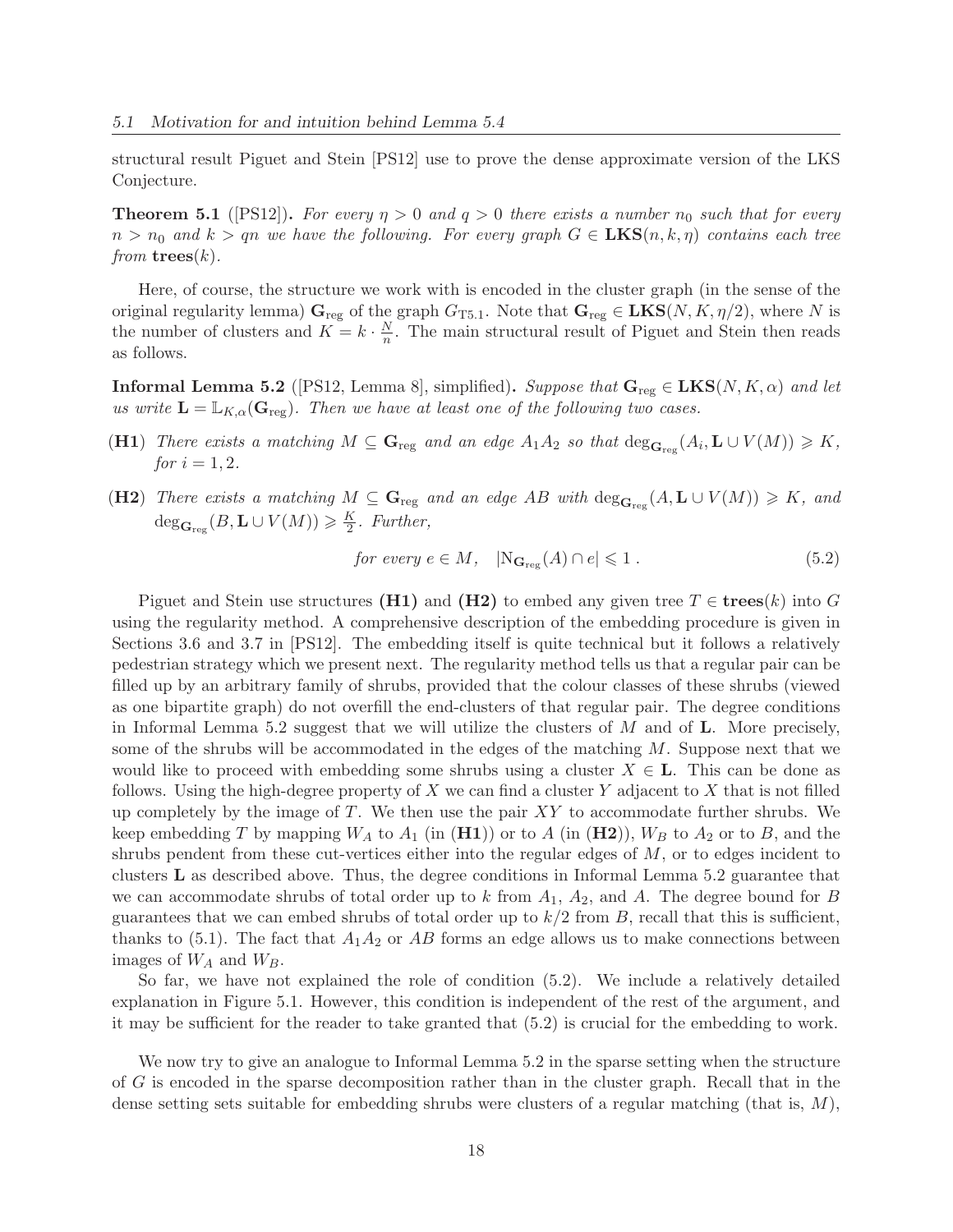

**Figure 5.1:** The reason for requiring  $(5.2)$  in the setting of  $(H2)$ . Consider two edges  $C_1D_1, C_2D_2 \in M$  such that only  $C_2D_2$  satisfies (5.2). At some point during the embedding of T, we may need to use the high-degree property of clusters in L. When doing so we cannot guarantee that we will fill the edges of  $M$  in an efficient way. That is, we may end up filling  $D_1$ and  $D_2$  completely and leaving  $C_1$  and  $C_2$  untouched. If this happens, both regular pairs  $C_1D_1$ and  $C_2D_2$  are useless for embedding further shrubs. The used space in  $C_2D_2$  equals the degree from A to  $C_2D_2$ . That is, we do not expect to embed anything more in the edge  $C_2D_2$ . The condition  $\deg_{\mathbf{G}_{reg}}(A, \mathbf{L} \cup V(M)) \geqslant K$  ensures that we find free space somewhere else in the cluster graph to complete our embedding. Clearly, the pair  $C_1D_1$  does not have this favourable feature: the number of vertices used by the embedding is only half the degree of A to  $C_1D_1$ . In this case, the condition  $\deg_{\mathbf{G}_{\text{reg}}}(A, \mathbf{L} \cup V(M)) \geqslant K$  is not strong enough.

We do not need a counterpart of  $(5.2)$  for  $N_{\mathbf{G}_{reg}}(B)$ . The reason is that we can schedule our embedding process in such a way that when we use the high-degree property of L we have already exhausted the degree from B to M.

and clusters of large degree (that is, L). In the sparse setting, in addition to using a suitable matching of regular pairs M and large degree vertices  $\mathbb{L}_{k,\eta}(G)$  we can make use of two further sets for embedding shrubs:  $V(G_{\text{exp}})$  (as explained in [HKP<sup>+</sup>a, Section 3.6]) and the set  $\mathbb E$  (as explained in [HKP<sup>+</sup>a, Section 3.5]). Thus, the counterpart of clusters  $A_1$ ,  $A_2$  and A from Informal Lemma 5.2 is the set XA of vertices, which have degree at least k into the set  $\mathbb{L}_{k,\alpha}(G) \cup V(\mathcal{M}) \cup V(G_{\exp}) \cup \mathbb{E}^{3}$ . Likewise, the counterpart of cluster B in Informal Lemma 5.2 are vertices of  $\mathbb{X}\mathbb{B}$ , which have degree at least  $k/2$  into  $\mathbb{L}_{k,\alpha}(G) \cup V(\mathcal{M}) \cup V(G_{\exp}) \cup \mathbb{E}.^4$  We see that a sparse counterpart to  $(H1)$  would be two disjoint well-connected sets  $\mathbb{X}\mathbb{A}_1, \mathbb{X}\mathbb{A}_2 \subseteq \mathbb{X}\mathbb{A}$ . In Lemma 5.4 we achieve this in one of two possible ways. One way is finding a large regularized matching  $\mathcal{M}_{good}$  inside XA; one can then take  $\mathbb{X}\mathbb{A}_1 = V_1(\mathcal{M}_{good})$  and  $\mathbb{X}\mathbb{A}_2 = V_2(\mathcal{M}_{good})$ . This corresponds to  $(\mathbf{K2})$  in Lemma 5.4(h). Next, suppose that  $X\mathbb{A}$  induces sufficiently many edges. Then we take  $X\mathbb{A}_1$  and  $X\mathbb{A}_2$  to be a bipartition of XA corresponding to a maximum cut. Hence, the sets  $XA<sub>1</sub>$  and  $XA<sub>2</sub>$  are again well-connected. This corresponds to the case  $e(XA) \geq \eta k n/12$  in  $(K1)$  in Lemma 5.4(h). Similarly, if the sets XA and  $X\mathbb{B}$  are well-connected, we are on a good track to getting a sparse version of  $(H2)$ .

It remains to translate condition (5.2). The right counterpart to this condition is

for every  $XY \in \mathcal{M}$ ,  $N_{G_{\nabla}}(\mathbb{X}\mathbb{A}) \cap X = \emptyset$  or  $N_{G_{\nabla}}(\mathbb{X}\mathbb{A}) \cap Y = \emptyset$ . (5.3)

The actual statement of Lemma 5.4 deviates quite substantially from the informal account given

<sup>&</sup>lt;sup>3</sup>The rather different looking formal definition of XA is given in (5.4). Below, we give an explanation for this difference.

<sup>&</sup>lt;sup>4</sup>The formal definition of  $X\mathbb{B}$  is given again in (5.4).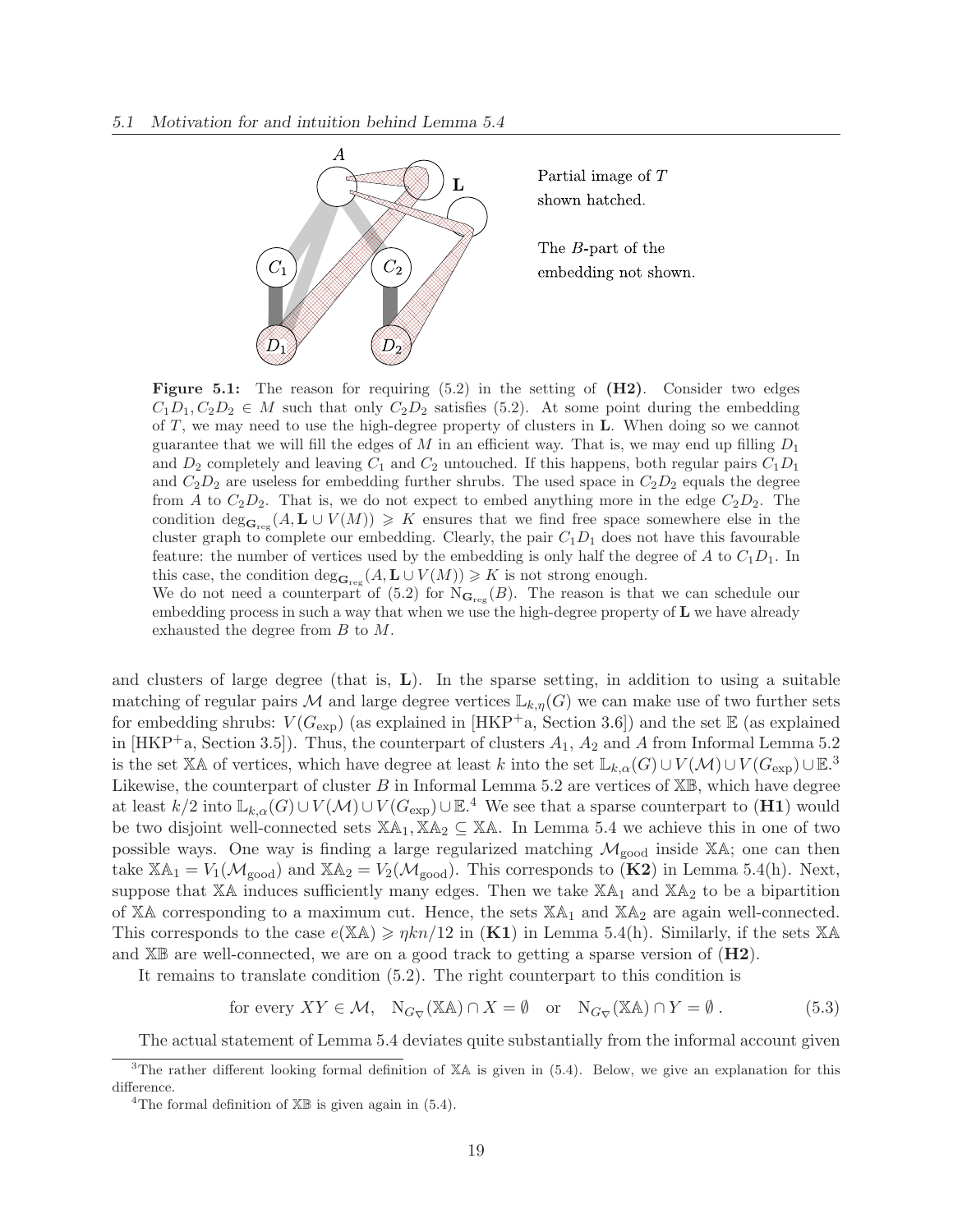above. So, let us now state an informal version of Lemma 5.4. After that, we explain how it relates to the description above. Also, we mark the correspondence between this informal version and the actual lemma by using the same numbering. In particular, assertions (d), (f), (g) in Lemma 5.4 are needed for reasons that cannot be explained in this high-level overview and are not reflected in the informal version. Further, statement of  $(c')$  of our informal lemma carries only half of the information compared to the full version in Lemma 5.4.

Let us now give the actual definitions of the sets  $X\mathbb{A}, X\mathbb{B}$ . Later, we explain how these definitions imply the features described above.

**Definition 5.3.** Suppose that  $k \in \mathbb{N}$ ,  $\gamma, \eta, \varepsilon, \varepsilon', \nu, \rho > 0$  and  $\Lambda, \Omega^*, \Omega^{**} > 0$ . Suppose that G is a graph with a  $(k, \Omega^{**}, \Omega^*, \Lambda, \gamma, \varepsilon, \nu, \rho)$ -sparse decomposition

$$
\nabla = (\mathbb{H}, \mathbf{V}, \mathcal{D}, G_{\text{reg}}, G_{\text{exp}}, \mathbb{E})
$$

with respect to  $\mathbb{L}_{n,k}(G)$  and  $\mathbb{S}_{n,k}(G)$ . Suppose further that  $\mathcal{M}_A$ ,  $\mathcal{M}_B$  are regularized matchings in G. We then define the triple  $(X\mathbb{A}, \mathbb{X}\mathbb{B}, \mathbb{X}\mathbb{C}) = (X\mathbb{A}, \mathbb{X}\mathbb{B}, \mathbb{X}\mathbb{C})(\eta, \nabla, \mathcal{M}_A, \mathcal{M}_B)$  by setting

$$
\mathbb{XA} := \mathbb{L}_{\eta,k}(G) \setminus V(\mathcal{M}_B),
$$
  
\n
$$
\mathbb{XB} := \left\{ v \in V(\mathcal{M}_B) \cap \mathbb{L}_{\eta,k}(G) : \widehat{\deg}(v) < (1+\eta)\frac{k}{2} \right\},
$$
  
\n
$$
\mathbb{XC} := \mathbb{L}_{\eta,k}(G) \setminus (\mathbb{XA} \cup \mathbb{XB}),
$$
\n(5.4)

where  $deg(v)$  on the second line is defined by

$$
\widehat{\deg}(v) := \deg_G \left( v, \mathbb{S}_{\eta,k}(G) \setminus (V(G_{\exp}) \cup \mathbb{E} \cup V(\mathcal{M}_A \cup \mathcal{M}_B) \right). \tag{5.5}
$$

It is enough to restrict ourselves for the proof to the class  $\mathbf{LKSsmall}(n, k, \eta) \subseteq \mathbf{LKS}(n, k, \eta)$ . We intentionally leave out (or simplify) almost all numerical parameters in this informal statement.

**Informal version of Lemma 5.4.** Suppose  $\nabla = (\mathbb{H}, \mathbf{V}, \mathcal{D}, G_{\text{reg}}, G_{\text{exp}}, \mathbb{E})$  is a sparse decomposition of a graph  $G \in \mathbf{LKSsmall}(n, k, \eta)$ . We write  $S^0 := \mathbb{S}_{\eta,k}(G) \setminus (V(G_{\exp}) \cup \mathbb{E})$ . Then there exist regularized matchings  $\mathcal{M}_A$  and  $\mathcal{M}_B$ , such that for the sets  $\mathbb{X}\mathbb{A}$  and  $\mathbb{X}\mathbb{B}$  defined as in Definition 5.3 we have

- (a)  $V(M_A) \cap V(M_B) = \emptyset$ ,
- (b)  $V_1(\mathcal{M}_B) \subseteq S^0$ ,
- (c') for each  $X \in \mathcal{V}(M_A) \cup \mathcal{V}(\mathcal{M}_B)$  we have that  $X \subseteq \mathbb{S}_{\eta,k}(G)$  or  $X \subseteq \mathbb{L}_{\eta,k}(G)$ ,
- (e)  $e(\mathbb{X} \mathbb{A}, S^0 \setminus V(\mathcal{M}_A)) = 0,$
- (h) if  $X\mathbb{A}$  induces almost no edges and does not contain a substantial regularized matching<sup>5</sup> then there is a substantial amount of edges between XA and XB.

<sup>&</sup>lt;sup>5</sup>The exact quantification of "almost no edges" and "substantial regularized matching" does not in guarantee the former property to imply the latter. See also Remark 5.5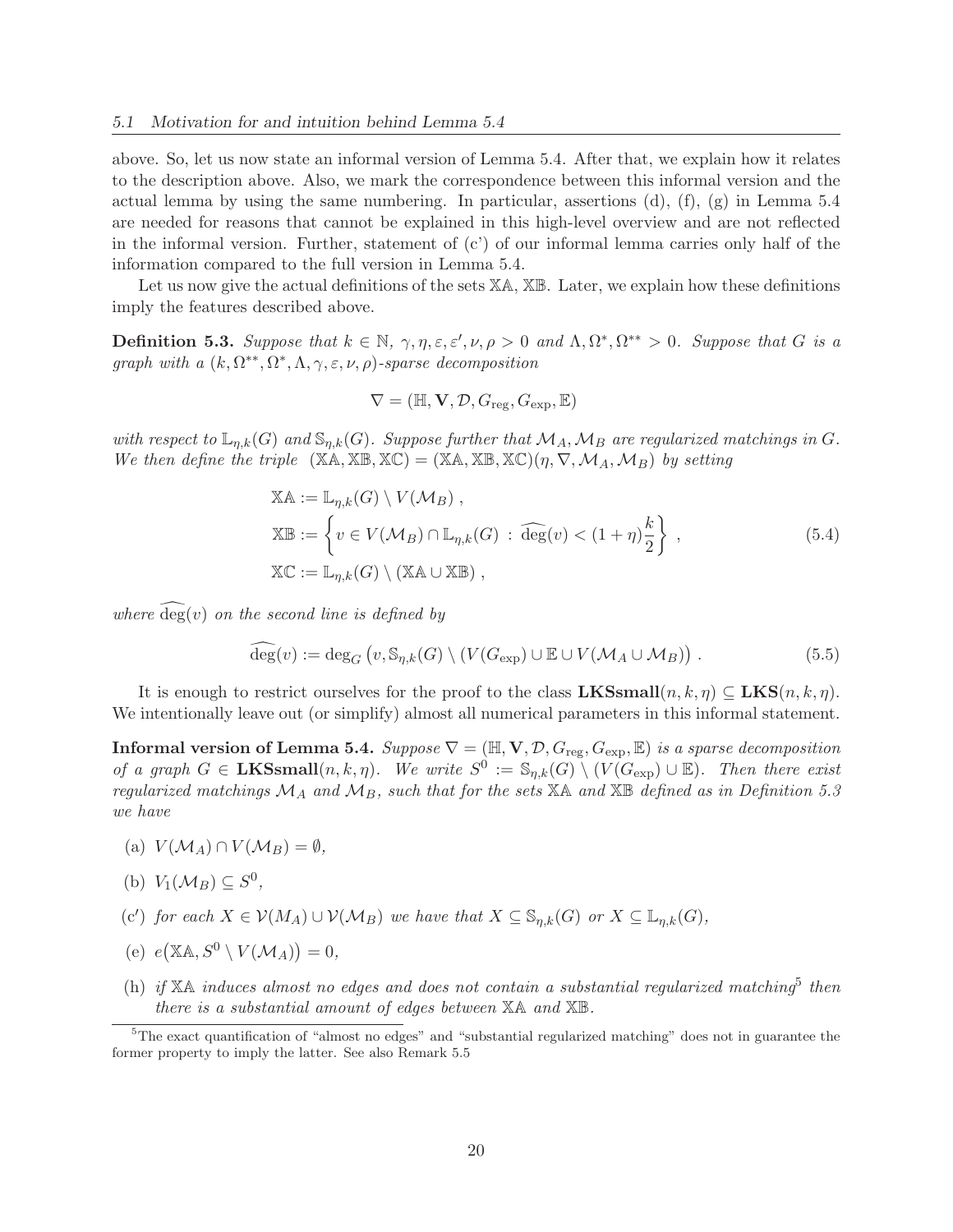The regularized matching  $\mathcal{M}_A \cup \mathcal{M}_B$  from the lemma plays the role of  $\mathcal M$  in the motivation above. It remains to justify the dissimilarities between the statement of the lemma and the text above. The first discrepancy is that the definitions of the sets  $\mathbb{X}$ A and  $\mathbb{X}\mathbb{B}$  in (5.4) are quite different from the ones in the motivation above. The other discrepancy is a seeming absence of (5.3) in the statement. As for the first issue, consider an arbitrary vertex  $v \in X\mathbb{A}$ . Property (e) tells us that v sends no edges to  $S^0 \setminus V(\mathcal{M}_A) \supseteq S^0 \setminus (V(\mathcal{M}_A) \cup V(\mathcal{M}_B))$ . As  $v \in \mathbb{L}_{\eta,k}(G)$ , we have that  $\deg(v, \mathbb{L}_{\eta,k}(G) \cup V(\mathcal{M}_A) \cup V(\mathcal{M}_B) \cup V(G_{exp}) \cup \mathbb{E}) \geq (1 + \eta)k$ , as needed. Next, consider a vertex  $v \in \mathbb{X} \mathbb{B}$ . The fact that  $v \in \mathbb{L}_{\eta,k}(G)$  together with the definition of deg immediately gives that  $deg(v, \mathbb{L}_{\eta,k}(G) \cup V(\mathcal{M}_A) \cup V(\mathcal{M}_B) \cup V(G_{exp}) \cup \mathbb{E}) > (1 + \eta)\frac{k}{2}$  $\frac{k}{2}$ , again as needed.

Let us now turn to deriving  $(5.3)$ . This property is required only for the counterpart of  $(H2)$ . So, we can assume that we do not have the counterpart of (H1), that is, the set XA induces (almost) no edges. Let us now consider an arbitrary regular pair  $(X, Y)$  in  $\mathcal{M}_A \cup \mathcal{M}_B$ . First assume that  $(X, Y) \in \mathcal{M}_B$ . Then (b) tells us that  $X \subseteq S^0$ . We then have  $N(\mathbb{X} \mathbb{A}) \cap X = \emptyset$  by Property (e), as needed for (5.3). Next, assume that  $(X, Y) \in \mathcal{M}_A$ . Then Definition 2.3(ii) (together with (c') of our informal lemma) tells us that at least one of X and Y is contained in  $\mathbb{L}_{\eta,k}(G)$ . Say this is X. We then have  $X \subseteq \mathbb{X}$ A. But the absence of edges inside  $\mathbb{X}$ A tells us that  $e(X, \mathbb{X}) = 0$ , again as needed for (5.3).

#### 5.1.1 Rough versus fine structure

In the dense case [PS12] we can proceed with embedding T using the regularity method immediately after having established a statement like Informal Lemma 5.2. That is, we can zigzag-embed consecutive cut vertices  $W_A \cup W_B$  of T in AB, or  $A_1A_2$ . When we arrive at a shrub  $t \in S_A \cup S_B$ stemming from cut vertex  $u \in W_A \cup W_B$  embedded to a cluster D (that is,  $D = A$ ,  $D = B$ ,  $D = A_1$ , or  $D = A_2$ ) we can use (H1) or (H2) to find an edge  $XY \in E(\mathbf{G}_{reg})$  such that  $DX \in E(\mathbf{G}_{reg})$  and the pair  $(X, Y)$  has not been filled-up. Then, (i) using that  $DX \in E(\mathbf{G}_{reg})$  we traverse from D to XY, (ii) we embed t in  $(X, Y)$ , and (iii) if t is an internal shrub, we again use that  $XD \in E(\mathbf{G}_{\text{reg}})$ to traverse back<sup>6</sup> to D and continue embedding cut vertices in  $AB$  or  $A_1A_2$ .

In the current setting of the sparse decomposition, the structure given by Lemma 5.4 would allow us to carry out counterparts to  $(i)$  and  $(ii)$  (even though there is a number of technical obstacles). That is, we would be able to embed consecutive cut vertices, to traverse to locations suitable for shrubs and to embed these shrubs. However, carrying a counterpart to  $(iii)$  is a major problem. The symmetry-based argument from the dense case "if  $DX$  is an edge then  $XD$  is an edge and thus we can traverse in both directions" does not work when the shrub is not to be embedded in a cluster, but in a subset of  $E$  or  $G_{\text{exp}}$ . This is going to be addressed in [HKP<sup>+</sup>c], where we clean the rough structure in such a way that it will allow a counterpart to  $(iii)$ .

### 5.2 The role of Lemma 4.8 in the proof of Lemma 5.4

In this section, we explain the role of Lemma 4.8 in our proof of Lemma 5.4. That is, we want to explain why it is not possible in general to find regular matchings  $\mathcal{M}_A$  and  $\mathcal{M}_B$  from the informal version of Lemma 5.4 inside the cluster graph  $\mathbf{G}_{\text{reg}}$ . Because of this we will have to find a suitable "re-regularization" which turns out to be provided by Lemma 4.8.

 $6$ As said at the beginning of Section 5.1, if t is internal, then both of its neighboring cut vertices are in  $W_A$ . In particular, the distance between these two cut vertices is even. That means that to traverse back to  $D$ , we really use the pair  $XD \in E(\mathbf{G}_{reg})$ .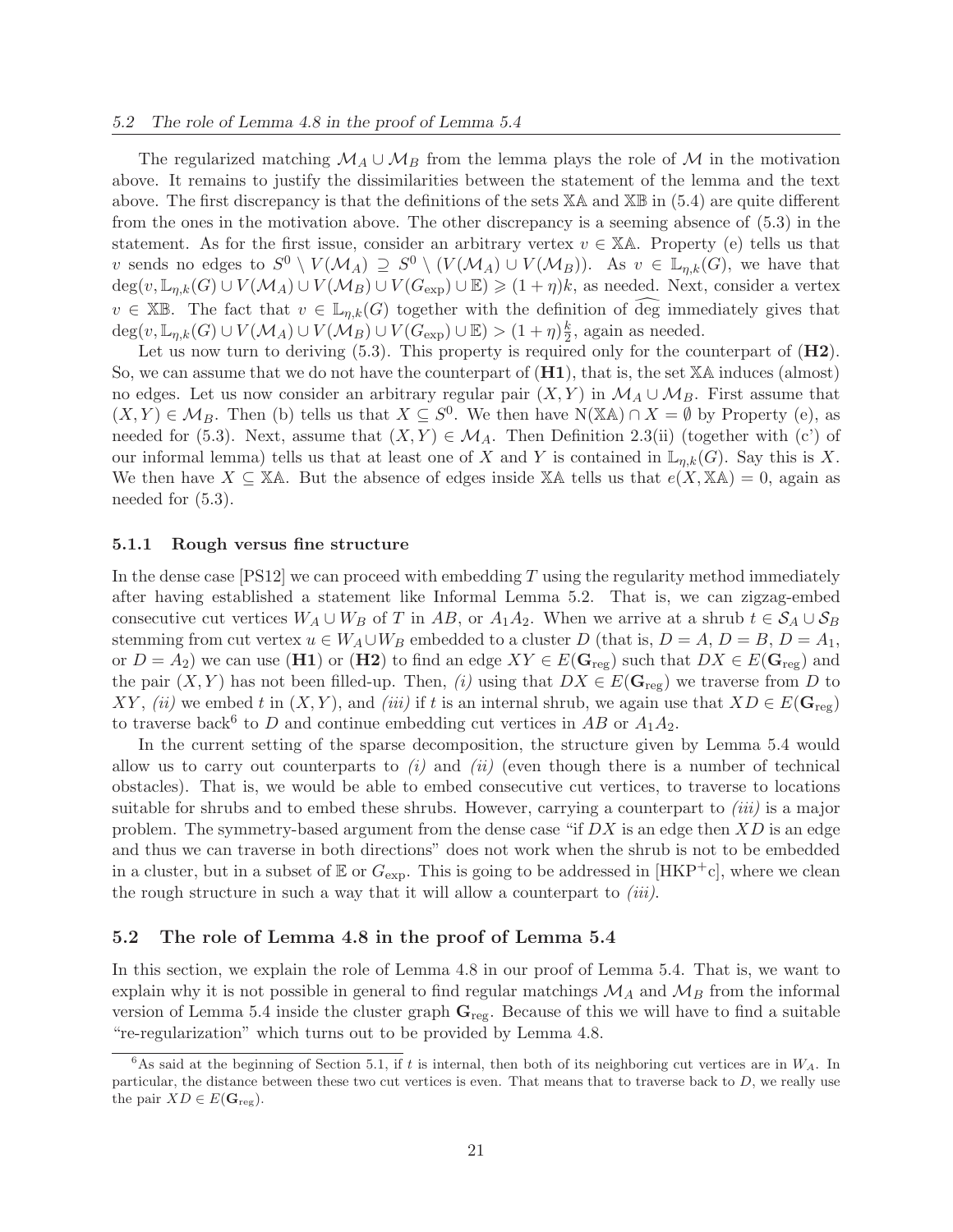Recall the motivation from Section 5.1. We wish to find two sets  $X\mathbb{A}$  and  $X\mathbb{B}$  (or two sets within XA) which are suitable for embedding the cut vertices  $W_A$  and  $W_B$  of a  $(\tau k)$ -fine partition  $(W_A, W_B, \mathcal{S}_A, \mathcal{S}_B)$  of T. In this sketch we just focus on finding XA; the ideas behind finding a suitable set  $\mathbb{X}\mathbb{B}$  are similar. To accommodate all the shrubs from  $\mathcal{S}_A$  — which might contain up to k − 2 vertices in total — we need XA to have total degree at least k into the sets  $\mathbb{L}_{n,k}(G)$ ,  $V(G_{\text{exp}})$ , E, together with vertices of any fixed matching M consisting of regular pairs. This motivates us to look for a regularized matching  $M$  which covers as much as possible of the set  $S^0 := \mathbb{S}_{\eta,k}(G) \setminus (V(G_{\text{exp}}) \cup \mathbb{E})$  as these are the vertices that are not utilizable otherwise. As a next step one would prove that there is a set XA with

mindeg 
$$
(\mathbb{XA}, V(G) \setminus (S^0 \setminus V(\mathcal{M}))) \gtrsim k
$$
.

 $(\text{By} \geq k \text{ we mean larger than } k \text{ by a suitable small additional approximation factor.})$ 

In the dense setting [PS12], where the structure of G is determined by  $\mathbf{G}_{reg}$ , and where  $S^0 = \mathbb{S}_{\eta,k}(G)$ , such a matching M can be found inside  $\mathbf{G}_{reg}$  using the Gallai–Edmonds Matching Theorem. But here, just working with  $G_{reg}$  is not enough for finding a suitable regularized matching as the following example shows.



**Figure 5.2:** An example of a graph  $G \in \mathbf{LKS}(n, k, \eta := \frac{1}{10})$  in which  $\mathbf{G}_{reg}$  is empty, yet there is no candidate set for  $X\mathbb{A}$  of vertices which have degrees at least k outside the set  $S^0$ . Sample dense spots are shown in grey.

Figure 5.2 shows a graph G with  $\mathbb{L}_{n,k}(G) = \mathbb{E}$ . Let us describe the construction of such a graph G. We partition the vertex sets into to-be sets  $\mathbb{S}_{n,k}(G)$  and  $\mathbb{L}_{n,k}(G)$ . We further gather vertices of  $\mathbb{S}_{n,k}(G)$  into clusters. We now insert edges into G. All the edges inserted will be in the form of dense spots. These dense spots have either both parts in  $\mathbb{L}_{n,k}(G)$ , or one part  $\mathbb{L}_{n,k}(G)$ and the other in  $\mathbb{S}_{n,k}(G)$ . We do this so that each inserted dense spot in the  $\mathbb{S}_{n,k}(G)$ -part respects the cluster structure, while it behaves in a random-like way in the  $\mathbb{L}_{n,k}(G)$ -part. Further, we require that each  $\mathbb{L}_{n,k}(G)$ -vertex sends 0.7k edges to  $\mathbb{L}_{n,k}(G)$  and 0.4k edges to  $\mathbb{S}_{n,k}(G)$ , and each  $\mathbb{S}_{n,k}(G)$ -vertex receives 0.5k edges from  $\mathbb{L}_{n,k}(G)$ . Clearly, such a construction is possible.

The point of the construction is that  $\mathbb{E} = \mathbb{L}_{\eta,k}(G)$ , and that  $S^0 = \mathbb{S}_{\eta,k}(G)$  form clusters which do not induce any dense regular pairs. No vertex has degree  $\geq k$  outside  $S^0$ , and the cluster graph  $\mathbf{G}_{\text{reg}}$  contains no matching.

However, in this situation we can still find a large regularized matching M between  $\mathbb{L}_{n,k}(G)$  and  $\mathcal{S}_{n,k}(G)$ , by regularizing the crossing dense spots D (which we can assume to be the original dense spots inserted in our construction). In general, obtaining a regularized matching is, of course, more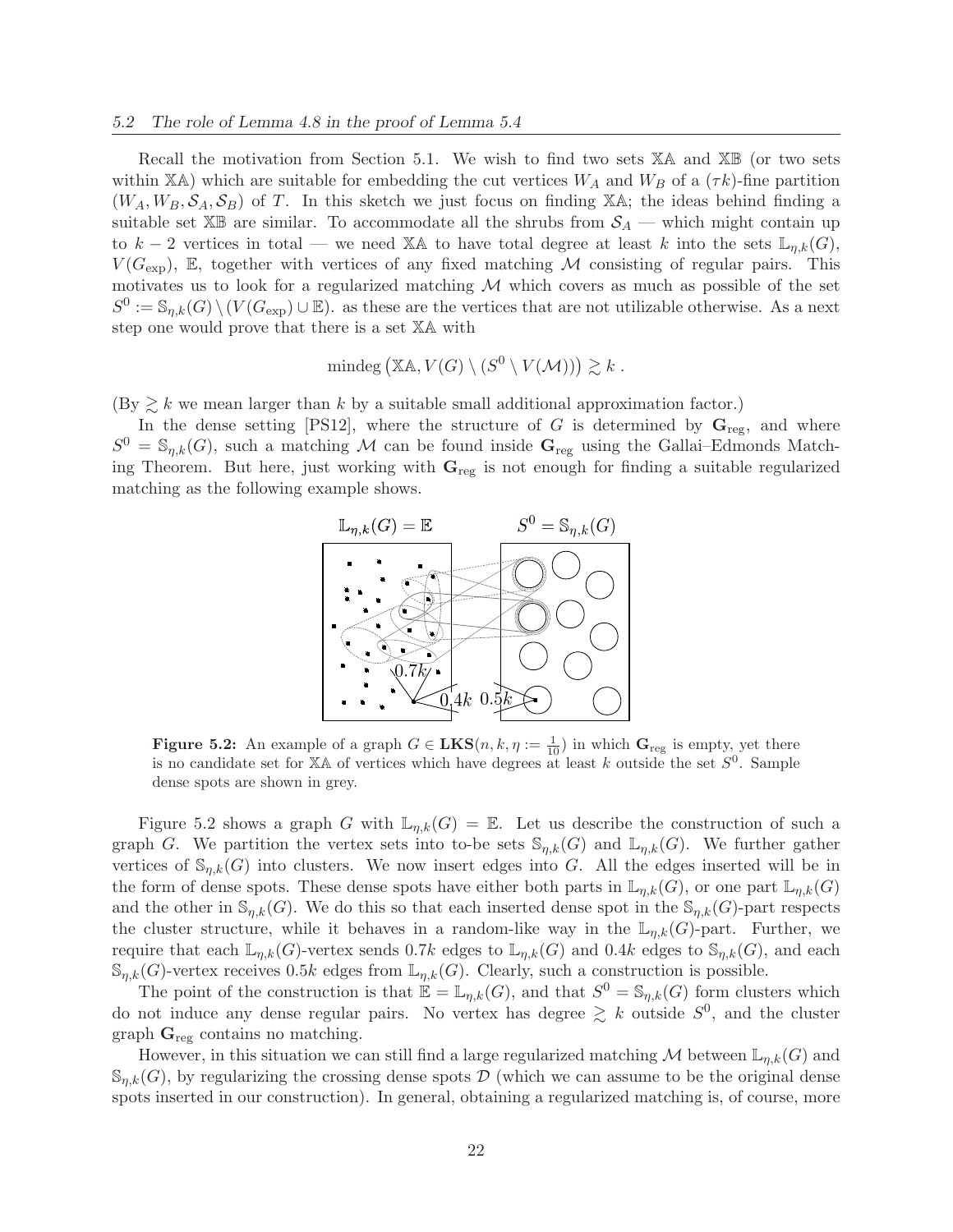complicated. Given the above example, one may ask whether the graph  $\mathbf{G}_{\text{reg}}$  has any role at all. The answer is that for constructing  $M$ , we can either use directly the edges of  $\mathbf{G}_{\text{reg}}$ , or, if we do not have these edges the information about their lack helps us to find  $M$  elsewhere.

### 5.3 Finding the structure

We can now state the main result of this paper.

**Lemma 5.4.** For every  $\eta \in (0,1)$ ,  $\Omega > 0, \gamma \in (0, \eta/3)$  there is a number  $\beta > 0$  so that for every  $\varepsilon \in (0, \frac{\gamma^2 \eta}{12})$  there exist  $\varepsilon', \pi > 0$  such that for every  $\nu > 0$  there exists a number  $k_0 \in \mathbb{N}$  such that  $for\ every\ \Omega^*\ with\ \Omega^*<\Omega,\ every\ \Omega^{**}\ with\ \Omega^{**}>\max\{2,\Omega^*\}\ and\ every\ k\ with\ k>k_0\ the\ following$ holds.

Suppose  $\nabla = (\mathbb{H}, \mathbf{V}, \mathcal{D}, G_{\text{reg}}, G_{\text{exp}}, \mathbb{E})$  is a  $(k, \Omega^{**}, \Omega^*, \Lambda, \gamma, \varepsilon', \nu, \rho)$ -sparse decomposition of a graph  $G \in \mathbf{LKSsmall}(n, k, \eta)$  with respect to  $S := \mathbb{S}_{n,k}(G)$  and  $L := \mathbb{L}_{n,k}(G)$  which captures all but at most  $\eta k n/6$  edges of G. Let c be the size of the clusters  $V^7$ . Write

$$
S^{0} := S \setminus (V(G_{\exp}) \cup \mathbb{E}) \tag{5.6}
$$

Then  $G_{\mathcal{D}}$  contains two  $(\varepsilon, \beta, \pi\mathfrak{c})$ -regularized matchings  $\mathcal{M}_A$  and  $\mathcal{M}_B$  such that for the triple  $(X\mathbb{A}, \mathbb{X}\mathbb{B}, \mathbb{X}\mathbb{C}) := (X\mathbb{A}, \mathbb{X}\mathbb{B}, \mathbb{X}\mathbb{C})(\eta, \nabla, \mathcal{M}_A, \mathcal{M}_B)$  we have

- (a)  $V(\mathcal{M}_A) \cap V(\mathcal{M}_B) = \emptyset$ ,
- (b)  $V_1(\mathcal{M}_B) \subseteq S^0$ ,
- (c) for each  $(X_1, X_2) \in M_A \cup M_B$ , there is a dense spot  $(D_1, D_2; E_D) \in \mathcal{D}$  with  $X_1 \subseteq D_1$ ,  $X_2 \subseteq D_2$ , and furthermore, either  $X_1 \subseteq S$  or  $X_1 \subseteq L$ , and  $X_2 \subseteq S$  or  $X_2 \subseteq L$ ,
- (d) for each  $X_1 \in V_1(\mathcal{M}_A \cup \mathcal{M}_B)$  there exists a cluster  $C_1 \in V$  such that  $X_1 \subseteq C_1$ , and for each  $X_2 \in V_2(\mathcal{M}_A \cup \mathcal{M}_B)$  we have  $X_2 \subseteq L \cap \mathbb{E}$  or there exists  $C_2 \in V$  such that  $X_2 \subseteq C_2$ ,
- $(e)$   $e_{G_{\nabla}}(\mathbb{X}\mathbb{A}, S^0 \setminus V(\mathcal{M}_A)) \leq \gamma k n,$
- $(f)$   $e_{G_{reg}}(V(G) \setminus V(\mathcal{M}_A \cup \mathcal{M}_B)) \leq \varepsilon \Omega^* k n,$
- (g) for the regularized matching  $\mathcal{N}_{\mathbb{E}} := \{(X_1, X_2) \in \mathcal{M}_A \cup \mathcal{M}_B : (X_1 \cup X_2) \cap \mathbb{E} \neq \emptyset\}$  we have  $e_{G_{\text{reg}}}(V(G) \setminus V(\mathcal{M}_A \cup \mathcal{M}_B), V(\mathcal{N}_{\mathbb{E}})) \leqslant \varepsilon \Omega^* k n,$
- (h) for  $\mathcal{M}_{\text{good}} := \{(X_1, X_2) \in \mathcal{M}_A : X_1 \cup X_2 \subseteq \mathbb{X} \mathbb{A}\}\$  we have that each  $\mathcal{M}_{\text{good}}$ -edge is an edge of  $\mathbf{G}_{\text{reg}}$ , and at least one of the following conditions holds
	- $(K1)$   $2e_G(X\mathbb{A}) + e_G(X\mathbb{A}, \mathbb{X}\mathbb{B}) \geq \eta k n/3$ ,
	- $(K2)$   $|V(\mathcal{M}_{\text{good}})| \geqslant \eta n/3$ .

Remark 5.5. As explained in Section 5.1, property (h) is the most important part of Lemma 5.4. Note that the assertion  $(K2)$  implies a quantitatively weaker version of  $(K1)$ . Indeed, consider  $(X_1, X_2) \in \mathcal{M}_A$ . An average vertex  $v \in X_1$  sends at least  $\beta \cdot \pi \mathfrak{c} \geq \beta \cdot \pi \nu k$  edges to  $X_2$ . Thus, if  $|V(\mathcal{M}_{\text{good}})| \ge \eta n/3$  then  $\mathcal{M}_{\text{good}}$  induces at least  $(\eta n/6) \cdot \beta \cdot \pi \nu k = \Theta(kn)$  edges in XA. Such

<sup>&</sup>lt;sup>7</sup>The number c is irrelevant when  $V = \emptyset$ . In particular, note that in that case we necessarily have  $\mathcal{M}_A = \mathcal{M}_B = \emptyset$ for the regularized matchings given by the lemma.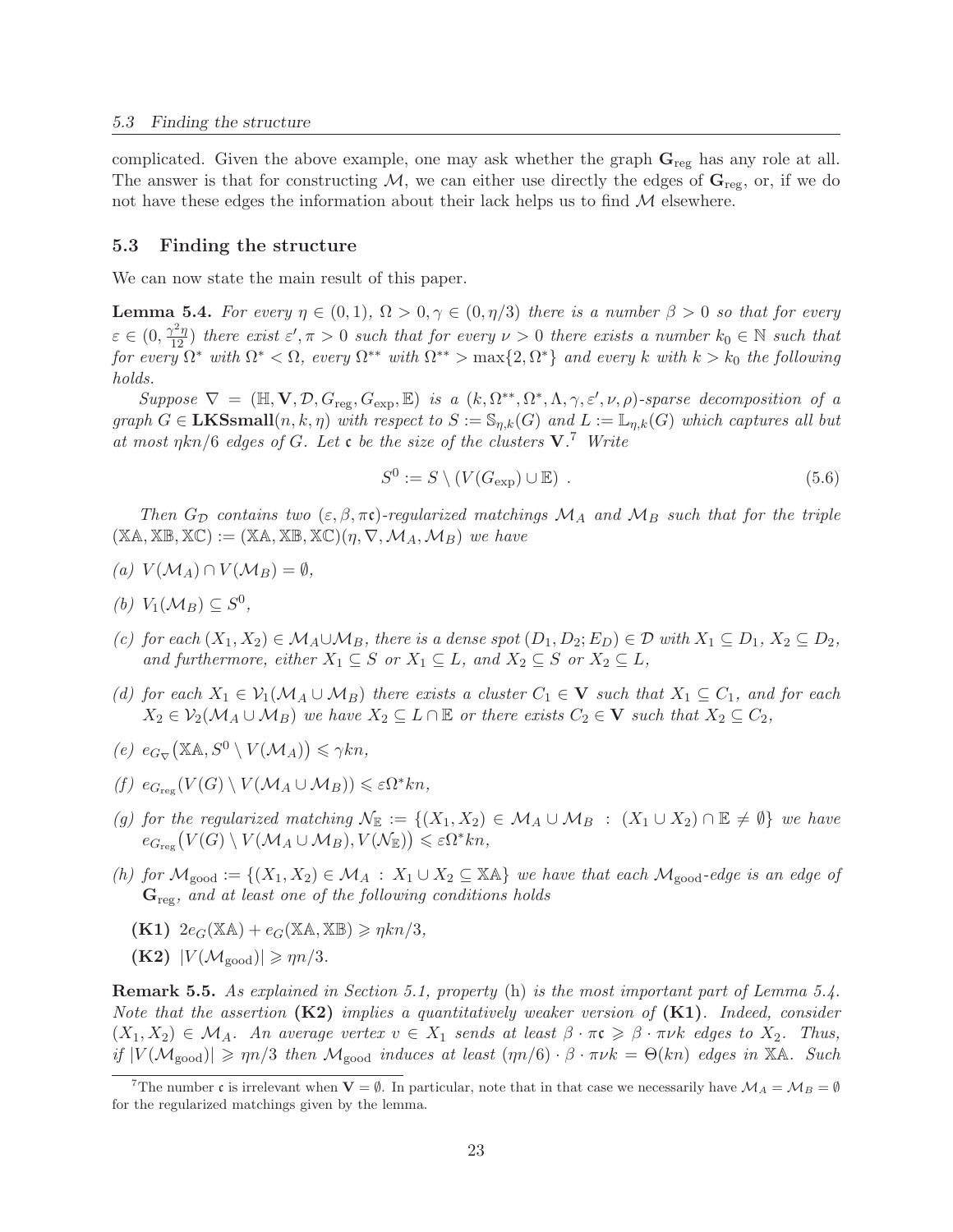a bound, however, would be insufficient for our purposes as later  $\eta \gg \pi, \nu$ . So, the deficit in the number of edges asserted in  $(K2)$  (compared to the  $e_G(X\mathbb{A}) \geq \eta k n/12$  part of  $(K1)$ ) is compensated by the fact that these edges are already regularized.

For the proof we need the well-known Gallai–Edmonds Matching Theorem, which we state next. A graph H is called factor-critical if  $H - v$  has a perfect matching for each  $v \in V(H)$ .

Theorem 5.6 (Gallai–Edmonds matching theorem (see for instance [Die05, Theorem 2.2.3])). Let H be a graph. Then there exist a set  $Q \subseteq V(H)$  and a matching M of size |Q| in H such that

- (1) every component of  $H-Q$  is factor-critical, and
- (2) M matches every vertex in Q to a different component of  $H Q$ .

The set Q in Theorem 5.6 is often referred to as a *separator*.

Proof of Lemma 5.4. The idea of the proof is to first obtain some information about the structure of the graph  $\mathbf{G}_{\text{reg}}$  with the help of Theorem 5.6. Then the structure given by Theorem 5.6 is refined by Lemma 4.8 to yield the assertions of the lemma.

Let us begin with setting the parameters. Let  $\beta := \beta_{L4.8}$  be given by Lemma 4.8 for input parameters  $\Omega_{\text{L4.8}} := \Omega$ ,  $\rho_{\text{L4.8}} := \gamma^2$ , and let  $\varepsilon'$  and  $\pi$  be given by Lemma 4.8 for further input parameter  $\varepsilon_{\text{L4.8}} := \varepsilon$ . Last, let  $k_0$  be given by Lemma 4.8 with the above parameters and  $\gamma_{\text{L4.8}} := \nu$ .

Without loss of generality we assume that  $\varepsilon' \leqslant \varepsilon$  and  $\beta < \gamma^2$ . We write  $S := \{C \in V : C \subseteq S\}$ and  $\mathbf{L} := \{ C \in \mathbf{V} : C \subseteq L \}.$  Further, let  $\mathbf{S}^0 := \{ C \in \mathbf{S} : C \subseteq S^0 \}.$ 

Let  $Q$  be a separator and let  $N_0$  be a matching given by Theorem 5.6 applied to the graph  $\mathbf{G}_{\text{reg}}$ . We will presume that the pair  $(\mathbf{Q}, N_0)$  is chosen among all the possible choices so that the number of vertices of  $S^0$  that are isolated in  $G_{reg} - Q$  and are not covered by  $N_0$  is minimized. Let  $S<sup>I</sup>$  denote the set of vertices in  $S<sup>0</sup>$  that are isolated in  $G_{reg} - Q$ . Recall that the components of  $\mathbf{G}_{\text{reg}} - \mathbf{Q}$  are factor-critical.

Define  $S^R \subseteq V(G_{reg})$  as a minimal set such that

- $S^{\mathrm{I}} \setminus V(N_0) \subseteq S^{\mathrm{R}}$ , and
- if  $C \in \mathbf{S}$  and there is an edge  $DZ \in E(\mathbf{G}_{reg})$  with  $Z \in \mathbf{S}^R$ ,  $D \in \mathbf{Q}$ ,  $CD \in N_0$  then  $C \in \mathbf{S}^R$ .

Then each vertex from  $S^R$  is reachable from  $S^I\backslash V(N_0)$  by a path in  $\mathbf{G}_{\text{reg}}$  that alternates between  $\mathbf{S}^R$  and  $\mathbf{Q}$ , and has every second edge in  $N_0$ . Also note that for all  $CD \in N_0$  with  $C \in \mathbf{Q}$  and  $D \in \mathbf{S}^0 \setminus \mathbf{S}^R$  we have

$$
\deg_{\mathbf{G}_{\text{reg}}}(C, \mathbf{S}^{\text{R}}) = 0.
$$
\n(5.7)

Let us prove another property of  $S<sup>R</sup>$ .

*Claim* 5.5.1.  $\mathbf{S}^{\text{R}} \subseteq \mathbf{S}^{\text{I}} \subseteq \mathbf{S}^{\text{R}} \cup V(N_0)$ . In particular,  $\mathbf{S}^{\text{R}} \subseteq \mathbf{S}^0$ .

*Proof of Claim 5.5.1.* By the definition of  $S^R$ , we only need to show that  $S^R \subseteq S^I$ . So suppose there is a vertex  $C \in \mathbf{S}^R \setminus \mathbf{S}^I$ . By the definition of  $\mathbf{S}^R$  there is a non-trivial path R going from  $S^I \setminus V(N_0)$  to C that alternates between  $S^R$  and Q, and has every second edge in  $N_0$ . Then, the matching  $N'_0 := N_0 \triangle E(R)$  covers more vertices of  $S<sup>I</sup>$  than  $N_0$  does. Further, it is straightforward to check that the separator **Q** together with the matching  $N'_0$  satisfies the assertions of Theorem 5.6. This is a contradiction, as desired.  $\Box$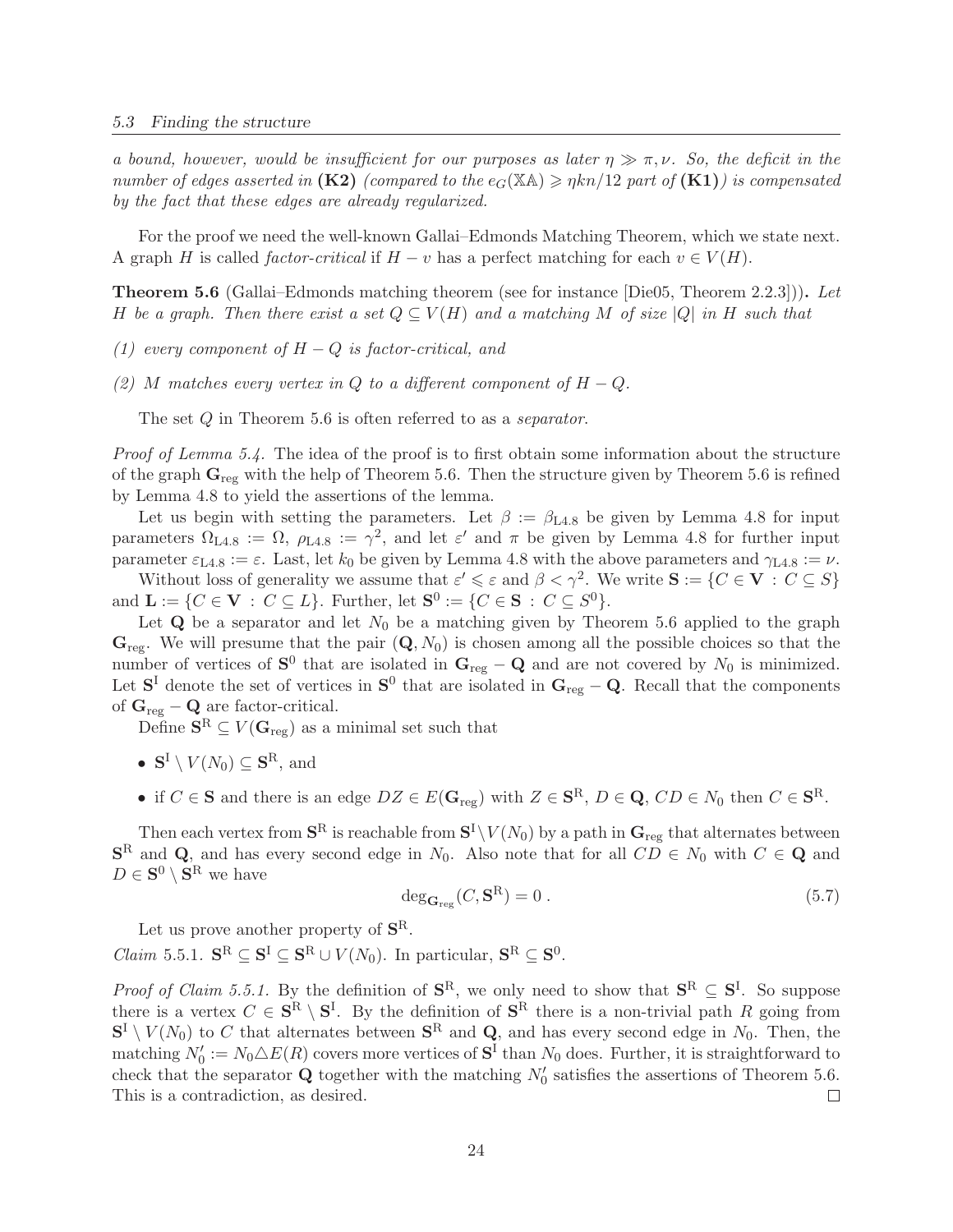Using a very similar alternating path argument we see the following.

*Claim* 5.5.2. If  $CD \in N_0$  with  $C \in \mathbf{Q}$  and  $D \notin \mathbf{S}^{\mathcal{I}}$  then  $\deg_{\mathbf{G}_{reg}}(C, \mathbf{S}^{\mathcal{R}}) = 0$ .

Using the factor-criticality of the components of  $\mathbf{G}_{reg} - \mathbf{Q}$  we extend  $N_0$  to a matching  $N_1$ as follows. For each component K of  $\mathbf{G}_{\text{reg}} - \mathbf{Q}$  which meets  $V(N_0)$ , we add a perfect matching of K –  $V(N_0)$ . Furthermore, for each non-singleton component K of  $\mathbf{G}_{reg} - \mathbf{Q}$  which does not meet  $V(N_0)$ , we add a matching which meets all but exactly one vertex of  $\mathbf{L} \cap V(K)$ . This is possible as by the definition of the class LKSsmall $(n, k, \eta)$  we have that  $\mathbf{G}_{reg} - \mathbf{L}$  is edgeless, and so  $\mathbf{L} \cap V(K) \neq \emptyset$ . This choice of  $N_1$  guarantees that

$$
e_{\mathbf{G}_{\text{reg}}}(\mathbf{V} \setminus V(N_1)) = 0.
$$
\n
$$
(5.8)
$$

We set

$$
M := \{ C_1 C_2 \in N_0 : C_1 \in \mathbf{S}^R, C_2 \in \mathbf{Q} \} .
$$

We have that

$$
e_{\mathbf{G}_{\text{reg}}}(\mathbf{V} \setminus V(N_1), V(M) \cap \mathbf{S}^{\text{R}}) = 0.
$$
\n(5.9)

As  $S$  is an independent set in  $G_{reg}$ , we have that

$$
\mathbf{Q}_M := V(M) \cap \mathbf{Q} \subseteq \mathbf{L} \tag{5.10}
$$

The matching M in  $\mathbf{G}_{reg}$  corresponds to an  $(\varepsilon', \gamma^2, \mathfrak{c})$ -regularized matching M in the underlying graph  $G_{\text{reg}}$ , with  $V_2(\mathcal{M}) \subseteq \bigcup \mathbf{Q}$  (recall that regularized matchings have orientations on their edges). Likewise, we define  $\mathcal{N}_1$  as the  $(\varepsilon', \gamma^2, \mathfrak{c})$ -regularized matching corresponding to  $N_1$ . The  $\mathcal{N}_1$ -edges are oriented so that  $V_1(\mathcal{N}_1) \cap \bigcup \mathbf{Q} = \emptyset$ ; this condition does not specify orientations of all the  $\mathcal{N}_1$ -edges and we orient the remaining ones in an arbitrary fashion. We write  $S^R := \bigcup \mathbf{S}^R$ . Claim 5.5.3.  $e_{G_{\nabla}}(L \setminus (\mathbb{E} \cup V(\mathcal{M})), S^R) = 0.$ 

*Proof of Claim 5.5.3.* We start by showing that for every cluster  $C \in L \setminus V(M)$  we have

$$
\deg_{\mathbf{G}_{\text{reg}}}(C, \mathbf{S}^{\text{R}}) = 0.
$$
\n(5.11)

First, if  $C \notin \mathbf{Q}$ , then (5.11) is true since  $\mathbf{S}^R \subseteq \mathbf{S}^I$  by Claim 5.5.1. So suppose that  $C \in \mathbf{Q}$ , and let  $D \in V(\mathbf{G}_{reg})$  be such that  $DC \in N_0$ . Now if  $D \notin \mathbf{S}^{\mathrm{I}}$  then (5.11) follows from Claim 5.5.2. On the other hand, suppose  $D \in \mathbf{S}^{\mathcal{I}} \subseteq \mathbf{S}^0$ . As  $C \notin V(M)$ , we know that  $D \notin \mathbf{S}^{\mathcal{R}}$ , and thus, (5.11) follows from (5.7).

Now, by (5.11),  $G_{reg}$  has no edges between  $L \setminus (\mathbb{E} \cup V(\mathcal{M}))$  and  $S^R$ . Also, no such edges can be in  $G_{\text{exp}}$  or incident with  $\mathbb{E}$ , since  $\mathbf{S}^{\text{R}} \subseteq \mathbf{S}^0$  by Claim 5.5.1. Finally, since  $G \in \mathbf{LKSsmall}(n, k, \eta)$ and  $\Omega^{**} > 2 > (1 + \eta)$ , there are no edges between H and S. This proves the claim.  $\Box$ 

We prepare ourselves for an application of Lemma 4.8. The numerical parameters of the lemma are  $\Omega_{L4.8}, \rho_{L4.8}, \varepsilon_{L4.8}$  and  $\gamma_{L4.8}$  as above. The input objects for the lemma are the graph  $G_{\mathcal{D}}$ of order  $n' \leq n$ , the collection of  $(\gamma k, \gamma)$ -dense spots D, the matching M, the  $(\nu k)$ -ensemble  $\mathcal{C}_{\text{L4.8}} := \mathbf{S}^{\text{R}} \setminus V(N_1)$ , and the set  $Y_{\text{L4.8}} := L \cap \mathbb{E}$ . Note that Definition 3.4, item 6, implies that  $\mathcal{D}$ absorbs  $M$ . Further,  $(4.20)$  is satisfied by Definition 3.4, item 7.

The output of Lemma 4.8 is an  $(\varepsilon, \beta, \pi \mathfrak{c})$ -regularized matching  $\mathcal{M}'$  with the following properties.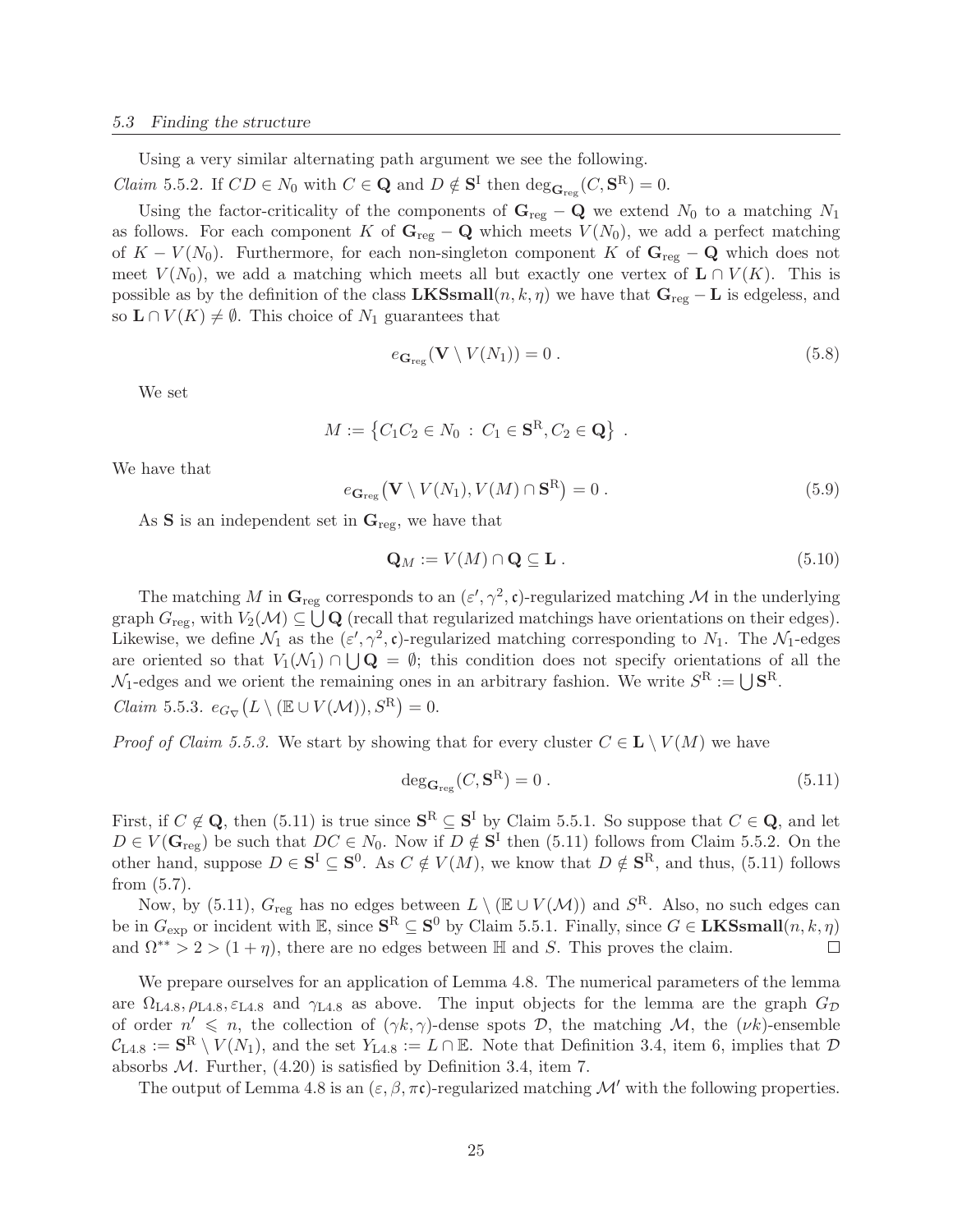

Figure 5.3: The situation in G after applying Lemma 4.8. The dotted line illustrates the separation as in (III).

- (I)  $|V(\mathcal{M}) \setminus V(\mathcal{M}')| < \varepsilon n' \leqslant \varepsilon n$ .
- (II) For each  $(X_1, X_2) \in \mathcal{M}'$  there are sets  $C \in \mathbf{S}^R$  and  $(D_1, D_2; E_D) \in \mathcal{D}$  such that  $X_1 \subseteq C \cap D_1$ and either  $X_2 \subseteq L \cap \mathbb{E} \cap D_2$  or there exists  $C' \in \mathbf{Q}_M$  such that  $X_2 \subseteq L \cap \mathbb{E} \cap C'$ . (Indeed, to see this we use that  $V_1(\mathcal{M}) \subseteq \mathbf{S}^R$  and that  $V_2(\mathcal{M}) \subseteq \bigcup \mathbf{Q}_M$  by the definition of  $M$ .)
- (III) There is a partition of  $\mathcal{M}'$  into  $\mathcal{M}_1$  and  $\mathcal{M}_B$  such that

$$
e_{G_{\mathcal{D}}}((S^R \setminus V(\mathcal{N}_1)) \cup V_1(\mathcal{M})) \setminus V_1(\mathcal{M}_1), ((L \cap \mathbb{E}) \cup V_2(\mathcal{M})) \setminus V_2(\mathcal{M}_B)) < \gamma k n'.
$$

We claim that also

$$
(IV) V(\mathcal{M}') \cap V(\mathcal{N}_1 \setminus \mathcal{M}) = \emptyset.
$$

Indeed, let  $(X_1, X_2) \in \mathcal{M}'$  be arbitrary. Then by (II) there is  $C \in \mathbf{S}^R$  such that  $X_1 \subseteq C$ . By Claim 5.5.1, C is a singleton component of  $G_{reg} - Q$ . In particular, if C is covered by N<sub>1</sub> then  $C \in V(M)$ . It follows that  $X_1 \cap V(\mathcal{N}_1 \setminus \mathcal{M}) = \emptyset$ . In a similar spirit, the easy fact that  $(Y \cup \bigcup \mathbf{Q}_M) \cap V(\mathcal{N}_1 \setminus \mathcal{M}) = \emptyset$  together with (II) gives  $X_2 \cap V(\mathcal{N}_1 \setminus \mathcal{M}) = \emptyset$ . This establishes (IV).

Observe that (II) implies that  $V_1(\mathcal{M}') \subseteq S^R$ , and so, by Claim 5.5.1 we know that

$$
V_1(\mathcal{M}_B) \subseteq S^{\mathcal{R}} \subseteq \bigcup \mathbf{S}^{\mathcal{I}} \subseteq S^0. \tag{5.12}
$$

Set

$$
\mathcal{M}_A := (\mathcal{N}_1 \setminus \mathcal{M}) \cup \mathcal{M}_1. \tag{5.13}
$$

Then  $\mathcal{M}_A$  is an  $(\varepsilon, \beta, \pi\mathfrak{c})$ -regularized matching. Note that from now on, the sets  $\mathbb{X}\mathbb{A}, \mathbb{X}\mathbb{B}$  and  $\mathbb{X}\mathbb{C}$  are defined. The situtation is illustrated in Figure 5.3. By (IV), we have  $V(\mathcal{M}_A) \cap V(\mathcal{M}_B) = \emptyset$ , as required for Lemma  $5.4(a)$ . Lemma  $5.4(b)$  follows from  $(5.12)$ . The claim below asserts that the next two properties are satisfied as well.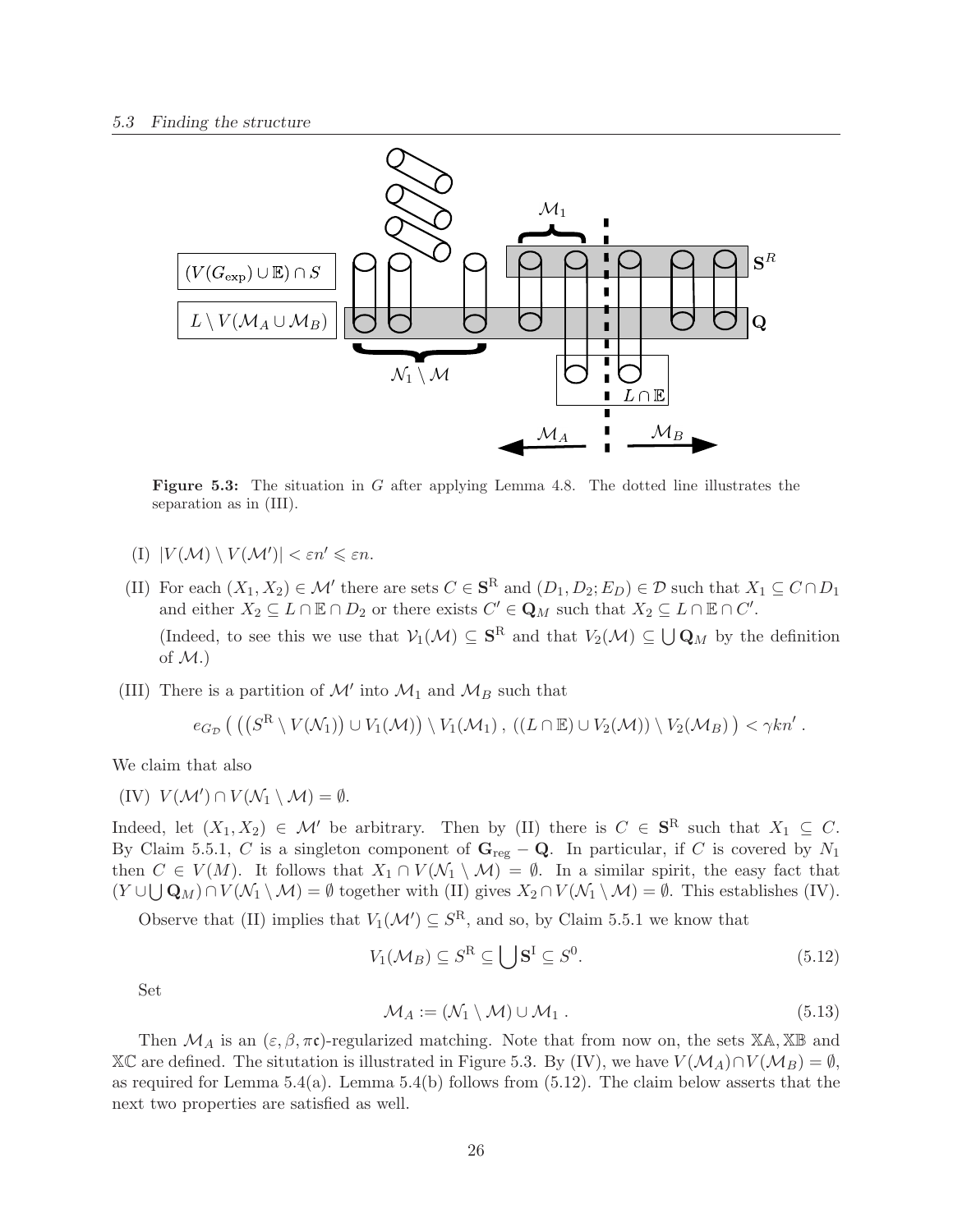*Claim* 5.5.4. Lemma 5.4(c) and Lemma 5.4(d) are satisfied.

*Proof of Claim 5.5.4.* Consider an arbitrary pair  $(X_1, X_2) \in M_A \cup M_B$ . Either we have that  $(X_1, X_2) \in \mathcal{N}_1$  or  $(X_1, X_2) \in \mathcal{M}'$ . In the former case,  $X_1X_2$  is an edge in  $\mathbf{G}_{reg}$ . Then the properties for  $(X_1, X_2)$  asserted in Lemma 5.4(c) and Lemma 5.4(d) follow from the fact that the cluster graph is prepartitioned with respect to  $S$  and  $L$ , and from Definition 3.4(6).

In the case  $(X_1, X_2) \in \mathcal{M}'$ , the asserted properties are given by (II).

 $\Box$ 

We now turn to Lemma  $5.4(e)$ . First we prove some auxiliary statements.

*Claim* 5.5.5. We have  $S^0 \setminus V(N_1 \setminus M) \subseteq S^R$ .

*Proof of Claim 5.5.5.* Let  $C \in \mathbf{S}^0 \setminus V(N_1 \setminus M)$ . Note that if  $C \notin \mathbf{S}^I$ , then  $C \in V(N_1)$ . On the other hand, if  $C \in \mathbf{S}^{\mathcal{I}}$ , then we use Claim 5.5.1 to see that  $C \in \mathbf{S}^{\mathcal{R}} \cup V(N_1)$ . We deduce that in either case  $C \in \mathbf{S}^{\mathbf{R}} \cup V(N_1)$ . The choice of C implies that  $C \in \mathbf{S}^{\mathbf{R}} \cup V(M)$ . Now, if  $C \in V(M)$ , then  $C \in \mathbf{S}^R$ , by (5.10) and by the definition of M. Thus  $C \in \mathbf{S}^R$ , as desired.  $\Box$ 

It will be convenient to work with a set  $\bar{S}^0 \subseteq S^0$ ,  $\bar{S}^0 := (S \cap \bigcup \mathbf{V}) \setminus V(G_{\exp}) = \bigcup \mathbf{S}^0$ . The next two easy claims assert absence of edges of certain types incident to  $S^0$  and  $\bar{S}^0$ .

*Claim* 5.5.6. The vertices in  $S^0 \setminus \overline{S}^0$  are isolated in  $G_{\nabla}$ .

*Proof of Claim 5.5.6.* Indeed, let us check Definition 3.6. Clearly,  $S^0 \setminus \overline{S}^0$  is disjoint from  $V(G_{reg})$ and  $V(G_{\text{exp}})$ . Further,  $S^0 \setminus \bar{S}^0$  sends no edges to  $\mathbb{H}$ , by Definition 2.3(ii). Lastly, the set  $S^0 \setminus \bar{S}^0$  is disjoint from the "avoiding edges" spanned by the vertex sets  $\mathbb E$  and  $\mathbb E \cup \bigcup V$ . П

*Claim* 5.5.7. We have  $G_{\nabla}[L \cap \mathbb{E}, \overline{S}^0] = G_{\mathcal{D}}[L \cap \mathbb{E}, \overline{S}^0]$ .

*Proof of Claim 5.5.7.* The  $\supset$ -inclusion of the edge-sets is clear.

Next, recall that Definition 3.6 tells us that each edge in  $G_{\nabla}$  between  $\mathbb E$  and  $\bigcup V$  is either in  $G_{\text{exp}}$  or in  $G_{\mathcal{D}}$ . As  $\bar{S}^0 \cap V(G_{\text{exp}}) = \emptyset$ , the  $\subseteq$ -inclusion follows.  $\Box$ 

By Claim 5.5.5, we have

$$
\bar{S}^0 \setminus V(\mathcal{M}_A) \subseteq \left(\bigcup \mathbf{S}^0 \setminus V(N_1 \setminus M)\right) \setminus V(\mathcal{M}_A) \subseteq S^R \setminus V(\mathcal{M}_A). \tag{5.14}
$$

As every edge incident to  $S^0 \setminus \overline{S}^0$  is uncaptured, we see that

$$
E_{G_{\nabla}}(\mathbb{X}\mathbb{A}\cap\mathbb{E}, S^{0}\setminus V(\mathcal{M}_{A})) = E_{G_{\nabla}}(\mathbb{X}\mathbb{A}\cap\mathbb{E}, \bar{S}^{0}\setminus V(\mathcal{M}_{A}))
$$
  
\n
$$
\begin{array}{rcl}\n(\mathbb{X}\mathbb{A}\cap\mathbb{E}=(L\cap\mathbb{E})\setminus V(\mathcal{M}_{B}), \text{C5.5.7}) &=& E_{G_{\mathcal{D}}}((L\cap\mathbb{E})\setminus V(\mathcal{M}_{B}), \bar{S}^{0}\setminus V(\mathcal{M}_{A})) \\
& &(\text{by (5.14)}) \subseteq E_{G_{\mathcal{D}}}((L\cap\mathbb{E})\setminus V(\mathcal{M}_{B}), S^{R}\setminus V(\mathcal{M}_{A})).\n\end{array} \tag{5.15}
$$

Claim 5.5.8. We have

$$
E_{G_{reg}}(\mathbb{X} \mathbb{A} \cap \bigcup \mathbf{V}, S^0 \setminus V(\mathcal{M}_A)) \subseteq E_{G_{\mathcal{D}}}(( (L \cap \mathbb{E}) \cup V_2(\mathcal{M})) \setminus V_2(\mathcal{M}_B), S^R \setminus V(\mathcal{M}_A)).
$$

Before proving Claim 5.5.8, let us see that it implies Lemma 5.4(e). As  $G \in \mathbf{LKSsmall}(n, k, \eta)$ , there are no edges between  $\mathbb H$  and S. That means that any captured edge from  $\mathbb X$ A to  $S^0$  $V(\mathcal{M}_A)$  must start in  $\mathbb E$  or in  $\bigcup V$ , and must be contained in  $G_{\mathcal{D}}$ . Thus Lemma 5.4(e) follows by plugging (III) into (5.15) and into Claim 5.5.8.

Let us now turn to proving Claim 5.5.8.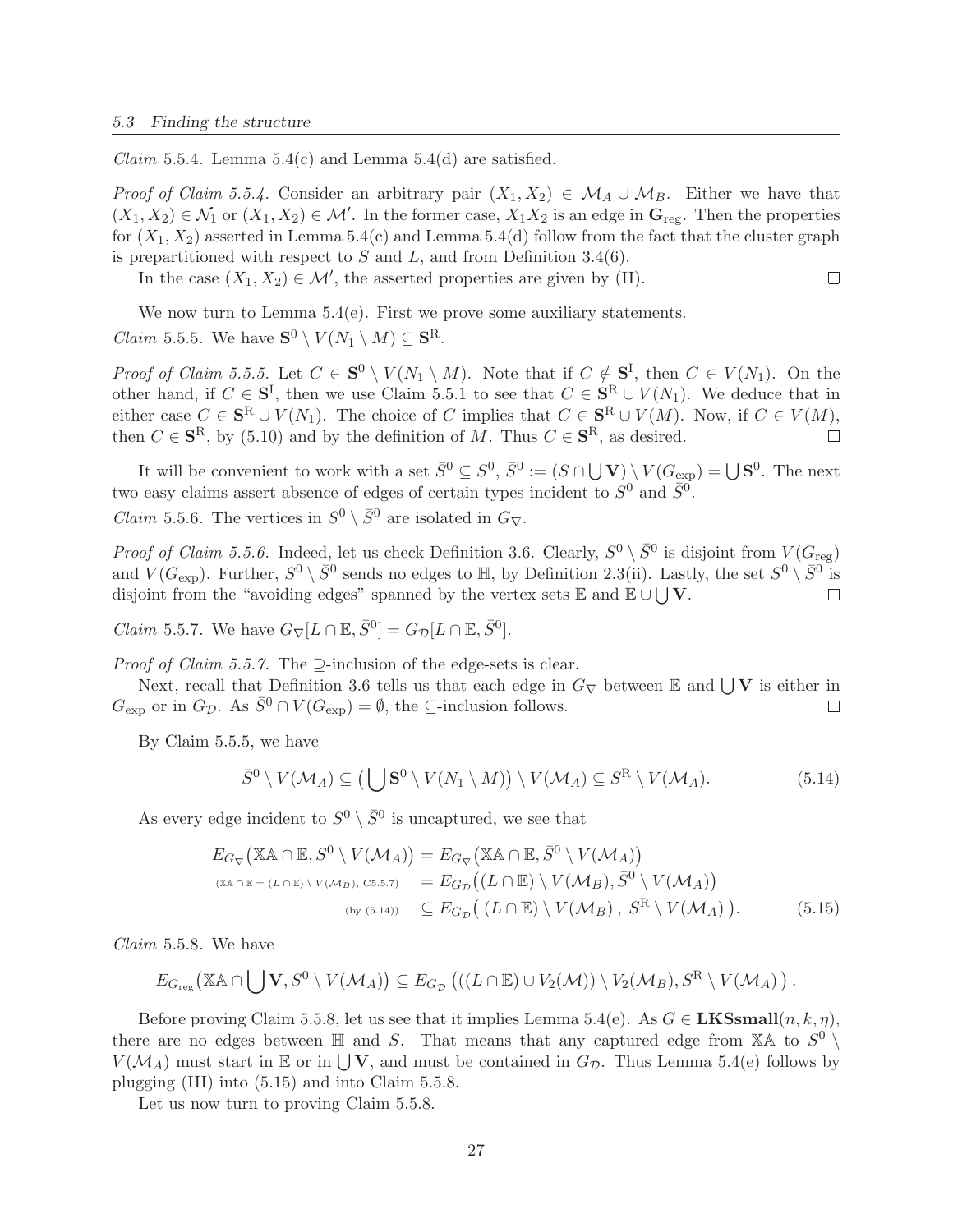*Proof of Claim 5.5.8.* First, observe that by the definition of  $X\mathbb{A}$  and by the definition of  $\mathcal M$  (and  $M$ ) we have

$$
\mathbb{X}\mathbb{A}\cap\bigcup\mathbf{V}\subseteq(V_2(\mathcal{M})\setminus V_2(\mathcal{M}_B))\cup(L\setminus(\mathbb{E}\cup V(\mathcal{M})))\ .
$$
\n(5.16)

Further, by applying (5.14) and Claim 5.5.3 we get

$$
E_{G_{\text{reg}}}(L \setminus (\mathbb{E} \cup V(\mathcal{M})), \bar{S}^0 \setminus V(\mathcal{M}_A)) = \emptyset.
$$
\n(5.17)

 $\Box$ 

Therefore, we obtain

$$
E_{G_{reg}}(\mathbb{X}\mathbb{A}\cap \bigcup \mathbf{V}, S^{0}\setminus V(\mathcal{M}_{A})) \stackrel{\mathsf{C5.5.6}}{=} E_{G_{reg}}(\mathbb{X}\mathbb{A}\cap \bigcup \mathbf{V}, \bar{S}^{0}\setminus V(\mathcal{M}_{A}))
$$
  
\n
$$
\subseteq E_{G_{reg}}(V_{2}(\mathcal{M})\setminus V_{2}(\mathcal{M}_{B}), \bar{S}^{0}\setminus V(\mathcal{M}_{A}))
$$
  
\n
$$
\cup E_{G_{reg}}(L\setminus (\mathbb{E}\cup V(\mathcal{M})), \bar{S}^{0}\setminus V(\mathcal{M}_{A}))
$$
  
\n
$$
\subseteq E_{G_{reg}}(V_{2}(\mathcal{M})\setminus V_{2}(\mathcal{M}_{B}), S^{R}\setminus V(\mathcal{M}_{A}))
$$
,

as needed.

In order to prove (f) we first observe that

$$
V(\mathcal{N}_1) \setminus V(\mathcal{M}_A \cup \mathcal{M}_B) \stackrel{\text{(5.13)}}{=} V(\mathcal{N}_1) \setminus V((\mathcal{N}_1 \setminus \mathcal{M}) \cup \mathcal{M}_1 \cup \mathcal{M}_B)
$$
  
= 
$$
(V(\mathcal{N}_1) \cap V(\mathcal{M})) \setminus V(\mathcal{M}_B \cup \mathcal{M}_1)
$$
  

$$
\stackrel{\text{(III)}}{=} (V(\mathcal{N}_1) \cap V(\mathcal{M})) \setminus V(\mathcal{M}') = V(\mathcal{M}) \setminus V(\mathcal{M}').
$$
 (5.18)

Now, we have

$$
e_{G_{reg}}(V(G) \setminus V(\mathcal{M}_A \cup \mathcal{M}_B)) \leq e_{G_{reg}}(V(G) \setminus V(\mathcal{N}_1)) + \sum_{v \in V(\mathcal{N}_1) \setminus V(\mathcal{M}_A \cup \mathcal{M}_B)} \deg_{G_{\nabla}}(v)
$$
  
\n
$$
\lim_{(by (5.8) \text{ and } (5.18))} \leq \sum_{v \in V(\mathcal{M}) \setminus V(\mathcal{M}')} \deg_{G_{\nabla}}(v) \leq |V(\mathcal{M}) \setminus V(\mathcal{M}')| \Omega^* k
$$
  
\n
$$
\lim_{(by (I))} \leq \varepsilon \Omega^* kn,
$$

which proves  $(f)$ .

Let us turn to proving (g). First, recall that we have  $V(\mathcal{N}_{\mathbb{E}}) \subseteq V(\mathcal{M}') \cup V(\mathcal{N}_1)$  (cf. 5.13). Since  $V(\mathcal{N}_1) \cap \mathbb{E} = \emptyset$  we actually have

$$
V(\mathcal{N}_{\mathbb{E}}) = V(\mathcal{N}_{\mathbb{E}}) \cap V(\mathcal{M}'). \qquad (5.19)
$$

Using  $(5.19)$  and  $(II)$  we get

$$
e_{G_{reg}}(V(G) \setminus V(\mathcal{N}_1), V(\mathcal{N}_E)) \le e_{G_{reg}}(V(G) \setminus V(\mathcal{N}_1), V(\mathcal{M}') \cap S^R)
$$
  
\n
$$
\begin{array}{rcl}\n\text{(by (5.9))} & \le e_{G_{reg}}(V(G) \setminus V(\mathcal{N}_1), (V(\mathcal{M}') \setminus V(\mathcal{M})) \cap S^R) \\
\text{(by (IV))} & \le e_{G_{reg}}(V(G) \setminus V(\mathcal{N}_1), (V(\mathcal{M}') \setminus V(\mathcal{N}_1)) \cap S^R) \\
&\le 2e_{G_{reg}}(V(G) \setminus V(\mathcal{N}_1)) \stackrel{(5.8)}{=} 0. \n\end{array} (5.20)
$$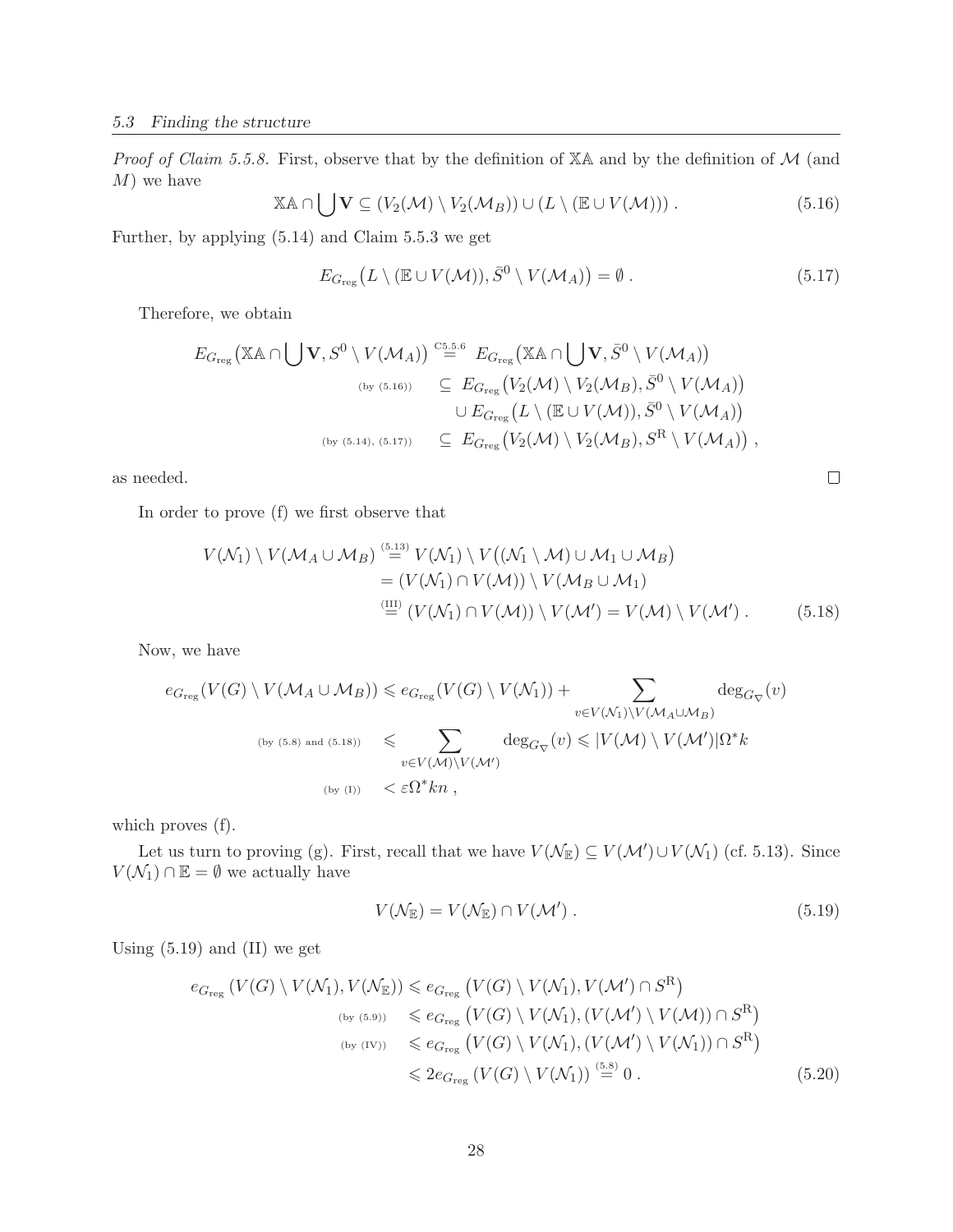We have

$$
e_{G_{reg}}(V(G) \setminus V(\mathcal{M}_A \cup \mathcal{M}_B), V(\mathcal{N}_E)) \le e_{G_{reg}}(V(G) \setminus V(\mathcal{N}_1), V(\mathcal{N}_E))
$$
  
+  $e_{G_{reg}}(V(\mathcal{N}_1) \setminus V(\mathcal{M}_A \cup \mathcal{M}_B), V(G))$   
(by (5.20))  $\le 0 + |V(\mathcal{N}_1) \setminus V(\mathcal{M}_A \cup \mathcal{M}_B)|\Omega^* k$   
(by (5.18), (I))  $\le \varepsilon \Omega^* k n$ ,

as needed.

We have thus shown Lemma  $5.4(a)-(g)$ . It only remains to prove Lemma  $5.4(h)$ , which we will do in the remainder of this section.

We first collect several properties of  $X\mathbb{A}$  and  $X\mathbb{C}$ . The definitions of  $X\mathbb{C}$  and  $S^0$  give

$$
|\mathbb{X}\mathbb{C}|(1+\eta)\frac{k}{2} \leqslant e_G\big(\mathbb{X}\mathbb{C}, S^0 \setminus V(\mathcal{M}_A \cup \mathcal{M}_B)\big) \leqslant |S^0 \setminus V(\mathcal{M}_A \cup \mathcal{M}_B)|(1+\eta)k. \tag{5.21}
$$

Each vertex of  $X\mathbb{C}$  has degree at least  $(1 + \eta)\frac{k}{2}$  $\frac{k}{2}$  into S, and so,

$$
e_G(S, \mathbb{XC}) \ge |\mathbb{XC}| \left[ (1+\eta)\frac{k}{2} \right]. \tag{5.22}
$$

Also, for each vertex  $v \in \mathbb{X}\mathbb{C}$ , Definition 2.3(ii) gives that

$$
\deg_G(v) = \lceil (1+\eta)k \rceil \tag{5.23}
$$

Consequently (using  $\lceil a \rceil - \lceil \frac{a}{2} \rceil \leq \frac{a}{2}$  $\frac{a}{2}$ ),

$$
e_G(\mathbb{XA}, \mathbb{XC}) \overset{(5.23)}{\leq} |\mathbb{XC}| \left[ (1+\eta)k \right] - e_G(S, \mathbb{XC})
$$
\n
$$
\overset{(5.22)}{\leq} |\mathbb{XC}| (1+\eta) \frac{k}{2}
$$
\n
$$
(5.24)
$$

$$
\stackrel{(5.21)}{\leqslant} |S^0 \setminus V(\mathcal{M}_A \cup \mathcal{M}_B)|(1+\eta)k. \tag{5.25}
$$

Let  $\mathcal{M}_{\text{good}}$  be defined as in Lemma 5.4(h), that is,  $\mathcal{M}_{\text{good}} := \{(X_1, X_2) \in \mathcal{M}_A : X_1 \cup X_2 \subseteq \mathbb{X} \mathbb{A}\}.$ Note that (5.12) implies that  $X_1 \subseteq S$  for every  $(X_1, X_2) \in M_B$ . Thus by the definition of XA,

if 
$$
(X_1, X_2) \in \mathcal{M}_A \cup \mathcal{M}_B
$$
 with  $X_1 \cup X_2 \subseteq L$ , then  $(X_1, X_2) \in \mathcal{M}_{\text{good}}$ . (5.26)

We will now prove the first part of Lemma 5.4(h), that is, we show that each  $\mathcal{M}_{good}$ -edge is an edge of  $\mathbf{G}_{reg}$ . Indeed, by (II), we have that  $V_1(\mathcal{M}_1) \subseteq S$ , so as  $\mathbb{X} \mathbb{A} \cap S = \emptyset$ , it follows that  $M_1 \cap M_{\text{good}} = \emptyset$ . Thus  $M_{\text{good}} \subseteq N_1$ . As  $N_1$  corresponds to a matching in  $\mathbf{G}_{\text{reg}}$ , all is as desired.

Finally, let us assume that neither  $(K1)$  nor  $(K2)$  is fulfilled. After five preliminary observations (Claim 5.5.9–Claim 5.5.13), we will derive a contradiction from this assumption. *Claim* 5.5.9. We have  $|S \cap V(\mathcal{M}_A)| \leq |\mathbb{X} \mathbb{A} \cap V(\mathcal{M}_A)|$ .

*Proof of Claim 5.5.9.* To see this, recall that each  $\mathcal{M}_A$ -vertex  $X \in \mathcal{V}(\mathcal{M}_A)$  is either contained in S, or in L. Further, if  $X \subseteq S$  then its partner in  $\mathcal{M}_A$  must be in L, as S is independent. Now, the claim follows after noticing that  $L \cap V(\mathcal{M}_A) = \mathbb{X} \mathbb{A} \cap V(\mathcal{M}_A)$ .  $\Box$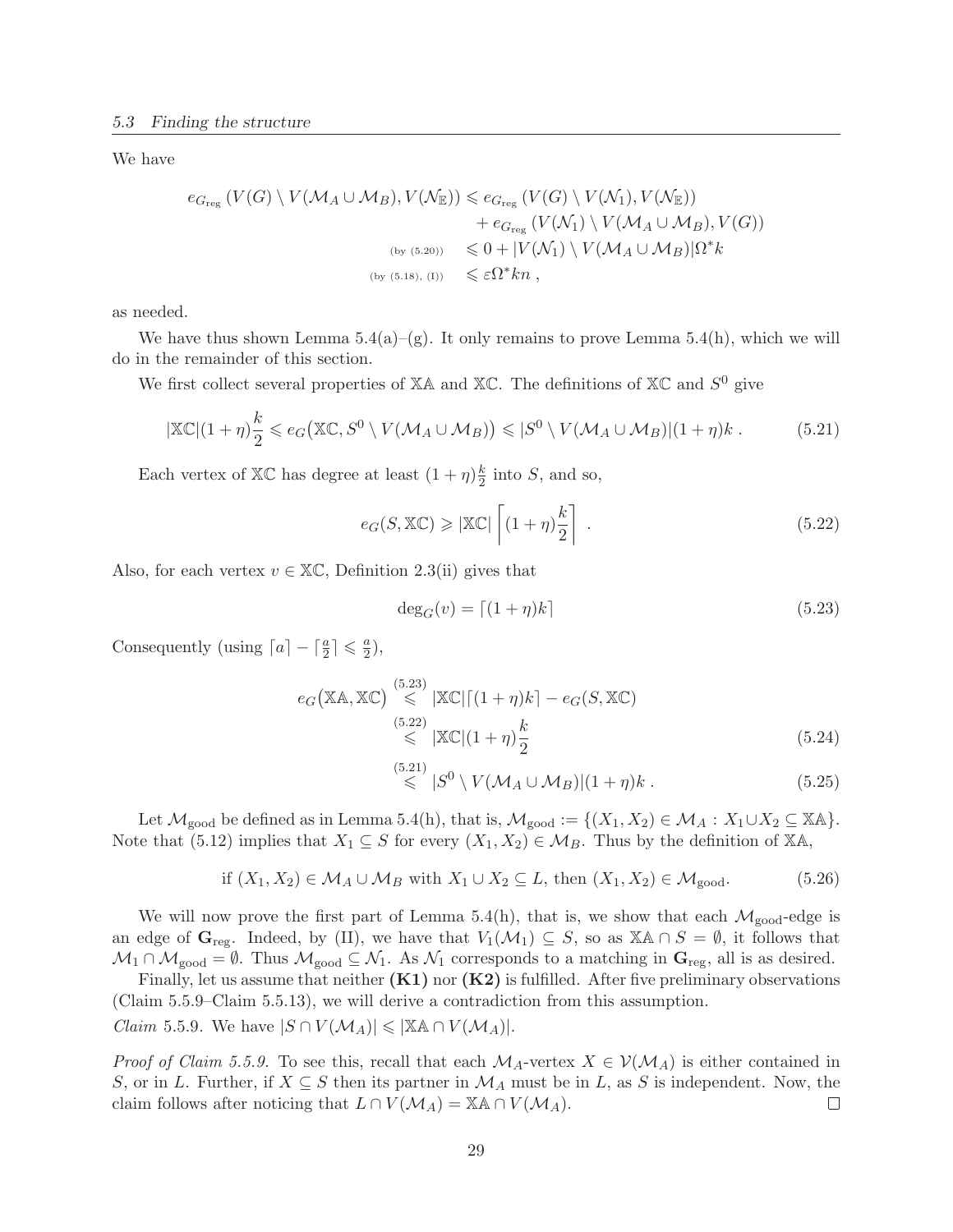*Claim* 5.5.10. We have  $|S \setminus V(\mathcal{M}_A \cup \mathcal{M}_B)| + 2\eta n < |\mathbb{X} \mathbb{A} \setminus V(\mathcal{M}_A)| + \eta n/3$ .

*Proof of Claim 5.5.10.* As  $G \in \mathbf{LKS}(n, k, \eta)$ , we have  $|S| + 2\eta n \leq |L|$ . Therefore,

$$
|S \setminus V(\mathcal{M}_A \cup \mathcal{M}_B)| + 2\eta n \leq |L \setminus V(\mathcal{M}_A \cup \mathcal{M}_B)| + \sum_{\substack{(X_1, X_2) \in \mathcal{M}_A \cup \mathcal{M}_B \\ X_1 \cup X_2 \subseteq L}} |X_1 \cup X_2|
$$
  

$$
\stackrel{(5.26)}{=} |\mathbb{X} \mathbb{A} \setminus V(\mathcal{M}_A)| + |V(\mathcal{M}_{\text{good}})|
$$
  

$$
\stackrel{\neg(\mathbf{K2})}{\leq} |\mathbb{X} \mathbb{A} \setminus V(\mathcal{M}_A)| + \eta n/3.
$$

*Claim* 5.5.11. We have  $e_{G_{\nabla}}(\mathbb{X} \mathbb{A} \cap (\mathbb{E} \cup V(\mathcal{M})), S^R \setminus V(\mathcal{M}_A)) < \eta k n/2$ .

Proof of Claim 5.5.11. As

$$
\mathbb{X}\mathbb{A}\cap(\mathbb{E}\cup V(\mathcal{M}))\subseteq ((L\cap \mathbb{E})\cup V_2(\mathcal{M}))\setminus V_2(\mathcal{M}_B) \text{ and}
$$
  

$$
S^R\setminus V(\mathcal{M}_A)\subseteq ((S^R\setminus V(\mathcal{N}_1))\cup V_1(\mathcal{M}))\setminus V_1(\mathcal{M}_1),
$$

we get from (III) that

$$
e_{G_{\mathcal{D}}}(\mathbb{X}\mathbb{A}\cap(\mathbb{E}\cup V(\mathcal{M})),S^R\setminus V(\mathcal{M}_A))\leqslant\gamma kn\;.
$$

Observe now that both sets  $\mathbb{X}\mathbb{A}\cap(\mathbb{E}\cup V(\mathcal{M}))$  and  $S^R\setminus V(\mathcal{M}_A)$  avoid  $\mathbb{H}$ . Further, no edges between them belong to  $G_{\text{exp}}$ , because Claim 5.5.1 implies that  $S^R \setminus V(\mathcal{M}_A) \subseteq S^0 \subseteq V(G) \setminus V(G_{\text{exp}})$ . Therefore, we can pass from  $G_{\mathcal{D}}$  to  $G_{\nabla}$  in (5.27) to get

$$
e_{G_{\nabla}}(\mathbb{X}\mathbb{A}\cap(\mathbb{E}\cup V(\mathcal{M})),S^{\mathbb{R}}\setminus V(\mathcal{M}_A))\leqslant\gamma kn<\eta kn/2.
$$

*Claim* 5.5.12. We have  $S \setminus (S^R \cup V(\mathcal{M}_A)) \subseteq S \setminus (\bar{S}^0 \cup V(\mathcal{M}_A \cup \mathcal{M}_B)).$ 

Proof of Claim 5.5.12. The claim follows directly from the following two inclusions.

$$
S^{\mathcal{R}} \cup V(\mathcal{M}_{A}) \supseteq S \cap V(\mathcal{M}_{A} \cup \mathcal{M}_{B}), \text{ and}
$$
 (5.28)

$$
S^{\mathcal{R}} \cup V(\mathcal{M}_{A}) \supseteq \bar{S}^{0} \tag{5.29}
$$

Now, (5.28) is trivial, as by (II) we have that  $S^R \supseteq S \cap V(\mathcal{M}_B)$ . To see (5.29), it suffices by (5.13) to prove that  $V(N_1 \setminus M) \cup \mathbf{S}^R \supseteq \mathbf{S}^0$ . This is however the assertion of Claim 5.5.5.  $\Box$ 

Next, we bound  $e_{G_{\nabla}}(\mathbb{X}\mathbb{A}, S)$ . Claim 5.5.13. We have

$$
e_{G_{\nabla}}(\mathbb{X}\mathbb{A},S) \leqslant |S \cap V(\mathcal{M}_A)|(1+\eta)k + |S \setminus (S^0 \cup V(\mathcal{M}_A \cup \mathcal{M}_B))|(1+\eta)k + \frac{1}{2}\eta kn.
$$

 $\Box$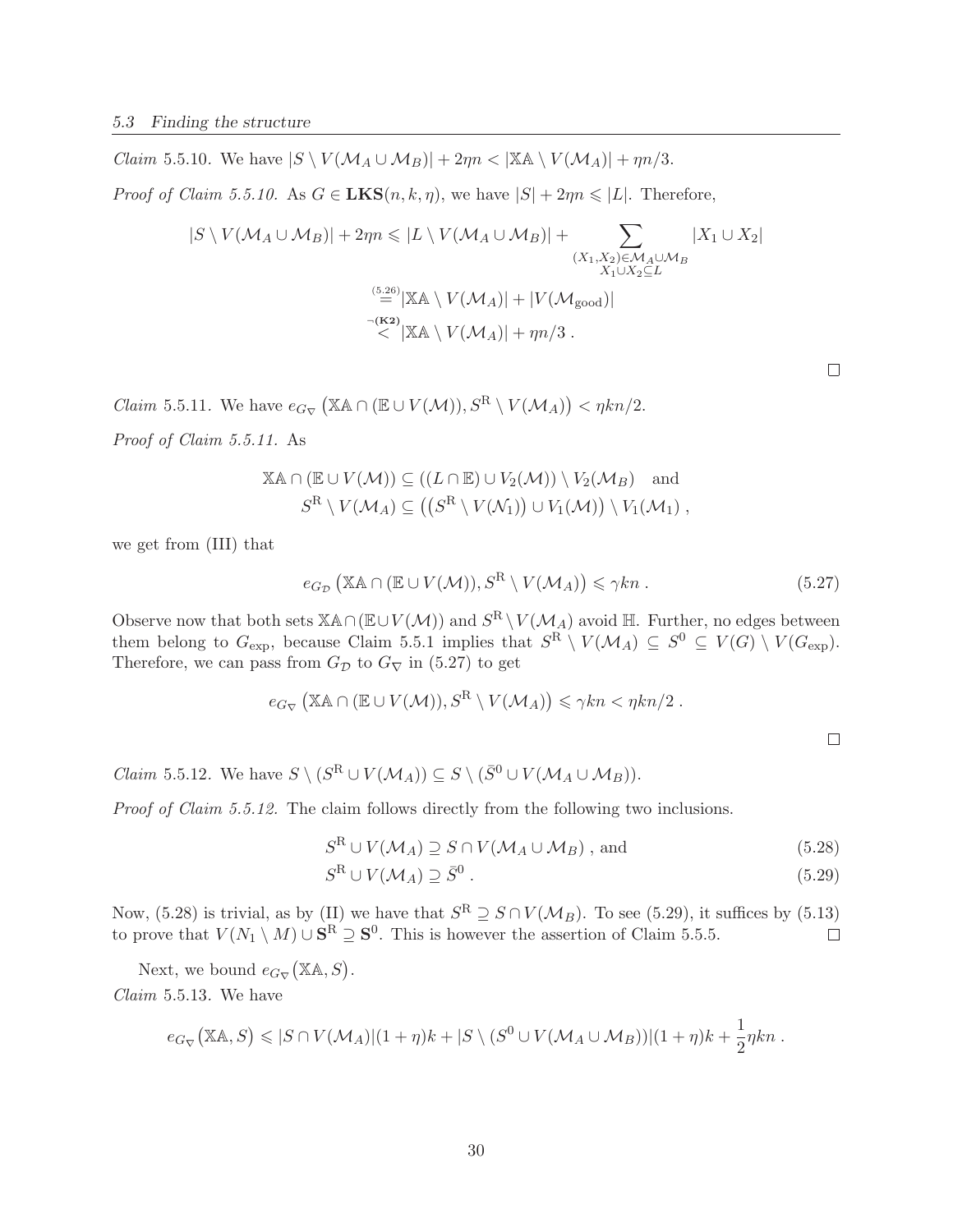

Figure 5.4: A simplified computation showing that  $\neg(K1)$ ,  $\neg(K2)$  leads to a contradiction. Denoting by x the size of  $S^0 \setminus V(\mathcal{M}_A \cup \mathcal{M}_B)$  we get  $\mathbb{O} |X\mathbb{C}| \leq 2x$ . On the other hand, each vertex of XA emanates  $\geq k$  edges which are absorbed by the sets  $V_1(\mathcal{M}_A)$ ,  $S \setminus (V(\mathcal{M}_A \cup \mathcal{M}_B) \cup S^0)$ , and XC. The vertices of  $V_1(\mathcal{M}_A)$  and  $S \setminus (V(\mathcal{M}_A \cup \mathcal{M}_B) \cup S^0)$  can absorb  $\lesssim k$  edges. The vertices of  $\mathbb{X}\mathbb{C}$  receive  $\leq \frac{k}{2}$  $\frac{k}{2}$  edges of XA by (5.24). This leads to  $\mathcal{D} |X\mathbb{C}| > 2x$ , doubling the size of the "excess" vertices of XA.

Proof of Claim 5.5.13. We have

$$
e_{G_{\nabla}}(\mathbb{X}\mathbb{A}, S) = e_{G_{\nabla}}(\mathbb{X}\mathbb{A}, S \cap V(\mathcal{M}_A)) + e_{G_{\nabla}}(\mathbb{X}\mathbb{A}, S \setminus (S^R \cup V(\mathcal{M}_A)))
$$
  
+ 
$$
e_{G_{\nabla}}(\mathbb{X}\mathbb{A} \setminus (\mathbb{E} \cup V(\mathcal{M})), S^R \setminus V(\mathcal{M}_A)) + e_{G_{\nabla}}(\mathbb{X}\mathbb{A} \cap (\mathbb{E} \cup V(\mathcal{M})), S^R \setminus V(\mathcal{M}_A)).
$$

To bound the first term we use that each vertex in  $S \cap V(\mathcal{M}_A)$  has degree at most  $(1 + \eta)k$ , and thus obtain  $e_{G_{\nabla}}(\mathbb{X}\mathbb{A}, S \cap V(\mathcal{M}_A)) \leqslant |S \cap V(\mathcal{M}_A)|(1 + \eta)k$ . To bound the second term, we again use a bound on degree of vertices of  $S \setminus ((S^R \cup V(\mathcal{M}_A)) \cup (S^0 \setminus \overline{S}^0))$ , together with Claim 5.5.12. The third term is zero by Claim 5.5.3. The fourth term can be bounded by Claim 5.5.11.  $\Box$ 

A relatively short double counting below will lead to the final contradiction. The idea behind this computation is given in Figure 5.4.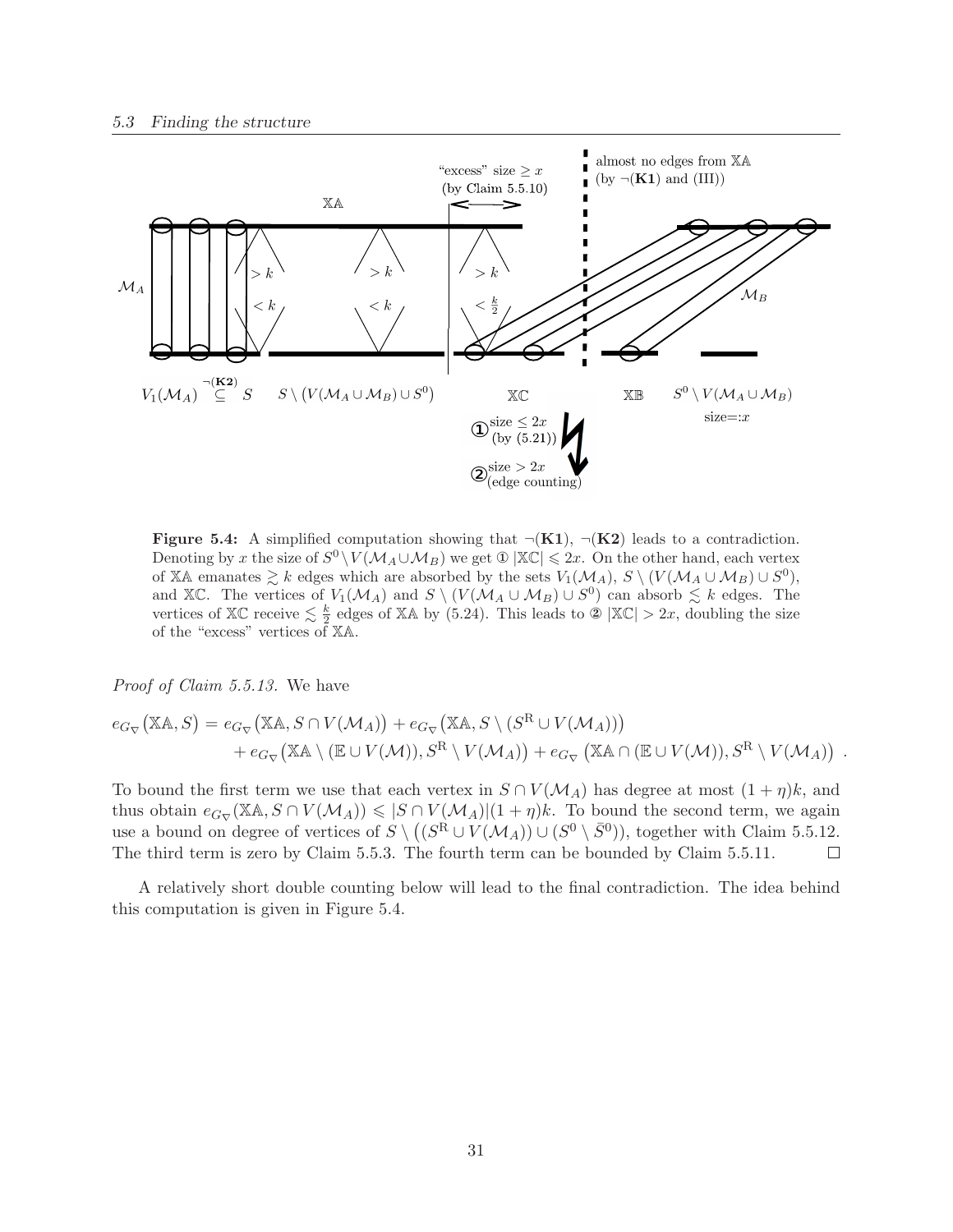$$
|\mathbb{X}\mathbb{A}|(1+\eta)k \leq \sum_{v \in \mathbb{X}\mathbb{A}} \deg_G(v) \leq \sum_{v \in \mathbb{X}\mathbb{A}} \deg_{G_{\nabla}}(v) + 2(e(G) - e(G_{\nabla}))
$$
  
\n
$$
\leq 2e_{G_{\nabla}}(\mathbb{X}\mathbb{A}) + e_{G_{\nabla}}(\mathbb{X}\mathbb{A}, \mathbb{X}\mathbb{B}) + e_{G_{\nabla}}(\mathbb{X}\mathbb{A}, \mathbb{X}\mathbb{C}) + e_{G_{\nabla}}(\mathbb{X}\mathbb{A}, S) + \frac{\eta kn}{3}
$$
  
\n
$$
\leq \frac{7}{6}\eta kn + |S^0 \setminus V(\mathcal{M}_A \cup \mathcal{M}_B)|(1+\eta)k + |S \setminus (S^0 \cup V(\mathcal{M}_A \cup \mathcal{M}_B))|(1+\eta)k + |S \setminus (S^0 \cup V(\mathcal{M}_A \cup \mathcal{M}_B))|(1+\eta)k + |S \setminus (S^0 \cup V(\mathcal{M}_A \cup \mathcal{M}_B))|(1+\eta)k + |\mathbb{X}\mathbb{A} \cap V(\mathcal{M}_A)|(1+\eta)k + |\mathbb{X}\mathbb{A} \cap V(\mathcal{M}_A)|(1+\eta)k + |\mathbb{X}\mathbb{A} \cap V(\mathcal{M}_A)|(1+\eta)k + |\mathbb{X}\mathbb{A} \cap V(\mathcal{M}_A)|(1+\eta)k + |\mathbb{X}\mathbb{A} \cap V(\mathcal{M}_A)|(1+\eta)k + |\mathbb{X}\mathbb{A} \cap V(\mathcal{M}_A)|(1+\eta)k - \frac{1}{2}\eta kn,
$$
\n(5.30)

a contradiction. This completes the proof of Lemma 5.4.

### 6 Acknowledgements

The work on this project lasted from the beginning of 2008 until 2014 and we are very grateful to the following institutions and funding bodies for their support.

 $\Box$ 

During the work on this paper Hladký was also affiliated with Zentrum Mathematik, TU Munich and Department of Computer Science, University of Warwick. Hladký was funded by a BAYHOST fellowship, a DAAD fellowship, Charles University grant GAUK 202-10/258009, EPSRC award EP/D063191/1, and by an EPSRC Postdoctoral Fellowship during the work on the project.

Komlós and Szemerédi acknowledge the support of NSF grant DMS-0902241.

Piguet has been also affiliated with the Institute of Theoretical Computer Science, Charles University in Prague, Zentrum Mathematik, TU Munich, the Department of Computer Science and DIMAP, University of Warwick, and the School of Mathematics, University of Birmingham. Piguet acknowledges the support of the Marie Curie fellowship FIST, DFG grant TA 309/2-1, a DAAD fellowship, Czech Ministry of Education project 1M0545, EPSRC award EP/D063191/1, and the support of the EPSRC Additional Sponsorship, with a grant reference of EP/J501414/1 which facilitated her to travel with her young child and so she could continue to collaborate closely with her coauthors on this project. This grant was also used to host Stein in Birmingham. Piguet was supported by the European Regional Development Fund (ERDF), project "NTIS — New Technologies for Information Society", European Centre of Excellence, CZ.1.05/1.1.00/02.0090.

Stein was affiliated with the Institute of Mathematics and Statistics, University of São Paulo, the Centre for Mathematical Modeling, University of Chile and the Department of Mathematical Engineering, University of Chile. She was supported by a FAPESP fellowship, and by FAPESP travel grant PQ-EX 2008/50338-0, also CMM-Basal, FONDECYT grants 11090141 and 1140766. She also received funding by EPSRC Additional Sponsorship EP/J501414/1.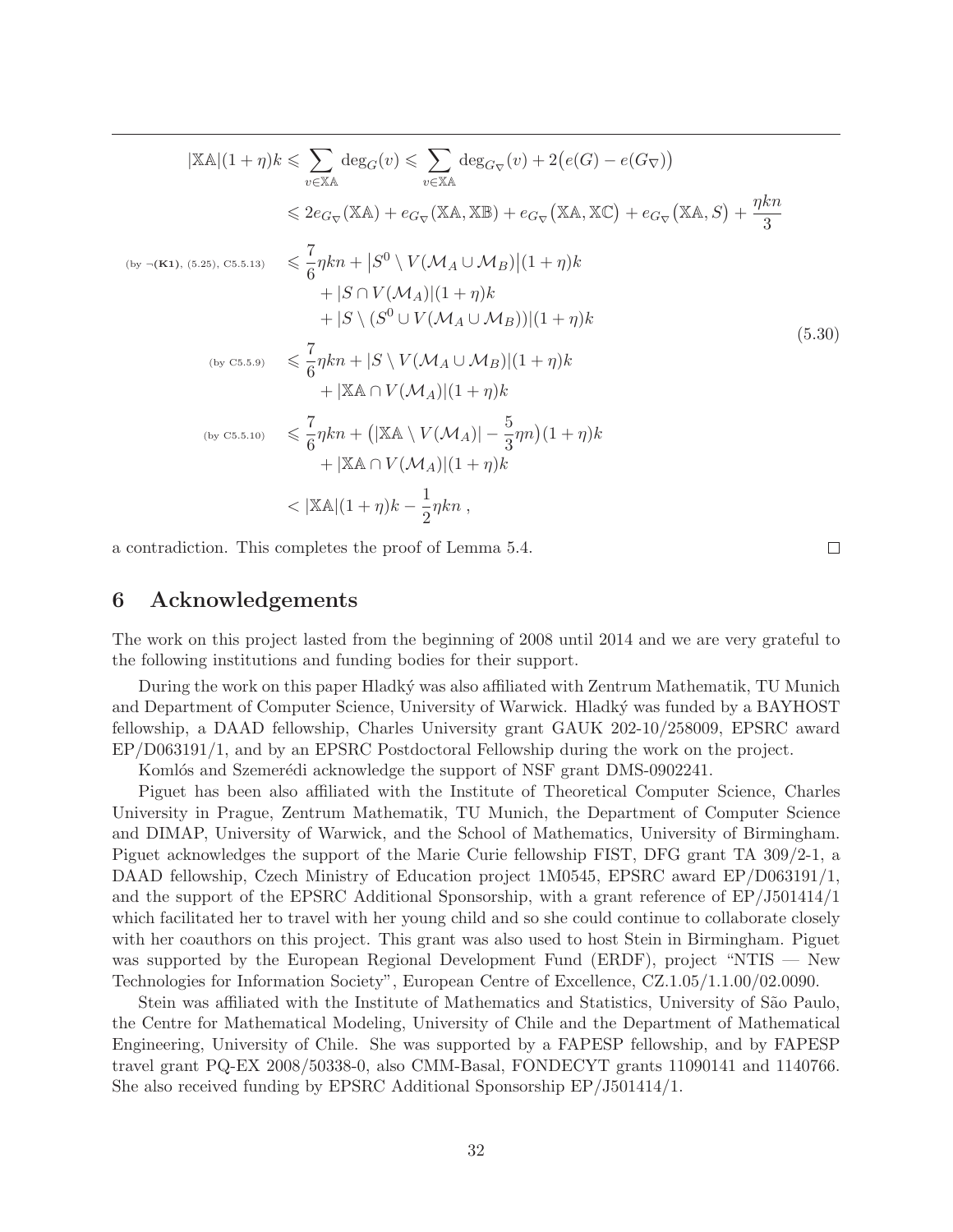We enjoyed the hospitality of the School of Mathematics of University of Birmingham, Center for Mathematical Modeling, University of Chile, Alfréd Rényi Institute of Mathematics of the Hungarian Academy of Sciences and Charles University, Prague, during our long term visits.

The yet unpublished work of Ajtai, Komlós, Simonovits, and Szemerédi on the Erdős–Sós Conjecture was the starting point for our project, and our solution crucially relies on the methods developed for the Erdős-Sós Conjecture. Hladký, Piguet, and Stein are very grateful to the former group for explaining them those techniques.

A doctoral thesis entitled *Structural graph theory* submitted by Hladký in September 2012 under the supervision of Daniel Král at Charles University in Prague is based on the series of the papers  $[HKP^+a, HKP^+b, HKP^+c, HKP^+d]$ . The texts of the two works overlap greatly. We are grateful to PhD committee members Peter Keevash and Michael Krivelevich. Their valuable comments are reflected in the series.

We thank the referees for their very detailed remarks.

The contents of this publication reflects only the authors' views and not necessarily the views of the European Commission of the European Union.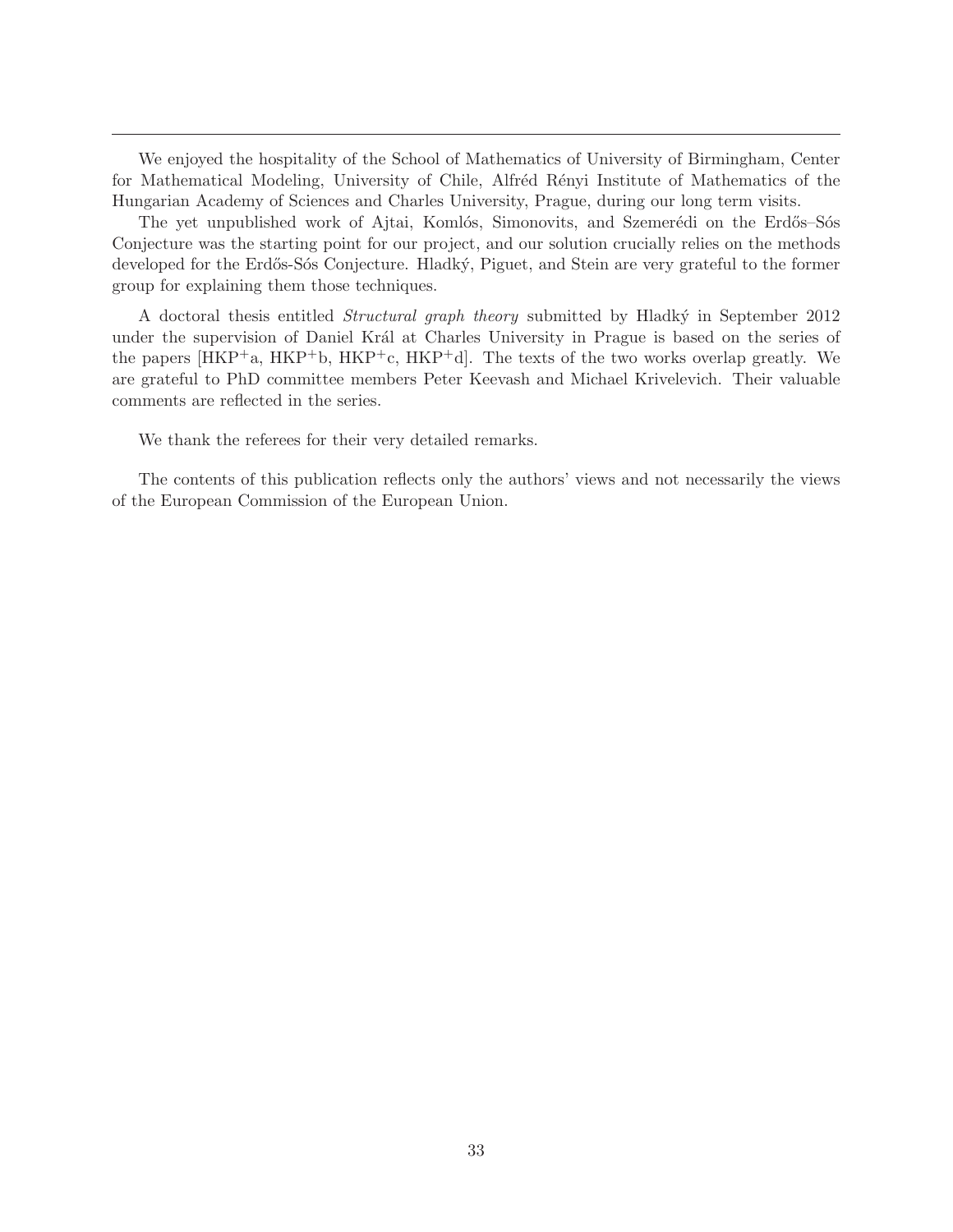# Symbol index

 $[n], 1$  $d(U, W)$ , 2 deg, 2 maxdeg, 2 mindeg, 2 M-edge, 8  $E(G)$ , 2  $e(G), 2$  $\ell$ -ensemble, 2  $e(X)$ , 2  $e(X, Y), 2$  $\bar{\mathcal{G}}(n, k, \Omega, \rho, \nu), 5$  $\mathcal{G}(n, k, \Omega, \rho, \nu, \tau)$ , 5  $G_{\mathcal{D}}$ , 5  $G_{reg}$ , 5  $G_{\nabla}$ , 5  $\mathbb{L}_{\eta,k}(G)$ , 3  $$ **LKSsmall** $(n, k, \eta)$ , 3  $N(v)$ , 2  $\mathbb{S}_{\eta,k}(G)$ , 3  $V_1(\mathcal{M}), V_2(\mathcal{M}), V(\mathcal{M}), 8$  $\mathcal{V}_1(\mathcal{M}), \mathcal{V}_2(\mathcal{M}), \mathcal{V}(\mathcal{M}), 8$ M-vertex, 8  $V(G)$ , 2  $v(G)$ , 2  $\mathbb{X}\mathbb{A}(\eta, \nabla, \mathcal{M}_A, \mathcal{M}_B)$ , 20  $\mathbb{X}\mathbb{B}(\eta,\nabla,\mathcal{M}_A,\mathcal{M}_B),$  20  $\mathbb{X}\mathbb{C}(\eta,\nabla,\mathcal{M}_A,\mathcal{M}_B),$  20 trees $(k)$ , 2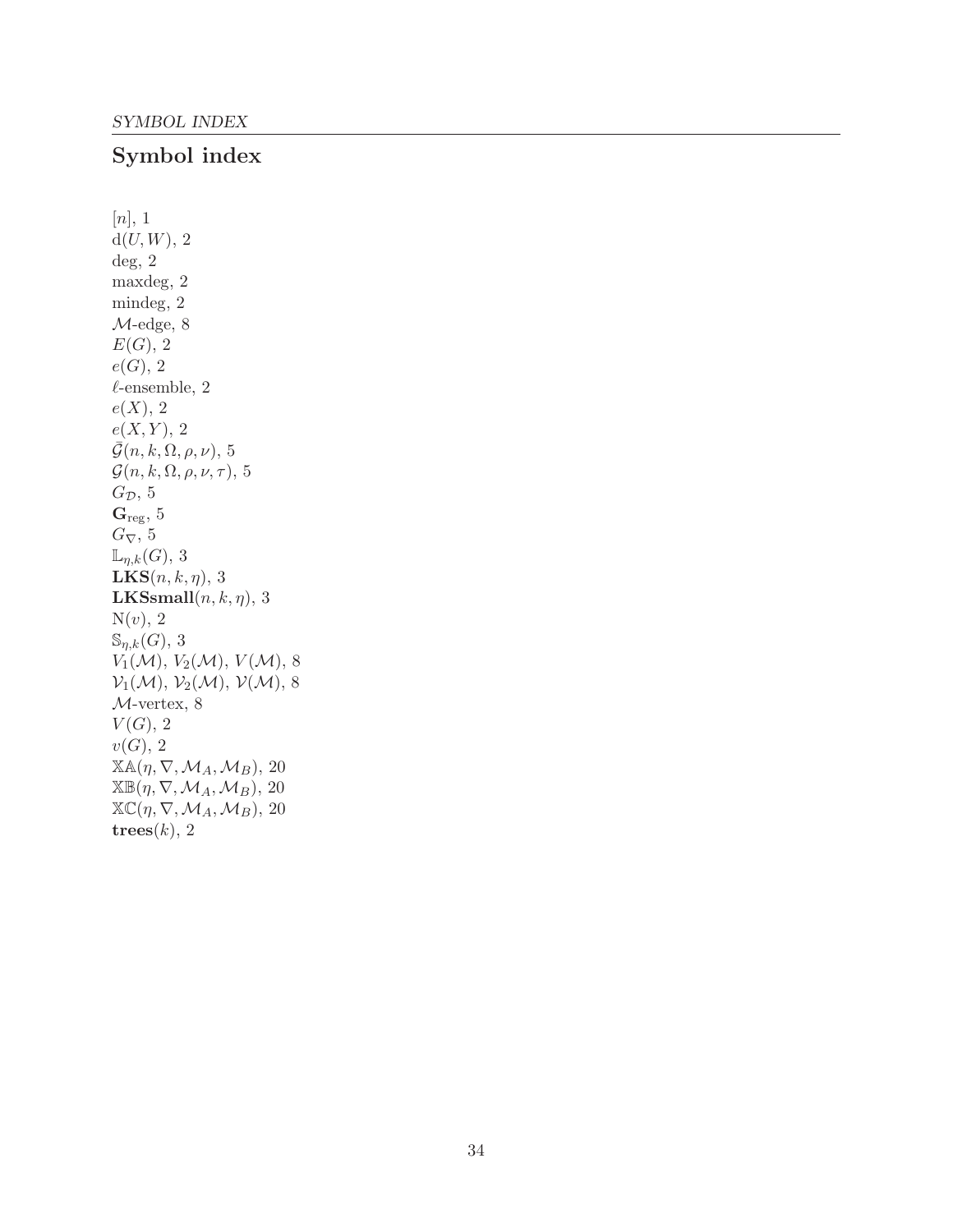# General index

absorb, 8 alternating path, 9 augmenting path, 9 avoiding, 4 avoiding threshold, 5 bounded decomposition, 4 captured edges, 5 cluster, 5 dense cover, 4 dense spot, 4 density, 2 M-edge, 8 empty graph, 2 ensemble, 2 factor-critical, 24 irregular, 2 length of alternating path, 9 nowhere-dense, 4 regular pair, 2 regularized matching, 7 separator, 24 sparse decomposition, 5

M-vertex, 8